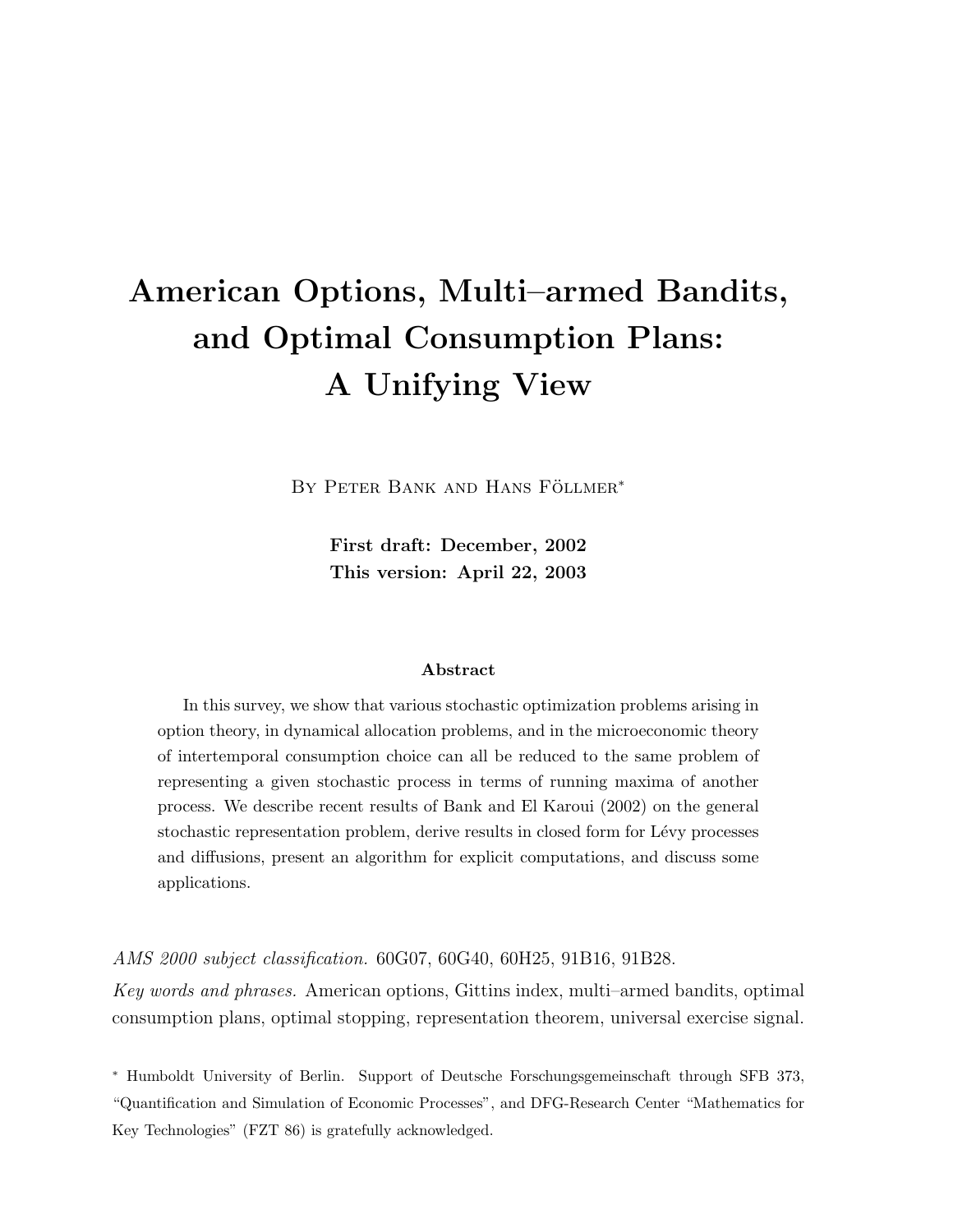# Introduction

At first sight, the optimization problems of exercising an American option, of allocating effort to several parallel projects, and of choosing an intertemporal consumption plan seem to be rather different in nature. It turns out, however, that they are all related to the same problem of representing a stochastic process in terms of running maxima of another process. This stochastic representation provides a new method for solving such problems, and it is also of intrinsic mathematical interest. In this survey, our purpose is to show how the representation problem appears in these different contexts, to explain and to illustrate its general solution, and to discuss some of its practical implications.

As a first case study, we consider the problem of choosing a consumption plan under a cost constraint which is specified in terms of a complete financial market model. Clearly, the solution depends on the agent's preferences on the space of consumption plans, described as optional random measures on the positive time axis. In the standard formulation of the corresponding optimization problem, one restricts attention to absolutely continuous measures admitting a rate of consumption, and the utility functional is a time–additive aggregate of utilities applied to consumption rates. However, as explained in Hindy, Huang, and Kreps (1992), such time–additive utility functionals have serious conceptual deficiencies, both from an economic and from a mathematical point of view. As an alternative, Hindy, Huang, and Kreps (1992) propose a different class of utility functionals where utilities at different times depend on an index of satisfaction based on past consumption. The corresponding singular control problem raises new mathematical issues. Under Markovian assumptions, the problem can be analyzed using the Hamilton–Jacobi–Bellman approach; see Hindy and Huang (1993) and Benth, Karlsen, and Reikvam (2001). In a general semimartingale setting, Bank and Riedel (2001) develop a different approach. They reduce the optimization problem to the problem of representing a given process  $X$  in terms of running suprema of another process ξ:

<span id="page-1-0"></span>(1) 
$$
X_t = \mathbb{E}\left[\int_{(t,+\infty]} f(s,\sup_{v\in[t,s)} \xi_v) \,\mu(ds) \middle| \mathscr{F}_t\right] \quad (t\in[0,+\infty)).
$$

In the context of intertemporal consumption choice, the process  $X$  is specified in terms of the price deflator; the function f and the measure  $\mu$  reflect the structure of the agent's preferences. The process  $\xi$  determines a minimal level of satisfaction, and the optimal consumption plan consists in consuming just enough to ensure that the induced index of satisfaction stays above this minimal level. In Bank and Riedel (2001), the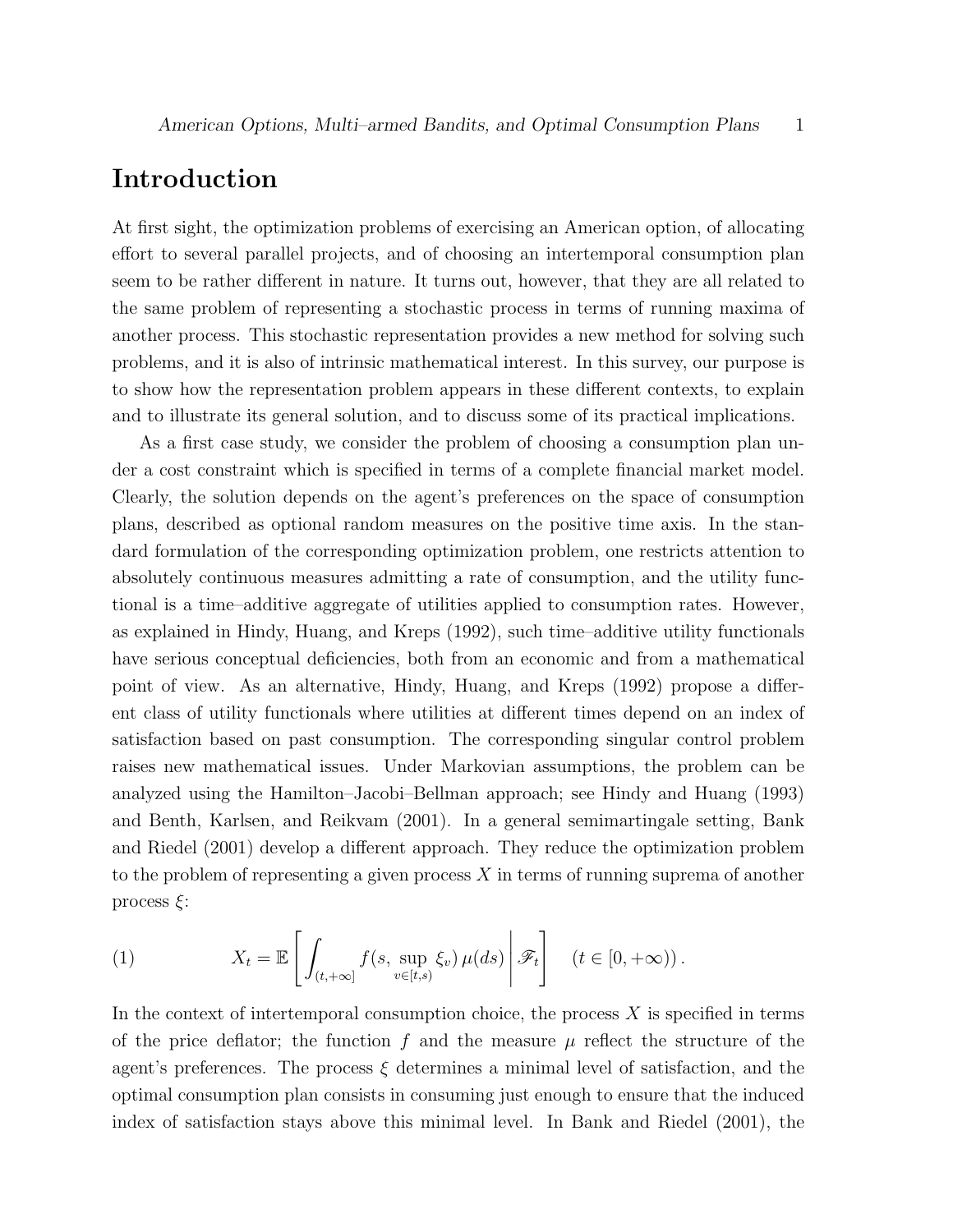representation problem is solved explicitly under the assumption that randomness is modelled by a Lévy process.

In its general form, the stochastic representation problem [\(1\)](#page-1-0) has a rich mathematical structure. It raises new questions even in the deterministic case, where it leads to a time– inhomogeneous notion of convex envelope as explained in Bank and El Karoui (2002). In discrete time, existence and uniqueness of a solution easily follow by backwards induction. The stochastic representation problem in continuous time is more subtle. In a discussion of the first author with Nicole El Karoui at an Oberwolfach meeting, it became clear that it is closely related to the theory of Gittins indices in continuous time as developed by El Karoui and Karatzas (1994).

Gittins indices occur in the theory of multi–armed bandits. In such dynamic allocation problems, there is a a number of parallel projects, and each project generates a specific stochastic reward proportional to the effort spent on it. The aim is to allocate the available effort to the given projects so as to maximize the overall expected reward. The crucial idea of Gittins (1979) consists in reducing this multi–dimensional optimization problem to a family of simpler benchmark problems. These problems yield a performance measure, now called the Gittins index, separately for each project, and an optimal allocation rule consists in allocating effort to those projects whose current Gittins index is maximal. Gittins (1979) and Whittle (1980) consider a discrete–time Markovian setting, Karatzas (1984) and Mandelbaum (1987) extend the analysis to diffusion models. El Karoui and Karatzas (1994) develop a general martingale approach in continuous time. One of their results shows that Gittins indices can be viewed as solutions to a representation problem of the form [\(1\)](#page-1-0). This connection turned out to be the key to the solution of the general representation problem in Bank and El Karoui (2002). This representation result can be used as an alternative way to define Gittins indices, and it offers new methods for their computation.

As another case study, we consider American options. Recall that the holder of such an option has the right to exercise the option at any time up to a given deadline. Thus, the usual approach to option pricing and to the construction of replicating strategies has to be combined with an optimal stopping problem: Find a stopping time which maximizes the expected payoff. From the point of view of the buyer, the expectation is taken with respect to a given probabilistic model for the price fluctuation of the underlying. From the point of view of the seller and in the case of a complete financial market model, it involves the unique equivalent martingale measure. In both versions, the standard approach consists in identifying the optimal stopping times in terms of the Snell envelope of the given payoff process; see, e.g., Karatzas (1988). Following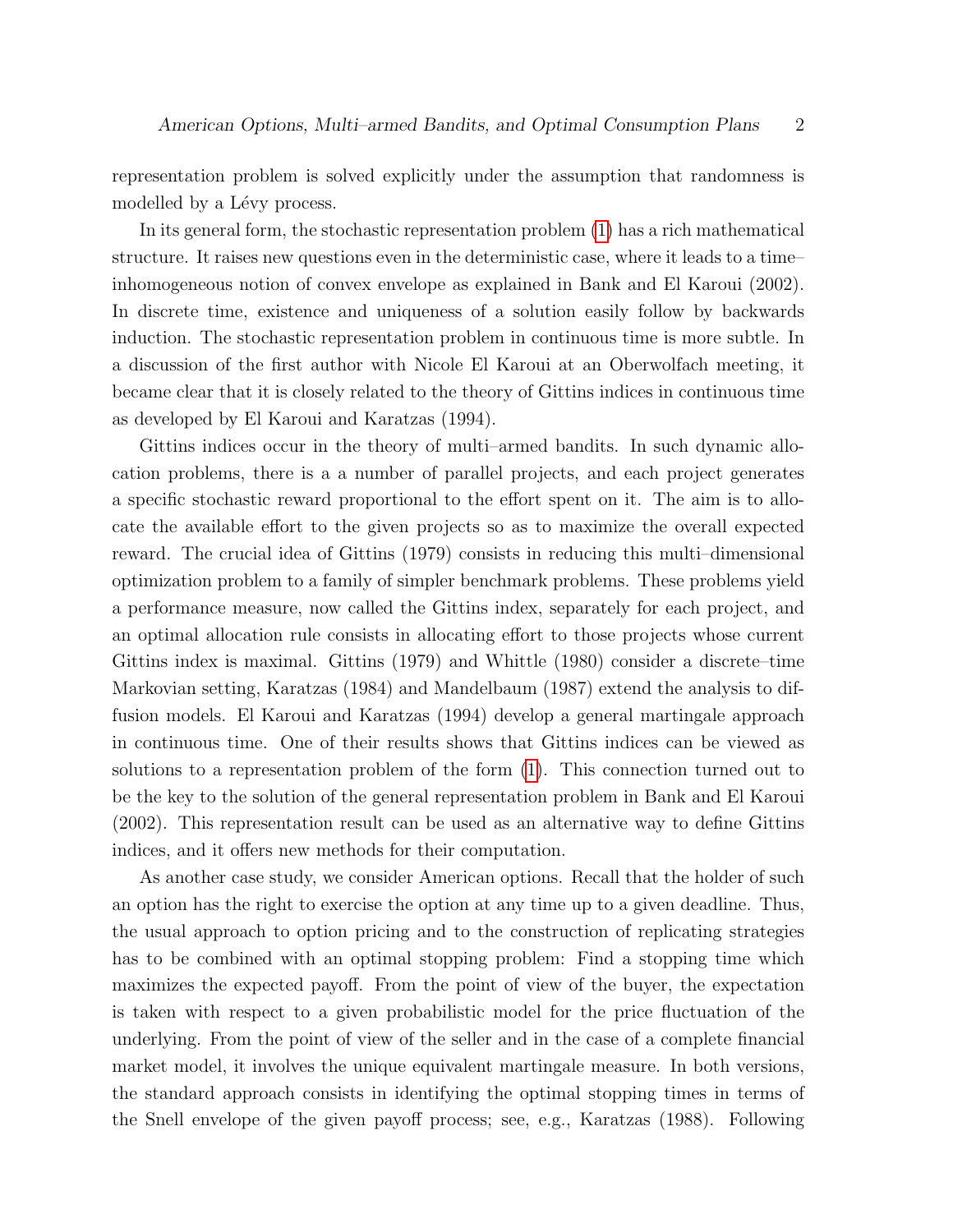Bank (2003b), we are going to show that, alternatively, optimal stopping times can be obtained from a representation of the form [\(1\)](#page-1-0) via a level crossing principle: A stopping time is optimal iff the solution  $\xi$  to the representation problem passes a certain threshold. As an application in Finance, we construct a universal exercise signal for American put options which yields optimal stopping rules simultaneously for all possible strikes. This part of the paper is inspired by a result in El Karoui and Karatzas (1995), as explained in Section [1.1.3.](#page-14-0)

The reduction of different stochastic optimization problems to the stochastic representation problem [\(1\)](#page-1-0) is discussed in Section [1.](#page-4-0) The general solution is explained in Section [2,](#page-27-0) following Bank and El Karoui (2002). In Section [3](#page-34-0) we derive explicit solutions to the representation problem in homogeneous situations where randomness is generated by a Lévy process or by a one–dimensional diffusion. As a consequence, we obtain explicit solutions to the different optimization problems discussed before. For instance, this yields an alternative proof of a result by Mordecki (2002), Asmussen, Avram, and Pistorius (2002) and Boyarchenko and Levendorskiı̆ (2002) on optimal stopping rules for perpetual American puts in a Lévy model.

Closed–form solutions to stochastic optimization problems are typically available only under strong homogeneity assumptions. In practice, however, inhomogeneities are hard to avoid, as illustrated by an American put with finite deadline. In such cases, closed–form solutions cannot be expected. Instead, one has to take a more computational approach. In Section [4,](#page-39-0) we present an algorithm developed in Bank (2003a) which explicitly solves the discrete–time version of the general representation problem [\(1\)](#page-1-0). In the context of American options, for instance, this algorithm can be used to compute the universal exercise signal as illustrated in Figure [1.](#page-15-0)

Acknowledgement. We are obliged to Nicole El Karoui for introducing the first author to her joint results with Ioannis Karatzas on Gittins indices in continuous time; this provided the key to the general solution in Bank and El Karoui (2002) of the representation result discussed in this survey. We would also like to thank Christian Foltin for helping with the C++ implementation of the algorithm presented in Section [4.](#page-39-0)

# Contents

| 1 Reducing optimization problems to a representation problem |  |                                              | $\boldsymbol{\Lambda}$ |
|--------------------------------------------------------------|--|----------------------------------------------|------------------------|
|                                                              |  |                                              |                        |
|                                                              |  | 1.1.1 Optimal stopping via Snell envelopes 5 |                        |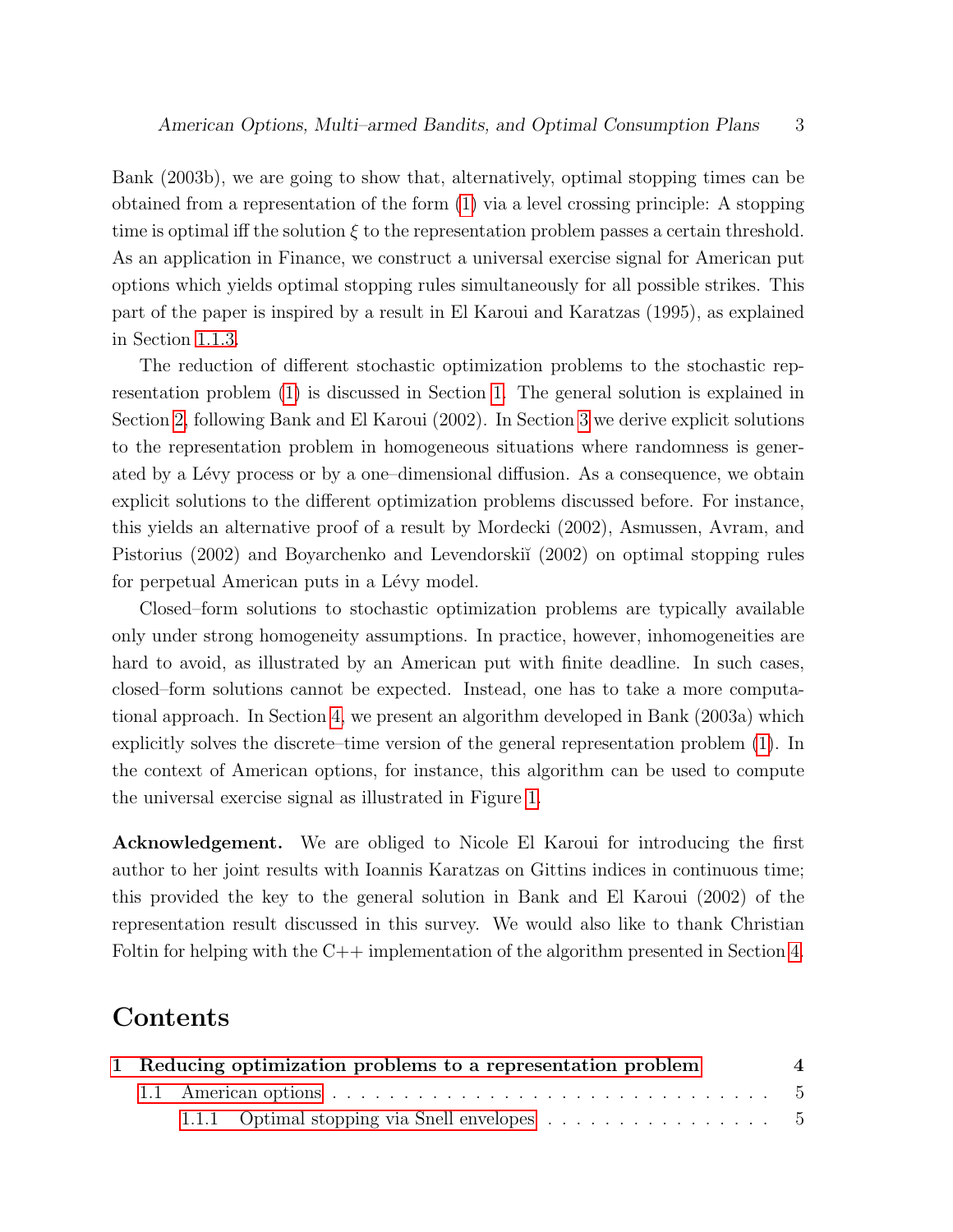|                |                                     | American Options, Multi-armed Bandits, and Optimal Consumption Plans                               | $\overline{4}$ |  |
|----------------|-------------------------------------|----------------------------------------------------------------------------------------------------|----------------|--|
|                |                                     | A level crossing principle for optimal stopping 7<br>1.1.2                                         |                |  |
|                |                                     | Universal exercise signals for American options 14<br>1.1.3                                        |                |  |
|                | 1.2                                 |                                                                                                    |                |  |
|                | 1.3                                 |                                                                                                    | 25             |  |
| $\overline{2}$ | A stochastic representation theorem |                                                                                                    |                |  |
|                | 2.1                                 | The result and its application $\ldots \ldots \ldots \ldots \ldots \ldots \ldots \ldots \ldots 27$ |                |  |
|                | 2.2                                 | Proof of existence and uniqueness $\dots \dots \dots \dots \dots \dots \dots \dots \dots \dots$    |                |  |
| 3              | <b>Explicit solutions</b>           |                                                                                                    |                |  |
|                |                                     |                                                                                                    | -34            |  |
|                |                                     | 3.1.1                                                                                              |                |  |
|                |                                     | 3.1.2                                                                                              |                |  |
|                | $3.2\,$                             |                                                                                                    |                |  |
|                |                                     | 4 Algorithmic aspects                                                                              | 39             |  |

**Notation.** Throughout this paper we fix a probability space  $(\Omega, \mathcal{F}, \mathbb{P})$  and a filtration  $(\mathscr{F}_t)_{t\in[0,+\infty]}$  satisfying the usual conditions. By  $\mathscr T$  we shall denote the set of all stopping times  $T \geq 0$ . Moreover, for a (possibly random) set  $A \subset [0, +\infty]$ ,  $\mathscr{T}(A)$  will denote the class of all stopping times  $T \in \mathcal{T}$  taking values in A almost surely. For instance, given a stopping time S, we shall make frequent use of  $\mathcal{T}((S, +\infty))$  in order to denote the set of all stopping times  $T \in \mathcal{T}$  such that  $T(\omega) \in (S(\omega), +\infty]$  for almost every  $\omega$ . For a given process  $X = (X_t)$  we use the convention  $X_{+\infty} = 0$  unless stated otherwise.

# <span id="page-4-0"></span>1 Reducing optimization problems to a representation problem

In this section we consider a variety of optimization problems in continuous time including optimal stopping problems arising in Mathematical Finance, a singular control problem from the microeconomic theory of intertemporal consumption choice, and the multi–armed bandit problem in Operations Research. We shall show how each of these different problems can be reduced to the same problem of representing a given stochastic process in terms of running suprema of another process.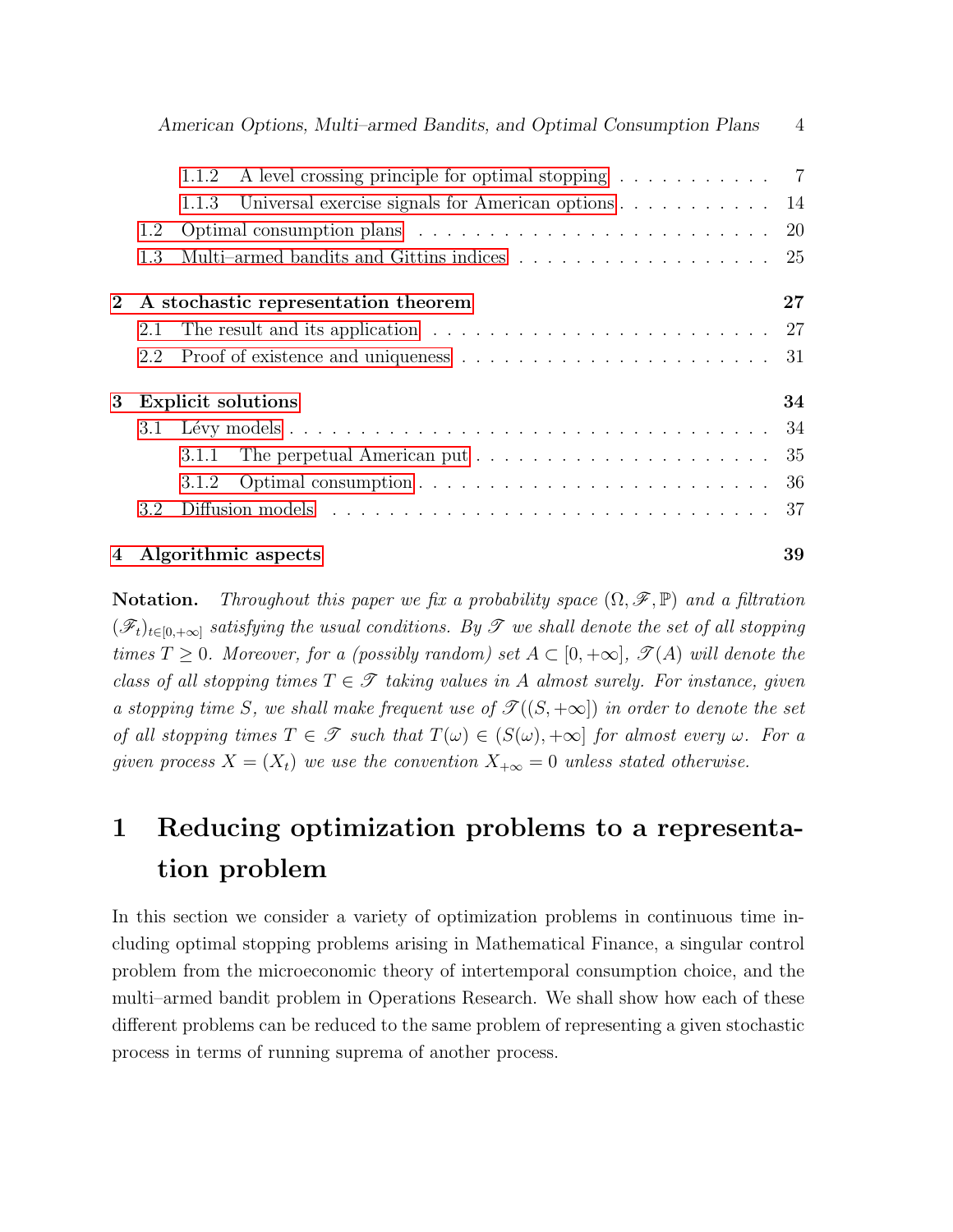#### <span id="page-5-0"></span>1.1 American options

An American option is a contingent claim which can be exercised by its holder at any time up to a given terminal time  $\hat{T} \in (0, +\infty]$ . It is described by a nonnegative, optional process  $X = (X_t)_{t \in [0, \hat{T}]}$  which specifies the contingent payoff  $X_t$  if the option is exercised at time  $t \in [0, T]$ .

A key example is the American put option on a stock which gives its holder the right to sell the stock at a price  $k \geq 0$ , the so–called strike price, which is specified in advance. The underlying financial market model is defined by a stock price process  $P = (P_t)_{t \in [0,\hat{T}]}$ and an interest rate process  $(r_t)_{t\in[0,\hat{T}]}$ . For notational simplicity, we shall assume that interest rates are constant:  $r_t \equiv r > 0$ . The discounted payoff of the put option is then given by the process

$$
X_t^k = e^{-rt}(k - P_t)^+ \quad (t \in [0, \hat{T}]).
$$

#### <span id="page-5-1"></span>1.1.1 Optimal stopping via Snell envelopes

The holder of an American put–option will try to maximize the expected proceeds by choosing a suitable exercise time. For a general optional process  $X$ , this amounts to the following optimal stopping problem:

Maximize 
$$
\mathbb{E}X_T
$$
 over all stopping times  $T \in \mathcal{T}([0,T])$ .

There is a huge literature on such optimal stopping problems, starting with Snell (1952); see El Karoui (1981) for a thorough analysis in a general setting. The standard approach uses the theory of the *Snell envelope* defined as the unique supermartingale U such that

<span id="page-5-3"></span><span id="page-5-2"></span>
$$
U_S = \operatorname*{ess\,sup}_{T \in \mathcal{F}([S,\hat{T}])} \mathbb{E}\left[X_T \,|\, \mathcal{F}_S\right]
$$

for all stopping times  $S \in \mathcal{T}([0, T])$ . Alternatively, the Snell envelope U can be characterized as the smallest supermartingale which dominates the payoff process  $X$ . With this concept at hand, the solution of the optimal stopping problem can be summarized as follows; see Théorème 2.43 in El Karoui (1981):

**Theorem 1.1** Let X be a nonnegative optional process of class  $(D)$  which is uppersemicontinuous in expectation. Let U denote its Snell envelope and consider its Doob– Meyer decomposition  $U = M - A$  into a uniformly integrable martingale M and a predictable increasing process A starting in  $A_0 = 0$ . Then

(2) 
$$
\underline{T} \triangleq \inf \{ t \ge 0 \mid X_t = U_t \} \quad and \quad \overline{T} \triangleq \inf \{ t \ge 0 \mid A_t > 0 \}
$$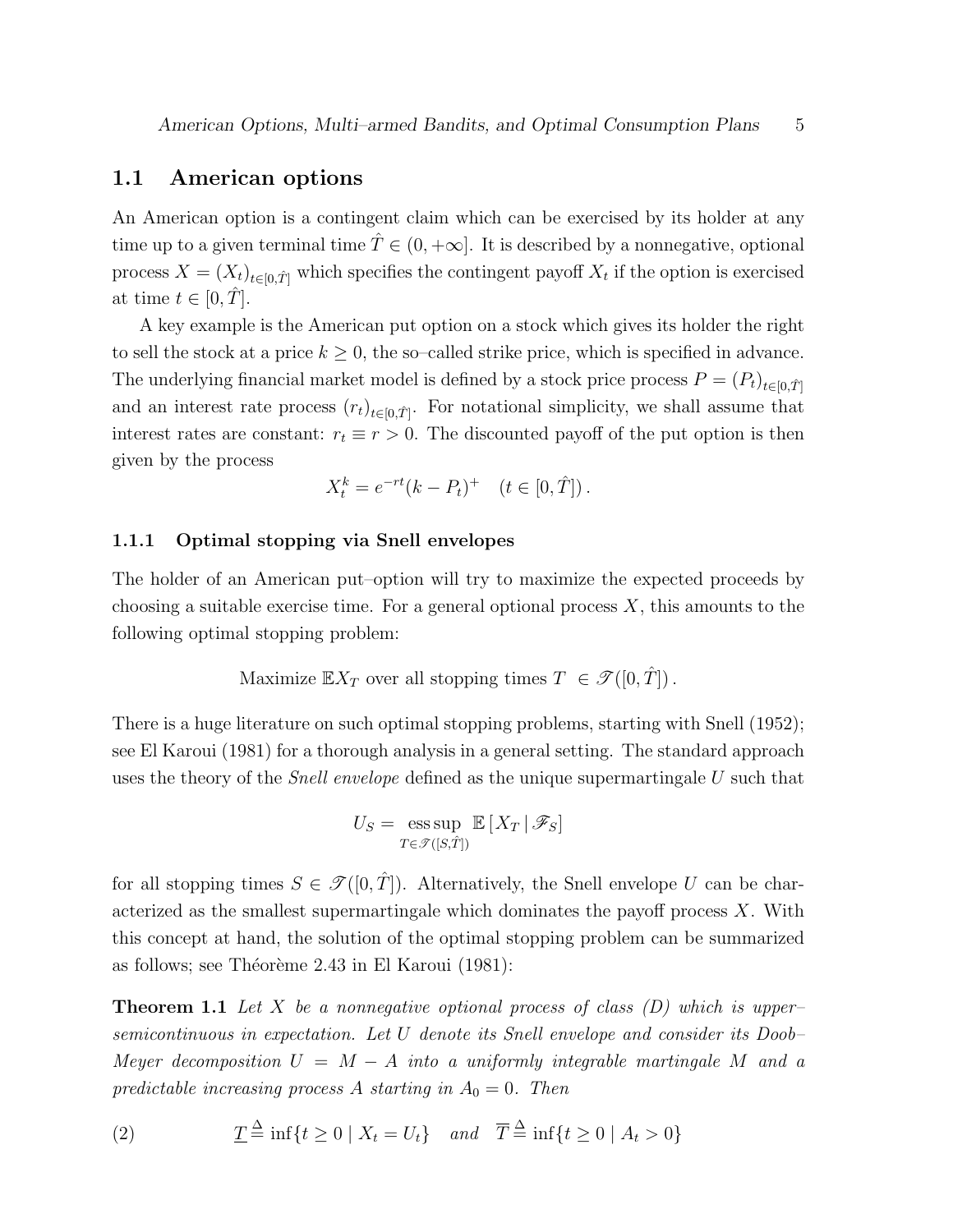are the smallest and the largest stopping times, respectively, which attain

$$
\sup_{T \in \mathcal{T}([0,\hat{T}])} \mathbb{E} X_T.
$$

In fact, a stopping time  $T^* \in \mathscr{T}([0, \hat{T}])$  is optimal in this sense if

(3) 
$$
\underline{T} \leq T^* \leq \overline{T} \quad and \quad X_{T^*} = U_{T^*} \quad \mathbb{P}-a.s.
$$

**Remark 1.2** (i) Recall that an optional process X is said to be of class (D) if  $(X_T, T \in \mathcal{T})$  defines a uniformly integrable family of random variables on  $(\Omega, \mathscr{F}, \mathbb{P})$ ; see, e.g., Dellacherie and Meyer (1980). Since we use the convention  $X_{+\infty} \equiv 0$ , an optional process X will be of class (D) iff

$$
\sup_{T\in\mathcal{T}}\mathbb{E}|X_T|<+\infty\,,
$$

<span id="page-6-0"></span> $\Box$ 

and in this case the optimal stopping problem has a finite value.

(ii) As in El Karoui (1981), we call an optional process X of class  $(D)$  uppersemicontinuous in expectation if for any monotone sequence of stopping times  $T^n$   $(n = 1, 2, ...)$  converging to some  $T \in \mathscr{T}$  almost surely, we have

$$
\limsup_n \mathbb{E} X_{T^n} \leq \mathbb{E} X_T.
$$

In the context of optimal stopping problems, upper–semicontinuity in expectation is a very natural assumption.

Applied to the American put option on P with strike  $k > 0$ , the theorem suggests that one should first compute the Snell envelope

$$
U_S^k = \operatorname*{ess\,sup}_{T \in \mathcal{T}([S,\hat{T}])} \mathbb{E}\left[e^{-rT}(k - P_T)^+ \, \middle| \, \mathcal{F}_S\right] \quad (S \in \mathcal{T}([0,\hat{T}]))\,.
$$

and then exercise the option, e.g., at time

$$
\underline{T}^k = \inf\{t \ge 0 \mid U_t^k = e^{-rt}(k - P_t)^+\}.
$$

For a fixed strike  $k$ , this settles the problem from the point of view of the option holder. From the point of view of the option seller, Karatzas (1988) shows that the problem of pricing and hedging an American option in a complete financial market model amounts to the same optimal stopping problem, but in terms of the unique equivalent martingale measure  $\mathbb{P}^*$  rather than the original measure  $\mathbb{P}$ . For a discussion of the incomplete case, see, e.g., Föllmer and Schied (2002).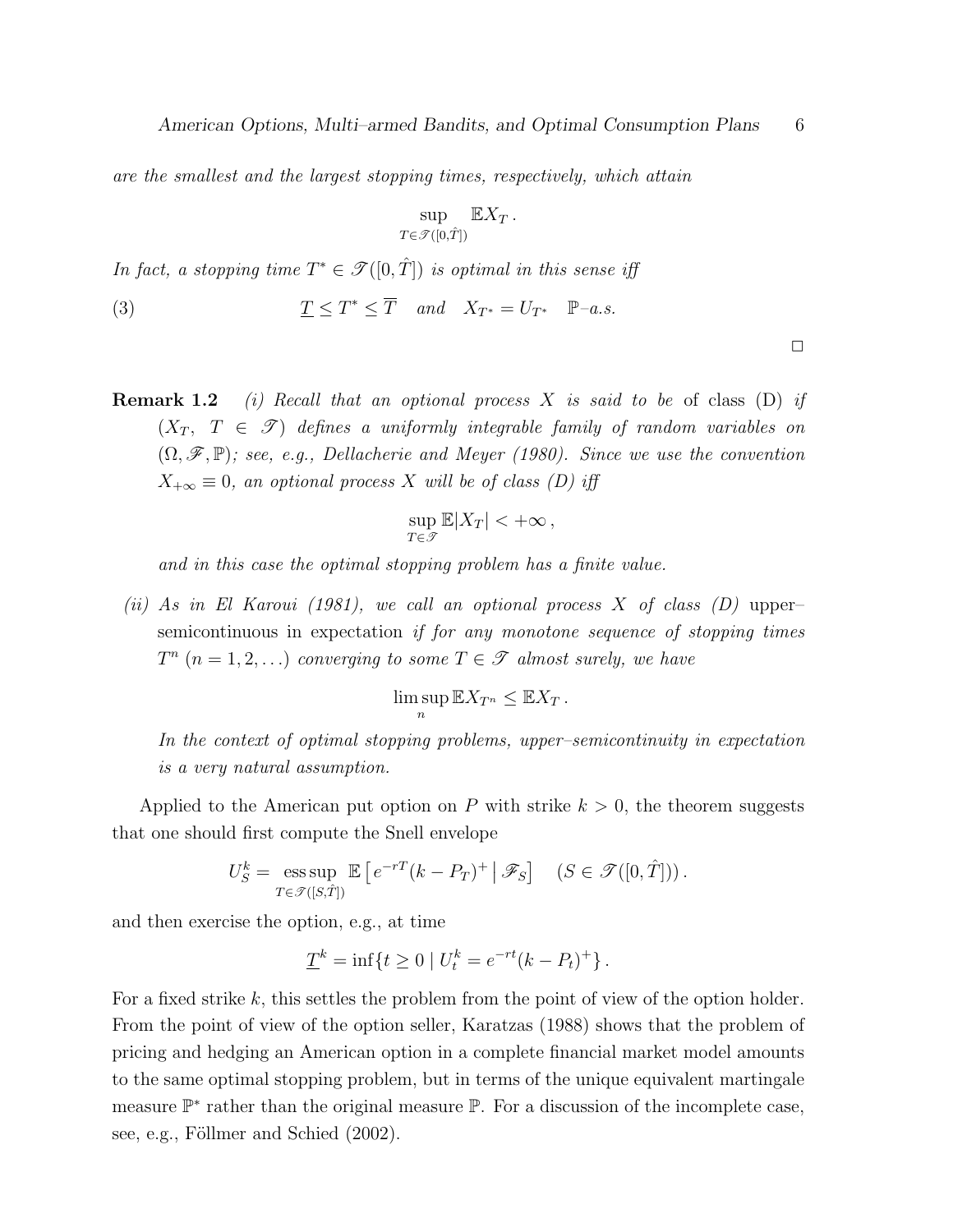#### <span id="page-7-0"></span>1.1.2 A level crossing principle for optimal stopping

In this section, we shall present an alternative approach to optimal stopping problems which is developed in Bank (2003b), inspired by the discussion of American options in El Karoui and Karatzas (1995). This approach is based on a representation of the underlying optional process X in terms of running suprema of another process  $\xi$ . The process  $\xi$  will take over the role of the Snell envelope, and it will allow us to characterize optimal stopping times by a level crossing principle.

<span id="page-7-5"></span><span id="page-7-1"></span>**Theorem 1.3** Suppose that the optional process  $X$  admits a representation of the form

(4) 
$$
X_T = \mathbb{E}\left[\int_{(T,+\infty]} \sup_{v\in[T,t)} \xi_v \,\mu(dt) \middle| \mathscr{F}_T\right] \quad (T \in \mathcal{T})
$$

for some nonnegative, optional random measure  $\mu$  on  $([0, +\infty], \mathscr{B}([0, +\infty]))$  and some progressively measurable process  $\xi$  with upper-right continuous paths such that

<span id="page-7-6"></span><span id="page-7-4"></span>
$$
\sup_{v \in [T(\omega),t)} \xi_v(\omega) 1_{(T(\omega),+\infty]}(t) \in L^1(\mathbb{P}(d\omega) \otimes \mu(\omega,dt))
$$

for all  $T \in \mathcal{T}$ .

Then the level passage times

(5) 
$$
\underline{T} \triangleq \inf\{t \ge 0 \mid \xi_t \ge 0\} \quad and \quad \overline{T} \triangleq \inf\{t \ge 0 \mid \xi_t > 0\}
$$

maximize the expected reward  $\mathbb{E}X_T$  over all stopping times  $T \in \mathcal{T}$ .

If, in addition,  $\mu$  has full support supp  $\mu = [0, +\infty]$  almost surely, then  $T^* \in \mathcal{F}$ maximizes  $\mathbb{E}X_T$  over  $T \in \mathscr{T}$  iff

(6) 
$$
\underline{T} \leq T^* \leq \overline{T} \quad \mathbb{P}-a.s. \quad and \quad \sup_{v \in [0,T^*]} \xi_v = \xi_{T^*} \quad \mathbb{P}-a.s. \text{ on } \{T^* < +\infty\}.
$$

In particular,  $T$  is the minimal and  $\overline{T}$  is the maximal stopping time yielding an optimal expected reward.

PROOF : Use [\(4\)](#page-7-1) and the definition of  $\overline{T}$  to obtain for any  $T \in \mathscr{T}$  the estimates

<span id="page-7-2"></span>(7) 
$$
\mathbb{E} X_T \leq \mathbb{E} \int_{(T, +\infty]} \sup_{v \in [0,t)} \xi_v \vee 0 \mu(dt) \leq \mathbb{E} \int_{(\overline{T}, +\infty]} \sup_{v \in [0,t)} \xi_v \mu(dt).
$$

<span id="page-7-3"></span>Choosing  $T = T$  or  $T = \overline{T}$ , we obtain equality in the first estimate since, for either choice, T is a level passage time for  $\xi$  so that

(8) 
$$
\sup_{v \in [0,t)} \xi_v = \sup_{v \in [T,t)} \xi_v \ge 0 \quad \text{for all} \quad t \in (T, +\infty].
$$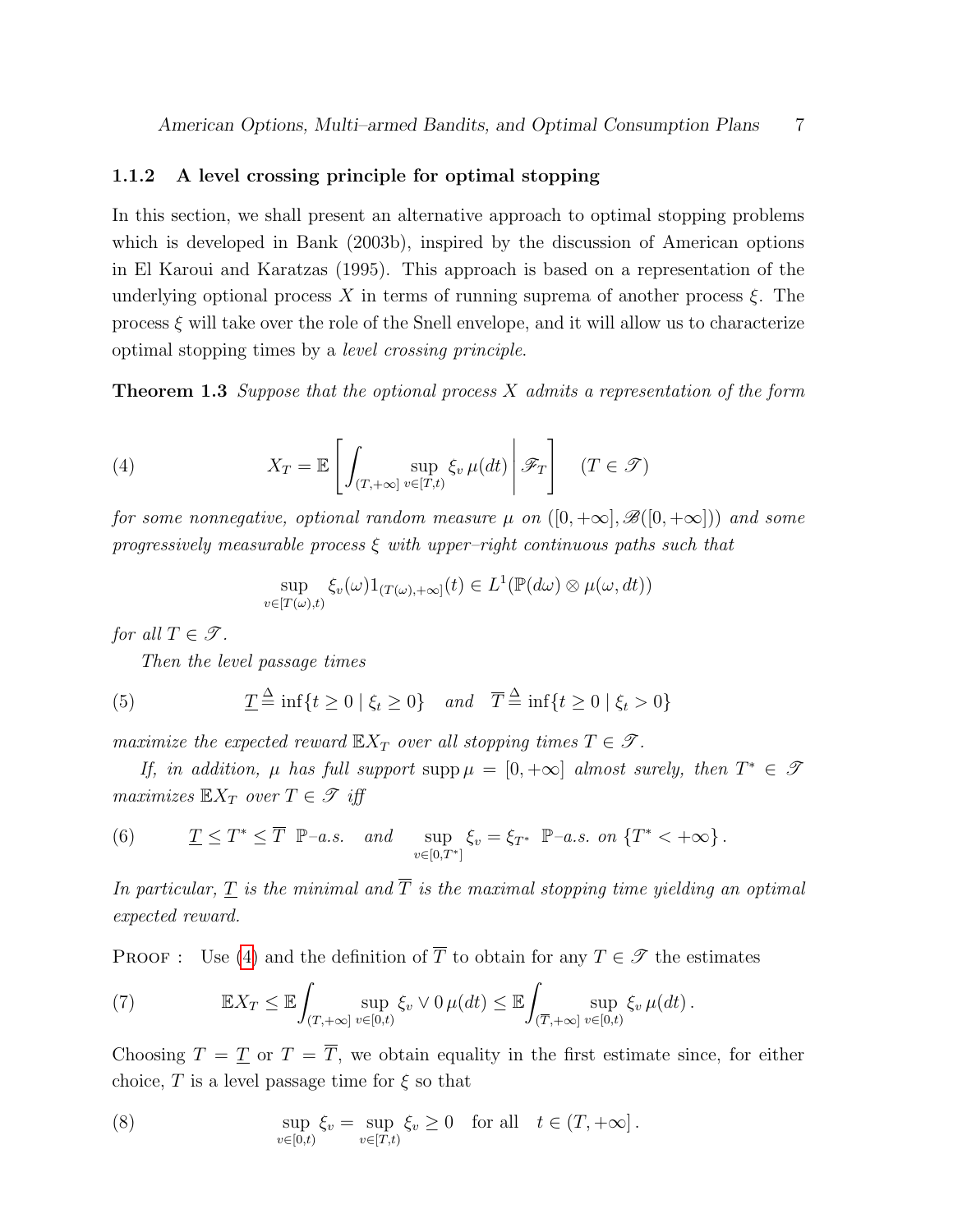Since  $T \leq \overline{T}$  in either case, we also have equality in the second estimate. Hence, both  $T = \underline{T}$  and  $T = \overline{T}$  attain the upper bound on  $\mathbb{E}X_T$   $(T \in \mathcal{T})$  provided by these estimates and are therefore optimal.

It follows that a stopping time  $T^*$  is optimal iff equality holds true in both estimates occurring in  $(7)$ . If  $\mu$  has full support almost surely, it is easy to see that equality holds true in the second estimate iff  $T^* \leq \overline{T}$  almost surely. Moreover, equality in the first estimate means exactly that [\(8\)](#page-7-3) holds true almost surely. This condition, however, is equivalent to

$$
\lim_{t \downarrow T^*} \sup_{v \in [0,t)} \xi_v = \limsup_{t \searrow T^*} \xi_t \ge 0 \quad \mathbb{P}\text{-a.s. on } \{T^* < +\infty\}
$$

which, by upper–right continuity of  $\xi$ , amounts to

$$
\sup_{v \in [0,T^*]} \xi_v = \xi_{T^*} \ge 0 \quad \mathbb{P}\text{-a.s. on } \{T^* < +\infty\} \, .
$$

Equivalently:

$$
T^* \geq \underline{T}
$$
 P-a.s. and  $\sup_{v \in [0,T^*]} \xi_v = \xi_{T^*} \geq 0$  P-a.s. on  $\{T^* < +\infty\}$ .

Thus, optimality of  $T^*$  is in fact equivalent to [\(6\)](#page-7-4) if  $\mu$  has full support almost surely.  $\Box$ 

- **Remark 1.4** (i) In Section [2,](#page-27-0) Theorem [2.2,](#page-27-2) we shall prove that an optional process  $X = (X_t)_{t \in [0, +\infty]}$  of class (D) admits a representation of the form [\(4\)](#page-7-1) if it is uppersemicontinuous in expectation. Moreover, Theorem [2.2](#page-27-2) shows that we are free to choose an arbitrary measure  $\mu$  from the class of all atomless, optional random measures on  $[0, +\infty]$  with full support and finite expected total mass  $\mathbb{E}\mu([0, +\infty])$  $+\infty$ . This observation will be useful in our discussion of American options in the next section.
	- (ii) The assumption that  $\xi$  is upper-right continuous, i.e., that

$$
\xi_t = \limsup_{s \searrow t} \xi_s = \lim_{s \downarrow t} \sup_{v \in [t,s)} \xi_v \quad \text{for all} \quad t \in [0, +\infty) \quad \mathbb{P}-a.s.,
$$

can be made without loss of generality. Indeed, since a real function  $\xi$  and its upper–right continuous modification  $\tilde{\xi}_t \triangleq \limsup_{s \searrow t} \xi_s$  have the same supremum over sets of the form  $[T, t)$ , representation [\(4\)](#page-7-1) is invariant under an upper-right continuous modification of the process  $\xi$ . The resulting process  $\tilde{\xi}$  is again a progressively measurable process; see, e.g., from Théorème IV.90 of Dellacherie and Meyer (1975).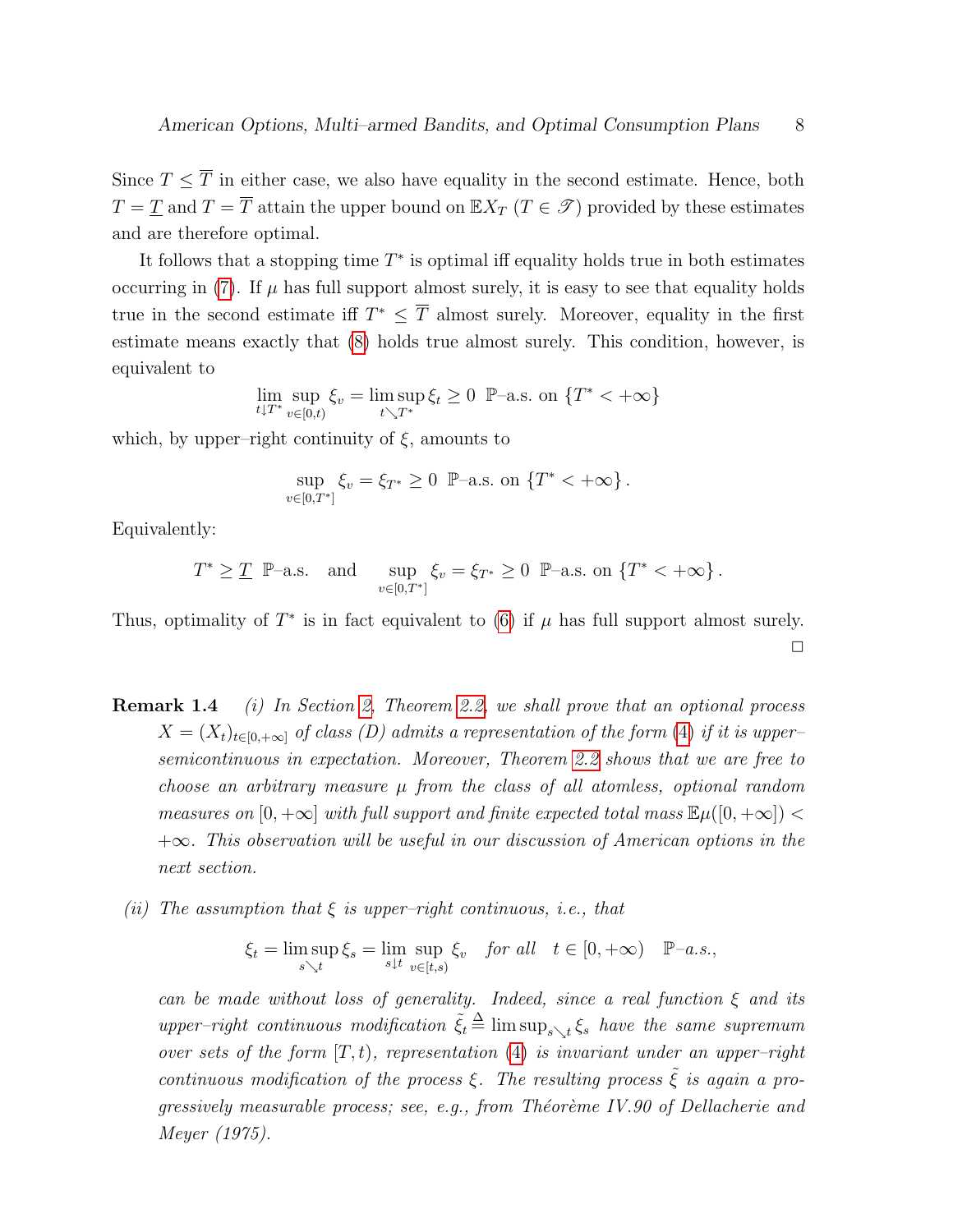(iii) The level crossing principle established in Theorem [1.3](#page-7-5) also holds if we start at a fixed stopping time  $S \in \mathcal{T}$ : A stopping time  $T_S^* \in \mathcal{T}([S, +\infty])$  attains

$$
\operatorname{ess\,sup}_{T\in\mathcal{T}([S,+\infty])}\mathbb{E}\left[X_T\,|\,\mathscr{F}_S\right]
$$

iff

$$
\underline{T}_S \leq T_S^* \leq \overline{T}_S \quad \mathbb{P}-a.s. \quad and \quad \sup_{v \in [S,T_S^*]} \xi_v = \xi_{T_S^*} \quad on \ \{T_S^* < +\infty\} \quad \mathbb{P}-a.s.
$$

where  $T_S$  and  $\overline{T}_S$  denote the level passage times

$$
\underline{T}_S \stackrel{\Delta}{=} \inf \{ t \ge S \mid \xi_t \ge 0 \} \quad and \quad \overline{T}_S \stackrel{\Delta}{=} \inf \{ t \ge S \mid \xi_t > 0 \}.
$$

This follows as in the proof of Theorem [1.3,](#page-7-5) using conditional expectations instead of ordinary ones.

The preceding theorem reduces the optimal stopping problem to a representation problem of the form [\(4\)](#page-7-1) for optional processes. In order to see the relation to the Snell envelope  $U$  of  $X$ , consider the right continuous supermartingale  $V$  given by

$$
V_t \stackrel{\Delta}{=} \mathbb{E}\left[\int_{(t,\hat{T}]} \zeta_s \,\mu(ds) \middle| \mathscr{F}_t\right] = \mathbb{E}\left[\int_{(0,\hat{T}]} \zeta_s \,\mu(ds) \middle| \mathscr{F}_t\right] - \int_{(0,t]} \zeta_s \,\mu(ds)
$$

where

$$
\zeta_s \stackrel{\Delta}{=} \sup_{v \in [0,s)} \xi_v \vee 0 \quad (s \in [0,\hat{T}]).
$$

Since  $V \geq X$ , the supermartingale V dominates the Snell envelope U of X. On the other hand,

$$
V_t = \mathbb{E}\left[\int_{(\overline{T}, \hat{T}]} \zeta_s \,\mu(ds) \middle| \mathscr{F}_t\right] = \mathbb{E}\left[X_{\overline{T}} \middle| \mathscr{F}_t\right] \le U_t \quad \text{on} \quad \{\overline{T} \ge t\},
$$

and so V coincides with U up to time  $\overline{T}$ . Is is easy to check that the stopping times T and  $\overline{T}$  appearing in [\(2\)](#page-5-2) and [\(5\)](#page-7-6) are actually the same and that for any stopping  $T^*$ with  $\underline{T} \leq T^* \leq \overline{T}$  a.s., the condition  $U_{T^*} = X_{T^*}$  in [\(3\)](#page-6-0) is equivalent to the condition  $\sup_{v \in [0,T^*]} \xi_v = \xi_{T^*}$  in [\(6\)](#page-7-4).

<span id="page-9-0"></span>A representation of the form [\(4\)](#page-7-1) can also be used to construct an alternative kind of envelope Y for the process  $X$ , as described in the following corollary. Part (iii) shows that Y can replace the Snell envelope of Theorem [1.1](#page-5-3) as a reference process for characterizing optimal stopping times. Parts (i) and (ii) are taken from Bank and El Karoui (2002). The process Y can also be viewed as a solution to a variant of Skorohod's obstacle problem; see Remark [1.7.](#page-13-0)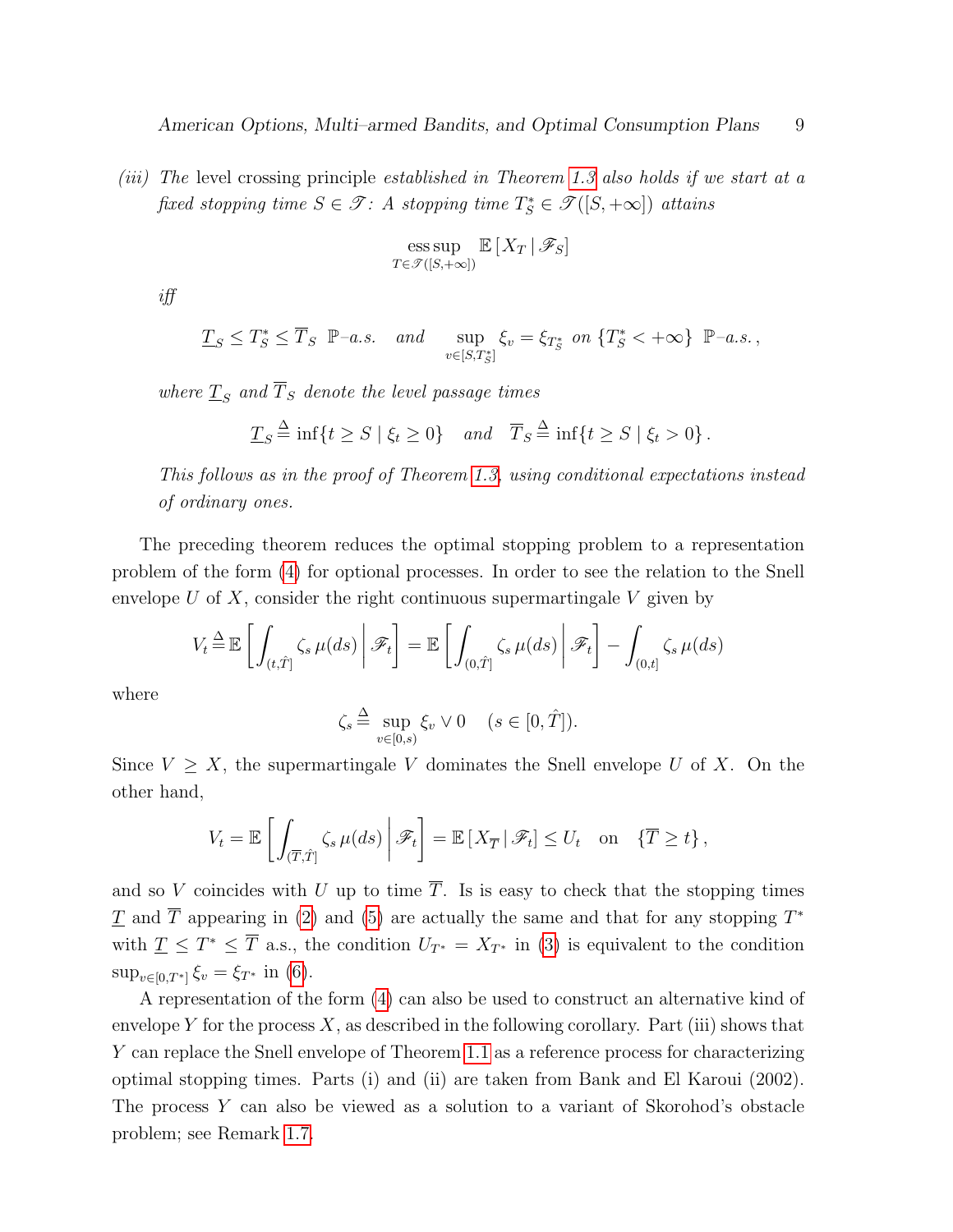**Corollary 1.5** Let  $\mu$  be a nonnegative optional random measure on  $[0, +\infty]$  with full support supp  $\mu = [0, +\infty]$  almost surely and consider an optional process X of class (D) with  $X_{+\infty} = 0$  P-a.s.

 $(i)$  There exists at most one optional process Y of the form

(9) 
$$
Y_T = \mathbb{E}\left[\int_{(T,+\infty]} \eta_t \,\mu(dt) \,\middle|\, \mathscr{F}_T\right] \quad (T \in \mathscr{T})
$$

for some adapted, left continuous, nondecreasing process  $\eta \in L^1(\mathbb{P} \otimes \mu)$  such that Y dominates X, i.e.,

<span id="page-10-0"></span>
$$
Y_T \ge X_T \quad \mathbb{P}-a.s. \quad \text{for any} \quad T \in \mathcal{F},
$$

and such that  $Y_T = X_T \ \mathbb{P}-a.s.$  for any point of increase T of  $\eta$ .

(ii) If  $X$  admits a representation of the form  $(4)$ , then such a process  $Y$  does in fact exist, and the associated increasing process  $\eta$  is uniquely determined up to  $\mathbb{P}$ indistinguishability on  $(0, +\infty]$  via

$$
\eta_t = \sup_{v \in [0,t)} \xi_v \quad (t \in (0,+\infty])
$$

where  $\xi$  is the progressively measurable process occurring in [\(4\)](#page-7-1).

(iii) A stopping time  $T^* \in \mathcal{T}$  maximizes  $\mathbb{E}X_T$  over all  $T \in \mathcal{T}$  iff

$$
\underline{T} \leq T^* \leq \overline{T} \quad and \quad Y_{T^*} = X_{T^*} \quad \mathbb{P}-a.s.
$$

where  $\underline{T}$  and  $\overline{T}$  are the level passage times

$$
\underline{T} \triangleq \inf \{ t \in (0, +\infty] \mid \eta_t \ge 0 \} \quad and \quad \overline{T} \triangleq \inf \{ t \in (0, +\infty] \mid \eta_t > 0 \}.
$$

**Remark 1.6** A stopping time  $T \in \mathcal{T}$  is called a point of increase for a left–continuous increasing process  $\eta$  if,  $\mathbb{P}-a.s.$  on  $\{0 < T < +\infty\}$ ,  $\eta_T < \eta_t$  for any  $t \in (T, +\infty]$ .

PROOF:

(i) In order to prove uniqueness, assume  $\zeta \in L^1(\mathbb{P} \otimes \mu)$  is another adapted, left continuous and non–decreasing process such that the corresponding optional process

$$
Z_T = \mathbb{E}\left[\int_{(T,+\infty]} \zeta_t \,\mu(dt) \,\bigg|\,\mathscr{F}_T\right] \quad (T \in \mathcal{T})
$$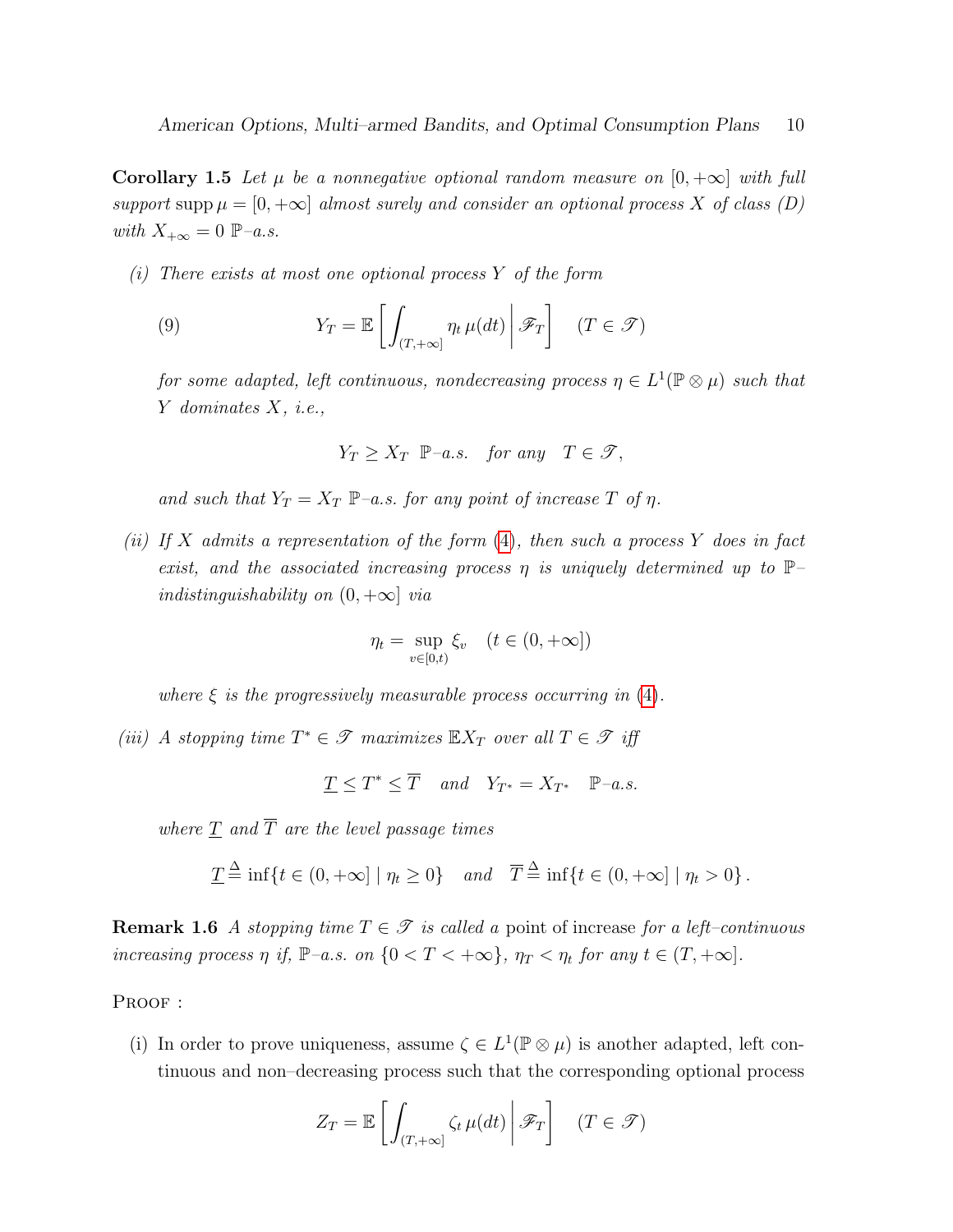dominates X and such that  $Z_T = X_T$  for any time of increase  $T \in \mathcal{T}$  for  $\zeta$ . For  $\varepsilon > 0$ , consider the stopping times

$$
S^{\varepsilon} \stackrel{\Delta}{=} \inf \{ t \ge 0 \mid \eta_t > \zeta_t + \varepsilon \}
$$

and

$$
T^{\varepsilon} \stackrel{\Delta}{=} \inf \{ t \ge S^{\varepsilon} \mid \zeta_t > \eta_t \} .
$$

By left continuity of  $\zeta$ , we then have  $T^{\varepsilon} > S^{\varepsilon}$  on  $\{S^{\varepsilon} < +\infty\}$ . Moreover,  $S^{\varepsilon}$  is a point of increase for  $\eta$  and by assumption on  $\eta$  we thus have

$$
X_{S^{\varepsilon}} = Y_{S^{\varepsilon}} = \mathbb{E}\left[\left.\int_{(S^{\varepsilon},T^{\varepsilon}]} \eta_t \,\mu(dt)\right| \mathscr{F}_{S^{\varepsilon}}\right] + \mathbb{E}\left[\left.\int_{(T^{\varepsilon},+\infty]} \eta_t \,\mu(dt)\right| \mathscr{F}_{S^{\varepsilon}}\right].
$$

By definition of  $T^{\varepsilon}$ , the first of these conditional expectations is strictly larger than  $\mathbb{E}\left[\int_{(S^{\varepsilon},T^{\varepsilon}]} \zeta_t\,\mu(dt)\right]$  $\mathscr{F}_{S^{\varepsilon}}$  on  $\{T^{\varepsilon} > S^{\varepsilon}\}\supset \{S^{\varepsilon} < +\infty\}.$  The second conditional expectation equals  $\mathbb{E}[\tilde{Y}_{T^{\varepsilon}} | \mathscr{F}_{S^{\varepsilon}}]$  by definition of Y, and is thus at least as large as  $\mathbb{E}[X_{T^{\varepsilon}}|\mathscr{F}_{S^{\varepsilon}}]$  since Y dominates X by assumption. Hence, on  $\{S^{\varepsilon} < +\infty\}$  we obtain the apparent contradiction that almost surely

$$
X_{S^{\varepsilon}} > \mathbb{E}\left[\int_{(S^{\varepsilon},T^{\varepsilon}]} \zeta_t \,\mu(dt) \,\bigg|\,\mathscr{F}_{S^{\varepsilon}}\right] + \mathbb{E}\left[X_{T^{\varepsilon}} \,|\,\mathscr{F}_{S^{\varepsilon}}\right]
$$

$$
= \mathbb{E}\left[\int_{(S^{\varepsilon},T^{\varepsilon}]} \zeta_t \,\mu(dt) \,\bigg|\,\mathscr{F}_{S^{\varepsilon}}\right] + \mathbb{E}\left[Z_{T^{\varepsilon}} \,|\,\mathscr{F}_{S^{\varepsilon}}\right]
$$

$$
= Z_{S^{\varepsilon}} \ge X_{S^{\varepsilon}}
$$

where for the first equality we used  $Z_{T^{\epsilon}} = X_{T^{\epsilon}}$  a.s. This equation holds true trivially on  $\{T^{\varepsilon} = +\infty\}$  as  $X_{+\infty} = 0 = Z_{+\infty}$  by assumption, and also on  $\{T^{\varepsilon} < +\infty\}$ since  $T^{\varepsilon}$  is a point of increase for  $\zeta$  on this set. Clearly, the above contradiction can only be avoided if  $\mathbb{P}[S^{\varepsilon} < +\infty] = 0$ , i.e., if  $\eta \le \zeta + \varepsilon$  on  $[0, +\infty)$  almost surely. Since  $\varepsilon$  was arbitrary, this entails  $\eta \leq \zeta$  on  $[0, +\infty)$  P–a.s. Reversing the roles of  $\eta$ and  $\zeta$  in the above argument yields the converse inequality, and this proves that  $Y = Z$  as claimed.

(ii) By our integrability assumption on the progressively measurable process  $\xi$  which occurs in the representation [\(4\)](#page-7-1), the process  $\eta_t = \sup_{v \in [0,t]} \xi_v$   $(t \in (0,+\infty])$  is  $\mathbb{P} \otimes \mu$ –integrable and the associated process Y with [\(9\)](#page-10-0) is of class (D). To verify that Y has the desired properties, it only remains to show that  $Y_T = X_T$  for any point of increase  $T \in \mathcal{T}$  of  $\eta$ . So assume that  $\eta_T < \eta_t$  for any  $t \in (T, +\infty]$ , P–almost surely. Recalling the definition of  $\eta$ , this entails for  $t \downarrow T$  that

$$
\sup_{v \in [0,T)} \xi_v = \eta_T \le \eta_{T+} \le \limsup_{t \searrow T} \xi_t = \xi_T \quad \mathbb{P}\text{-a.s.}
$$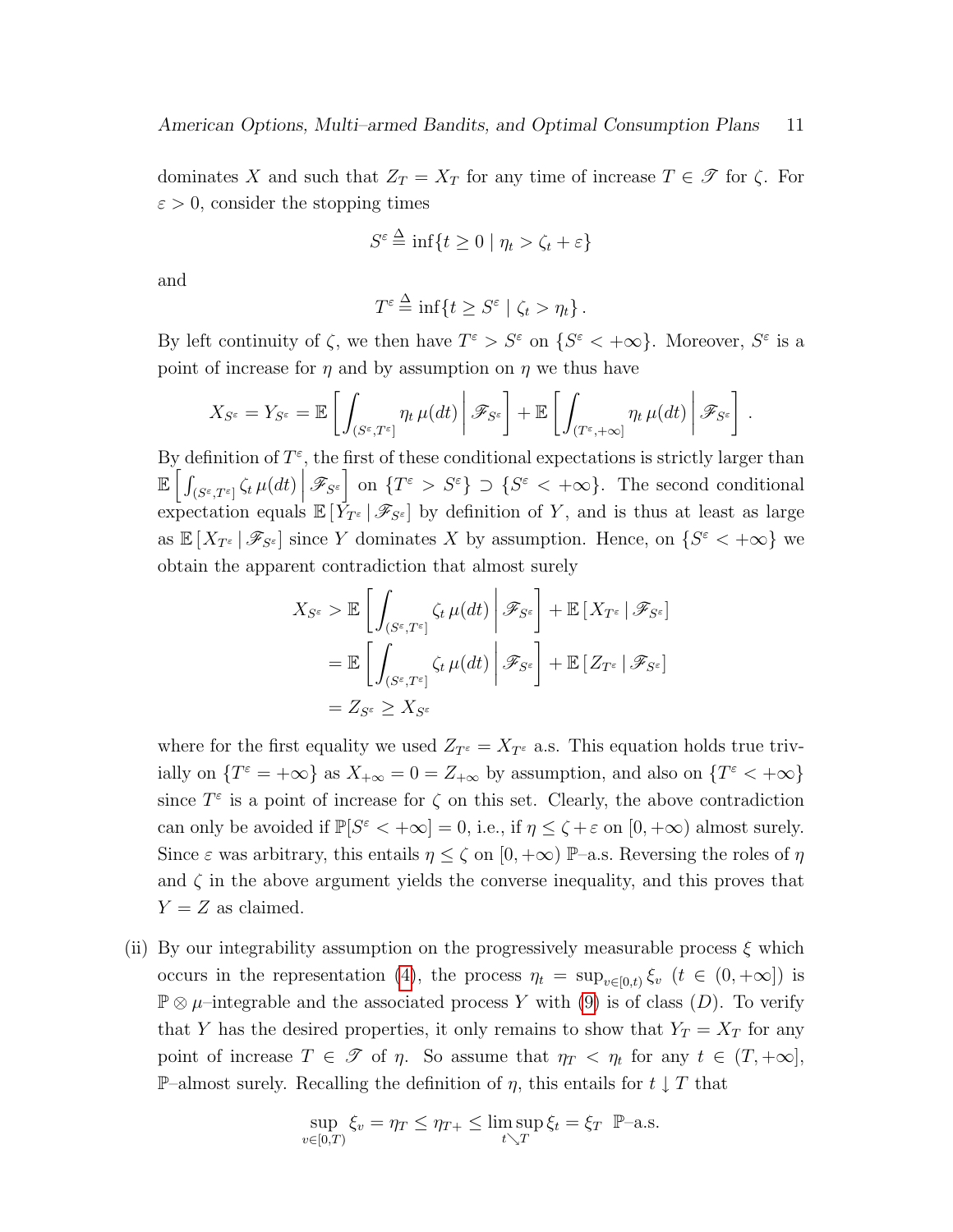where the last equality follows by upper–right continuity of  $\xi$ . Hence,  $\eta_t$  $\sup_{v\in[0,t)}\xi_v = \sup_{v\in[T,t)}\xi_v$  for any  $t \in (T,+\infty]$  almost surely and so we have in fact

$$
Y_T = \mathbb{E}\left[\int_{(T,+\infty]} \eta_t \,\mu(dt) \,\bigg|\,\mathscr{F}_T\right] = \mathbb{E}\left[\int_{(T,+\infty]} \sup_{v \in [T,t)} \xi_v \,\mu(dt) \,\bigg|\,\mathscr{F}_T\right] = X_T
$$

where the last equality follows from representation [\(4\)](#page-7-1).

(iii) Since the right continuous modification of  $\eta$  is an increasing, adapted process, we can easily represent  $Y$  as required by Theorem [1.3:](#page-7-5)

<span id="page-12-0"></span>
$$
Y_T = \mathbb{E}\left[\left.\int_{(T,+\infty]} \sup_{v\in[T,t)} \eta_{v+} \mu(dt) \, \middle| \, \mathscr{F}_T\right] \quad (T \in \mathscr{T}).\right.
$$

Hence, the stopping times maximizing  $\mathbb{E}Y_T$  over  $T \in \mathcal{T}$  are exactly those stopping times  $T^*$  such that

(10) 
$$
\underline{T} \leq T^* \leq \overline{T} \quad \mathbb{P}\text{-a.s.} \quad \text{and} \quad \sup_{v \in [0,T^*]} \eta_{v+} = \eta_{T^*+} \quad \mathbb{P}\text{-a.s.} \text{ on } \{T^* < +\infty\}
$$

where

$$
\underline{T} \stackrel{\Delta}{=} \inf\{t \in (0, +\infty] \mid \eta_{t+} \ge 0\} = \inf\{t \in (0, +\infty] \mid \eta_t \ge 0\}
$$

and

$$
\overline{T} \stackrel{\Delta}{=} \inf \{ t \in (0, +\infty] \mid \eta_{t+} > 0 \} = \inf \{ t \in (0, +\infty] \mid \eta_t > 0 \}.
$$

By monotonicity of  $\eta$ , the second condition in [\(10\)](#page-12-0) is actually redundant, and so a stopping time  $T^*$  is optimal for Y iff

$$
\underline{T}\leq T^*\leq \overline{T}\;\;\mathbb{P}\text{-a.s.}
$$

In particular, both  $\underline{T}$  and  $\overline{T}$  are optimal stopping times for Y. In addition,  $\overline{T}$  is a time of increase for  $\eta$ . Thus,  $X_{\overline{T}} = Y_{\overline{T}} \ \mathbb{P}-\text{a.s.}$  and

$$
\max_{T\in\mathcal{T}}\mathbb{E}X_T\geq \mathbb{E}X_{\overline{T}}=\mathbb{E}Y_{\overline{T}}=\max_{T\in\mathcal{T}}\mathbb{E}Y_T\,.
$$

But since  $Y \geq X$  by assumption, we have in fact equality everywhere in the above expression, and so the values of the optimal stopping problems for X and Y coincide, and we obtain that any optimal stopping time  $T^*$  for X must satisfy  $X_{T^*} = Y_{T^*}$  and it must also be an optimal stopping time for Y, i.e., satisfy  $T \leq T^* \leq \overline{T}$  almost surely. Conversely, an optimal stopping time  $T^*$  for Y which in addition satisfies  $X_{T^*} = Y_{T^*}$  almost surely will also be optimal for X.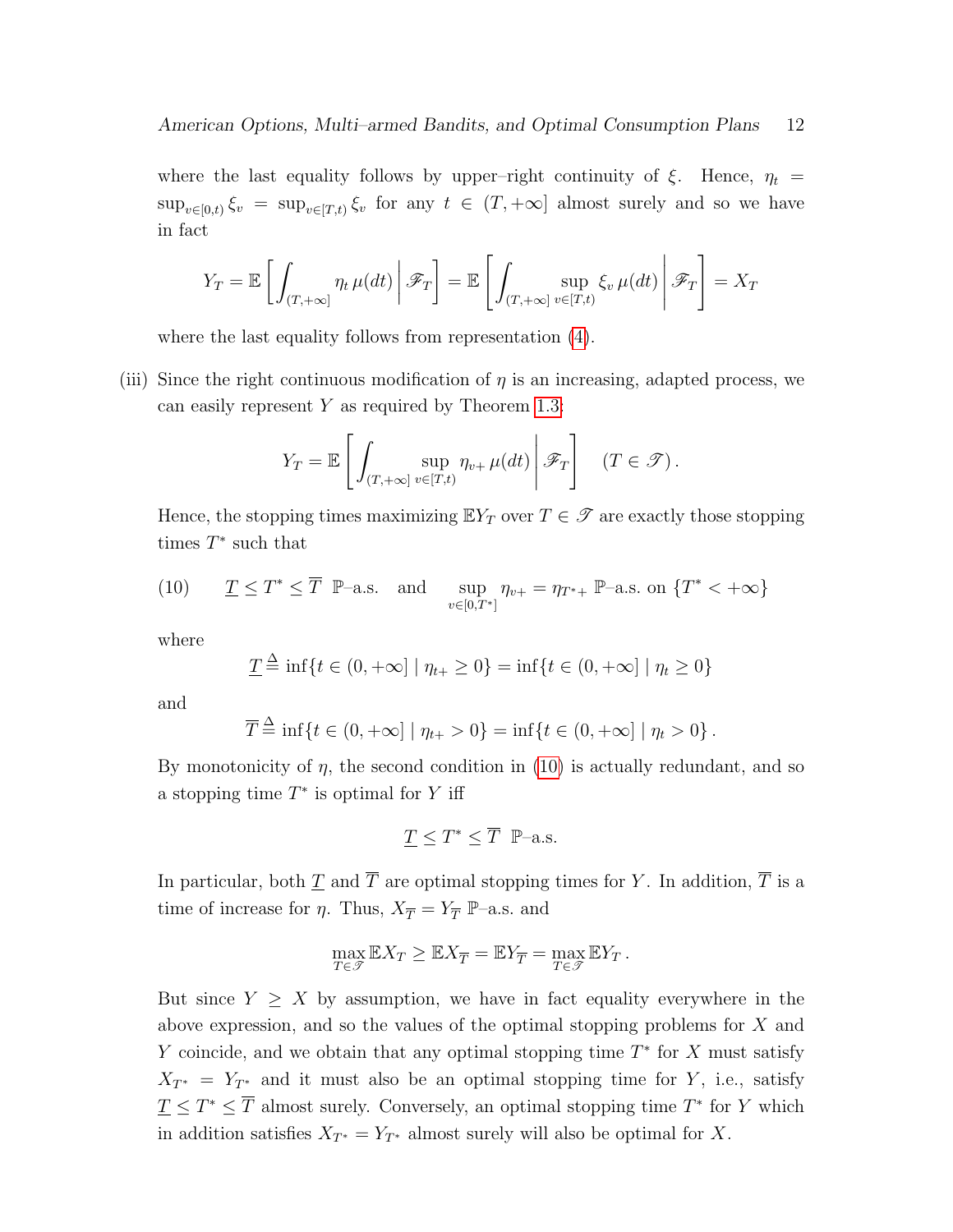Let us finally prove that  $\underline{T}$  is also an optimal stopping time for X. Since  $\underline{T}$  is known to be optimal for Y it suffices by the above criterion to verify that  $X_{\underline{T}} = \breve{X}_{\underline{T}}$ almost surely. By definition of  $Y$  this identity holds true trivially on the set where  $\eta$  crosses the zero level by a jump at time  $\underline{T}$ , since then  $\underline{T}$  is obviously a point of increase for  $\eta$ . To prove this identity also on the complementary set, consider the increasing sequence of stopping times

$$
T^{n} \stackrel{\Delta}{=} \inf \{ t \in [0, \underline{T}) \mid \eta_t > -1/n \} \quad (n = 1, 2, \ldots).
$$

By definition, each  $T^n$  is a time of increase for  $\eta$ , and thus  $X_{T^n} = Y_{T^n}$  holds true almost surely by the properties of Y. Moreover, the stopping times  $T^n$  increase to the restriction  $\underline{T}'$  of  $\underline{T}$  to the set where  $\eta$  continuously approaches its zero level:

$$
T^n \to \underline{T}' = \begin{cases} \underline{T} & \text{on } \{ \eta_{\underline{T}^-} = 0 \} \\ +\infty & \text{on } \{ \eta_{\underline{T}^-} < 0 \} \end{cases}
$$

Indeed, on  $\{\underline{T}' < +\infty\}$ , the stopping times  $T^n$  converge to  $\underline{T}'$  strictly from below. It follows that

$$
\mathbb{E}X_{T^n}=\mathbb{E}Y_{T^n}=\mathbb{E}\int_{(T^n,+\infty]} \eta_t\,\mu(dt)\to\mathbb{E}\left[\int_{[\underline{T}',+\infty]} \eta_t\,\mu(dt)\;;\;\underline{T}'<+\infty\right]=\mathbb{E}Y_{\underline{T}'},
$$

where the last identity holds true because  $\eta_{\underline{T}'} = 0$  on  $\{\underline{T}' < +\infty\}.$ 

Since Y dominates X the right side of the above expression is  $\geq \mathbb{E}X_{T}$ . On the other hand, in the limit  $n \uparrow +\infty$ , its left side is not larger than  $\mathbb{E}X_{T'}$  since X is upper semicontinuous in expectation. Hence, we must have  $\mathbb{E}Y_{T'} = \mathbb{E}X_{T'}$  which implies that in fact  $Y_{\underline{T}'} = X_{\underline{T}'}$  almost surely, as we wanted to show.

| - | ___ |  |
|---|-----|--|

<span id="page-13-0"></span>Remark 1.7 Parts (i) and (ii) of the above theorem can be seen as a uniqueness and existence result for a variant of Skorohod's obstacle problem, if the optional process X is viewed as a randomly fluctuating obstacle on the real line. With this interpretation, we can consider the set of all class  $(D)$  processes Y which never fall below the obstacle X and which follow a backward semimartingale dynamics of the form

$$
dY_t = -\eta_t d\mu((0, t]) + dM_t \quad and \quad Y_{+\infty} = 0
$$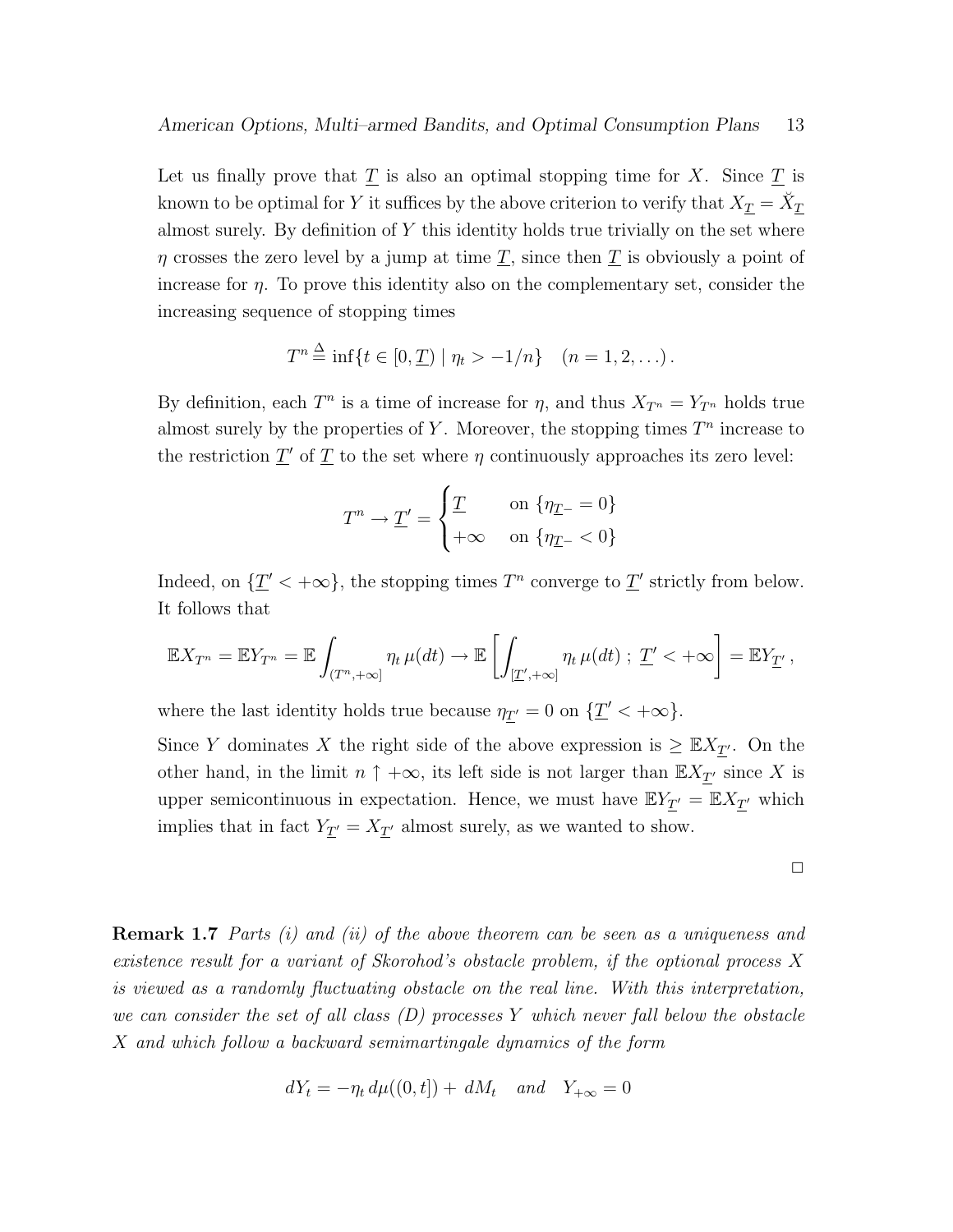for some uniformly integrable martingale M and for some adapted, left continuous, and non–decreasing process  $\eta \in L^1(\mathbb{P} \otimes \mu)$ . Rewriting the above dynamics in integral form and taking conditional expectations, we see that any such Y takes the form

$$
Y_T = \mathbb{E}\left[\int_{(T,+\infty]} \eta_t \,\mu(dt) \,\bigg|\,\mathscr{F}_T\right] \quad (T \in \mathcal{T}).
$$

Clearly, there will be many non–decreasing processes  $\eta$  which control the corresponding process  $Y$  in such a way that it never falls below the obstacle  $X$ . However, one could ask whether there is any such process η which only increases when necessary, i.e., when its associated process Y actually hits the obstacle  $X$ , and whether such a minimal process  $\eta$  is uniquely determined. The results of Bank and El Karoui (2002) as stated in parts (i) and (ii) of Corollary [1.5](#page-9-0) give affirmative answers to both questions under general conditions.

#### <span id="page-14-0"></span>1.1.3 Universal exercise signals for American options

In Section [1.1.1,](#page-5-1) we have seen how the optimal stopping problem for American options can be solved by using Snell envelopes. In particular, an American put option with strike  $k$  is optimally exercised, for instance, at time

$$
T^k \stackrel{\Delta}{=} \inf \{ t \in [0, \hat{T}] \mid U_t^k = e^{-rt} (k - P_t)^+ \},
$$

where  $U_t^k$  is the Snell envelope of the discounted payoff process  $(e^{-rt}(k - P_t)^+)_{t \in [0,\hat{T}]}$ . Clearly, this construction of the optimal exercise rule is specific for the strike  $k$  considered. In practice, however, American put options are traded for a whole variety of different strike prices, and computing all relevant Snell envelopes may turn into a tedious task. Thus, it would be convenient to have a single reference process which allows one to determine optimal exercise times simultaneously for any possible strike  $k$ . In fact, it is possible to construct such a universal signal using the stochastic representation approach to optimal stopping developed in the preceding section:

<span id="page-14-1"></span>**Theorem 1.8** Assume that the discounted value process  $(e^{-rt}P_t)_{t\in[0,\hat{T}]}$  is an optional process of class (D) which is lower–semicontinuous in expectation.

Then this process admits a unique representation

$$
(11) \quad e^{-rT}P_T = \mathbb{E}\left[\int_{(T,\hat{T}]} re^{-rt} \inf_{v \in [T,t)} K_v \, dt + e^{-r\hat{T}} \inf_{v \in [T,\hat{T}]} K_v \, \middle| \, \mathscr{F}_T\right] \quad (T \in \mathcal{F}([0,\hat{T}]))
$$

 $\emph{for some progressively measurable process } K = \left(K_{t}\right)_{t \in [0,\hat{T}]} \emph{ with lower-right continuous}$ paths such that

<span id="page-14-2"></span>
$$
re^{-rt}\inf_{v\in[T,t)} K_v 1_{(T,\hat{T}]}(t) \in L^1(\mathbb{P}\otimes dt) \quad and \quad e^{-r\hat{T}}\inf_{v\in[T,\hat{T}]} K_v \in L^1(\mathbb{P})
$$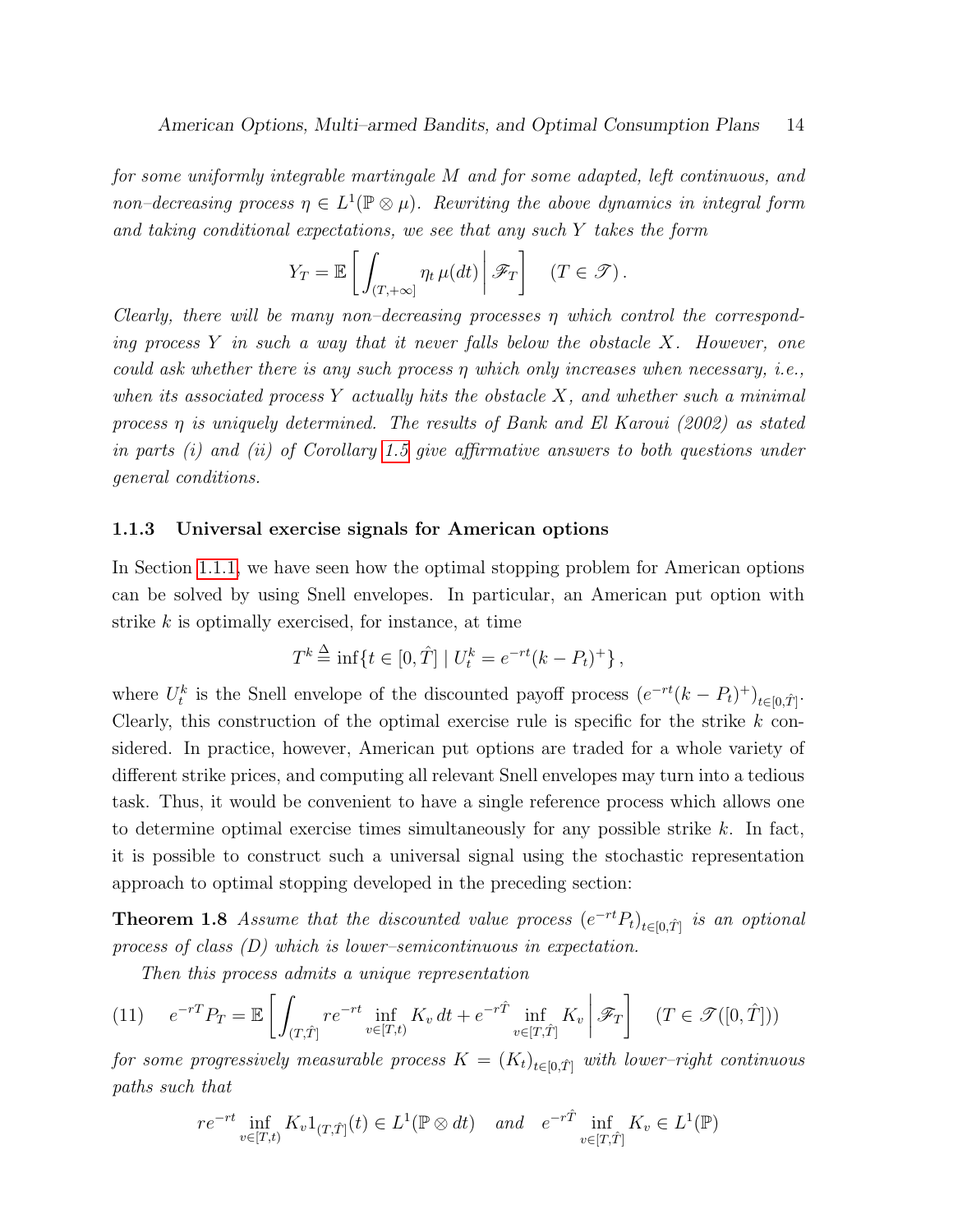for all  $T \in \mathscr{T}([0,\hat{T}]).$ 

The process K provides a universal exercise signal for all American put options on the underlying process P in the sense that for any strike  $k \geq 0$  the level passage times

 $\underline{T}^k \stackrel{\Delta}{=} \inf \{ t \in [0, \hat{T}] \mid K_t \leq k \}$  and  $\overline{T}^k \stackrel{\Delta}{=} \inf \{ t \in [0, \hat{T}] \mid K_t < k \}$ 

provide the smallest and the largest solution, respectively, of the optimal stopping problem

<span id="page-15-1"></span>
$$
\max_{T \in \mathcal{T}([0,\hat{T}]\cup\{+\infty\})} \mathbb{E}\left[e^{-rT}(k-P_T); T \leq \hat{T}\right].
$$

In fact, a stopping time  $T^k \in \mathcal{T}([0, \hat{T}] \cup \{+\infty\})$  is optimal in this sense iff

(12) 
$$
\underline{T}^k \leq T^k \leq \overline{T}^k \quad \mathbb{P}-a.s. \quad and \quad \inf_{v \in [0,T^k]} K_v = K_{T^k} \mathbb{P}-a.s. \text{ on } \{T^k \leq \hat{T}\}.
$$



<span id="page-15-0"></span>Figure 1: Universal exercise signal  $K$  (red line) for an underlying  $P$  (blue line), and optimal stopping times  $T^{k_1}, T^{k_2}$  for two different strikes  $k_1 < k_2$  (black lines).

Remark 1.9 The preceding theorem is inspired by the results of El Karoui and Karatzas (1995). Their equation  $(1.4)$  states the following representation for the early exercise premium of an American put:

ess sup 
$$
\mathbb{E}\left[e^{-r(T-S)}(k-P_T)^+\middle|\mathcal{F}_S\right] - \mathbb{E}\left[e^{-r(\hat{T}-S)}(k-P_{\hat{T}})^+\middle|\mathcal{F}_S\right]
$$
  
\n
$$
= \mathbb{E}\left[\int_{(S,T]} re^{-r(t-S)}\left(k-\inf_{v\in[S,t)} K_v\right)^+ dt + e^{-r(\hat{T}-S)}\left(k\wedge P_{\hat{T}}-\inf_{v\in[S,\hat{T})} K_v\right)^+\middle|\mathcal{F}_S\right].
$$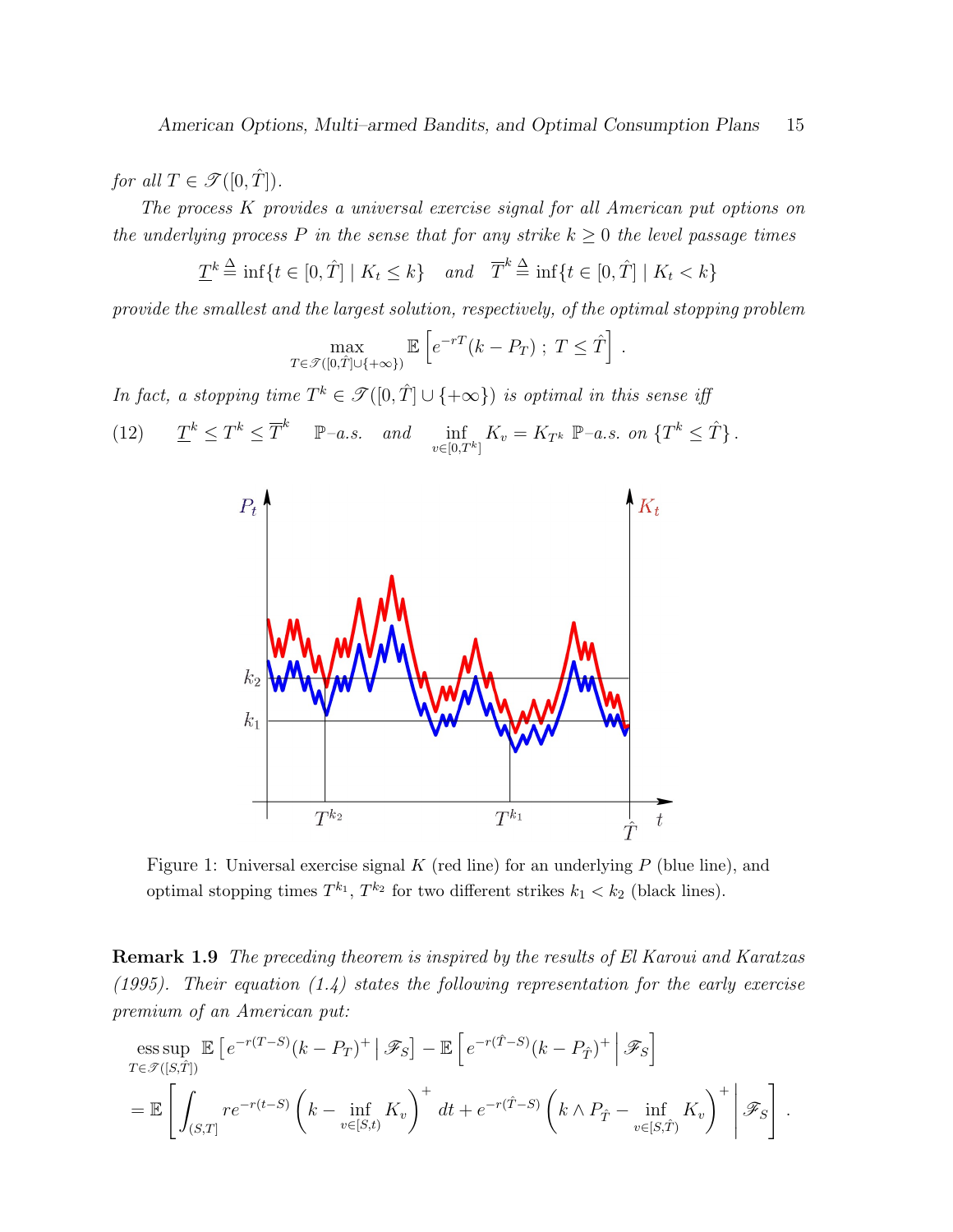This representation involves the same process K as considered in our Theorem [1.8.](#page-14-1) In fact, their formula  $(5.4)$ , which in our notation reads

$$
\lim_{k\uparrow+\infty}\left\{k-\operatorname*{ess\,sup}_{T\in\mathcal{F}([S,\hat{T}])}\mathbb{E}\left[e^{-r(T-S)}(k-P_T)^+\,|\,\mathscr{F}_S\right]\right\}
$$
\n
$$
=\mathbb{E}\left[\int_{(T,\hat{T}]}re^{-r(t-S)}\inf_{v\in[T,t)}K_v\,dt+e^{-r(\hat{T}-S)}\inf_{v\in[T,\hat{T}]}K_v\,|\,\mathscr{F}_S\right],
$$

turns out to be identical with our equation [\(11\)](#page-14-2) after noting that the limit on the left side coincides with the value of the underlying:

$$
\lim_{k\uparrow+\infty}\left\{k-\operatorname*{ess\,sup}_{T\in\mathscr{T}([S,\hat{T}])}\mathbb{E}\left[e^{-r(T-S)}(k-P_T)^+\big|\,\mathscr{F}_S\right]\right\}=P_S\ \mathbb{P}-a.s.\ \text{for all}\ S\in\mathscr{T}([0,\hat{T}]).
$$

While we use the representation property [\(11\)](#page-14-2) in order to define the process K, El Karoui and Karatzas introduce this process by a Gittins index principle: Their equation  $(1.3)$ , which in our notation reads

$$
K_S = \inf \left\{ k > 0 \mid \underset{T \in \mathcal{I}([S, \hat{T}])}{\text{ess sup}} \mathbb{E} \left[ e^{-r(T - S)} (k - P_T)^+ \mid \mathcal{F}_S \right] = k - P_S \right\} \quad (S \in \mathcal{I}([0, \hat{T}]),
$$

defines  $K<sub>S</sub>$  as the minimal strike for which the corresponding American put is optimally exercised immediately at time S. Thus, the process  $K$  is specified in terms of Snell envelopes. In contrast, our approach defines K directly as the solution to the representation problem  $(11)$ , and it emphasizes the role of K as a universal exercise signal. In homogeneous models, it is often possible to solve the representation problem directly, without first solving some optimization problem. This shortcut will be illustrated in Section [3](#page-34-0) where we shall derive some explicit solutions.

PROOF:

- (i) Existence of a representation for the discounted value process  $(e^{-rt}P_t)_{t\in[0,\hat{T}]}$  as in [\(11\)](#page-14-2) follows from a general representation theorem which will be proved in the next section; confer Corollary [2.4.](#page-28-0)
- (ii) For any strike  $k \geq 0$ , let us consider the optional payoff process  $X<sup>k</sup>$  defined by

$$
X_t^k \stackrel{\Delta}{=} e^{-rt}(k - P_{t \wedge \hat{T}}) \quad (t \in [0, +\infty]) \, .
$$

We claim that the stopping times  $T^k$  maximizing  $\mathbb{E} X_T^k$  over  $T \in \mathscr{T}$  are exactly those stopping times which maximize  $\mathbb{E}\left[e^{-rT}(k-P_T); T \leq \hat{T}\right]$  over  $T \in$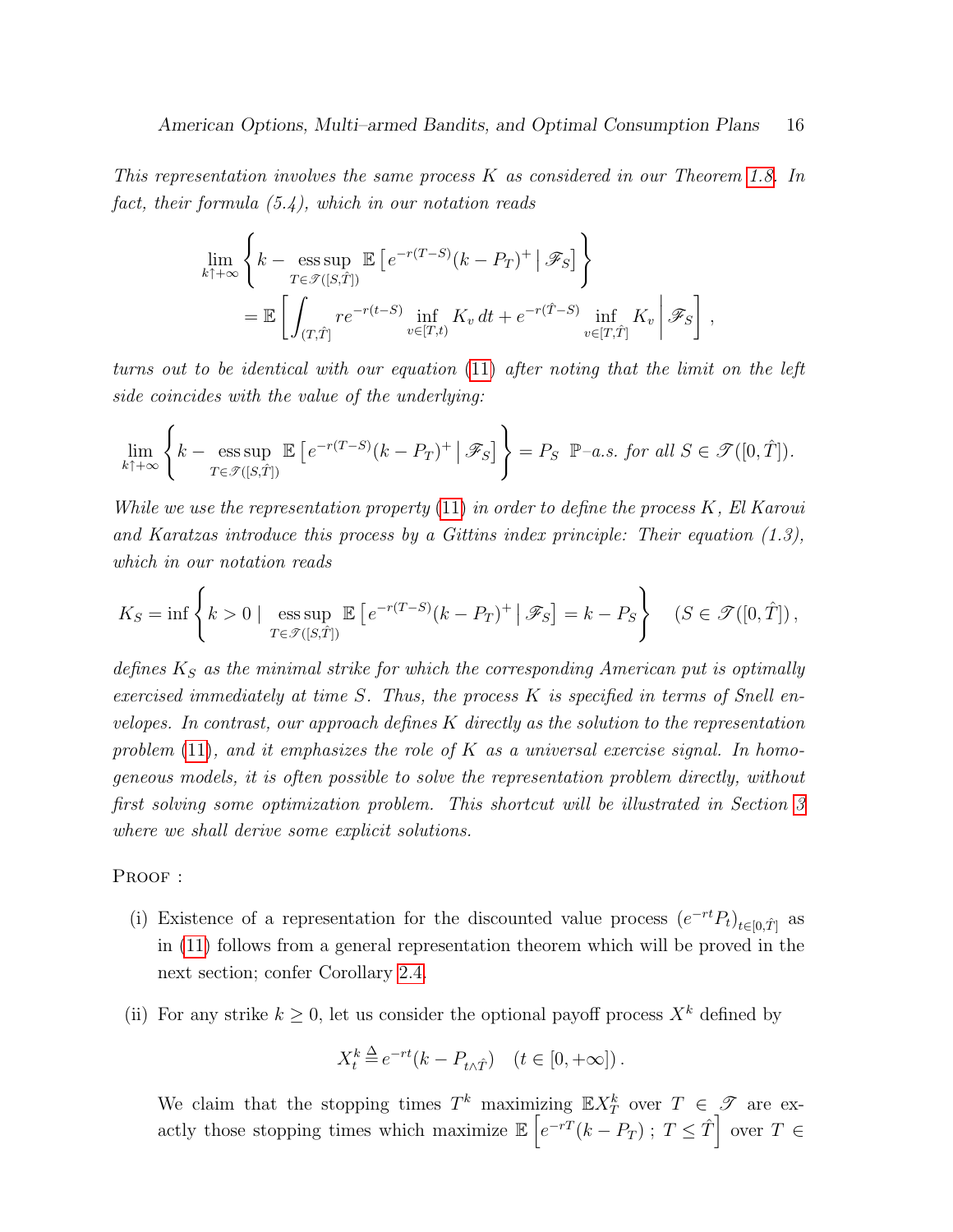$\mathscr{T}([0, \hat{T}] \cup \{+\infty\})$ . In fact, a stopping time  $T^k \in \mathscr{T}$  maximizing  $\mathbb{E}X_T^k$  will actually take values in  $[0, \hat{T}] \cup \{+\infty\}$  almost surely because interest rates r are strictly positive by assumption. Hence, we have

$$
\max_{T \in \mathcal{T}} \mathbb{E} X_T^k = \mathbb{E} X_{T^k}^k = \mathbb{E} \left[ e^{-rT^k} (k - P_{T^k}) \; ; \; T^k \leq \hat{T} \right]
$$

$$
\leq \max_{T \in \mathcal{T}([0, \hat{T}] \cup \{+\infty\})} \mathbb{E} \left[ e^{-rT} (k - P_T) \; ; \; T \leq \hat{T} \right].
$$

On the other hand, we have

$$
\mathbb{E}\left[e^{-rT}(k - P_T) \; ; \; T \leq \hat{T}\right] = \mathbb{E}X_T^k
$$

for any  $T \in \mathscr{T}([0, \hat{T}] \cup \{+\infty\})$ , again by strict positivity of interest rates. As a consequence, the last max coincides with the first max and both lead to the same set of maximizers.

(iii) We wish to apply Theorem [1.3](#page-7-5) in order to solve the optimal stopping problem for  $X^k$  ( $k \geq 0$ ) as defined in step (ii) of the present proof. To this end, let us construct a representation

$$
X_T^k = \mathbb{E}\left[\int_{(T,+\infty]} \sup_{v \in [T,t)} \xi_v^k \,\mu(dt) \,\middle|\, \mathscr{F}_T\right] \quad (T \in \mathcal{T})
$$

as required by this theorem. In fact, let

$$
\xi_t^k \stackrel{\Delta}{=} k - K_{t \wedge \hat{T}} \quad (t \in [0, +\infty))
$$

and put  $\mu(dt) \stackrel{\Delta}{=} re^{-rt} dt$ . Then  $\xi^k$  is obviously a progressively measurable process with upper–right continuous paths and we have for  $T \in \mathcal{T}$ :

$$
\mathbb{E}\left[\int_{(T,+\infty]} \sup_{v\in[T,t)} \xi_v^k \,\mu(dt) \,\bigg|\,\mathcal{F}_T\right]
$$
\n  
\n=  $\mathbb{E}\left[\int_{(T,+\infty]} re^{-rt}(k - \inf_{v\in[T,t)} K_{v\wedge \hat{T}}) dt \,\bigg|\,\mathcal{F}_T\right]$   
\n=  $e^{-rT}k - \mathbb{E}\left[\int_{(T\wedge \hat{T},\hat{T}]} re^{-rt} \inf_{v\in[T\wedge \hat{T},t)} K_v + \int_{(T\vee \hat{T},+\infty]} re^{-rt} \inf_{v\in[T\wedge \hat{T},\hat{T}]} K_v dt \,\bigg|\,\mathcal{F}_T\right]$   
\n=  $e^{-rT}k - \mathbb{E}\left[\int_{(T\wedge \hat{T},\hat{T}]} re^{-rt} \inf_{v\in[T\wedge \hat{T},t)} K_v + e^{-rT\vee \hat{T}} \inf_{v\in[T\wedge \hat{T},\hat{T}]} K_v \,\bigg|\,\mathcal{F}_T\right]$   
\n=  $e^{-rT}(k - P_{T\wedge \hat{T}}).$ 

Here, the last identity holds true on  $\{T \leq \hat{T}\}$  because of the representation prop-erty [\(11\)](#page-14-2) of K, and also on the complementary event  $\{T > T\}$ , since on this set  $\inf_{v\in[T\wedge\hat{T},\hat{T}]} K_v = K_{\hat{T}} = P_{\hat{T}}$ , again by [\(11\)](#page-14-2).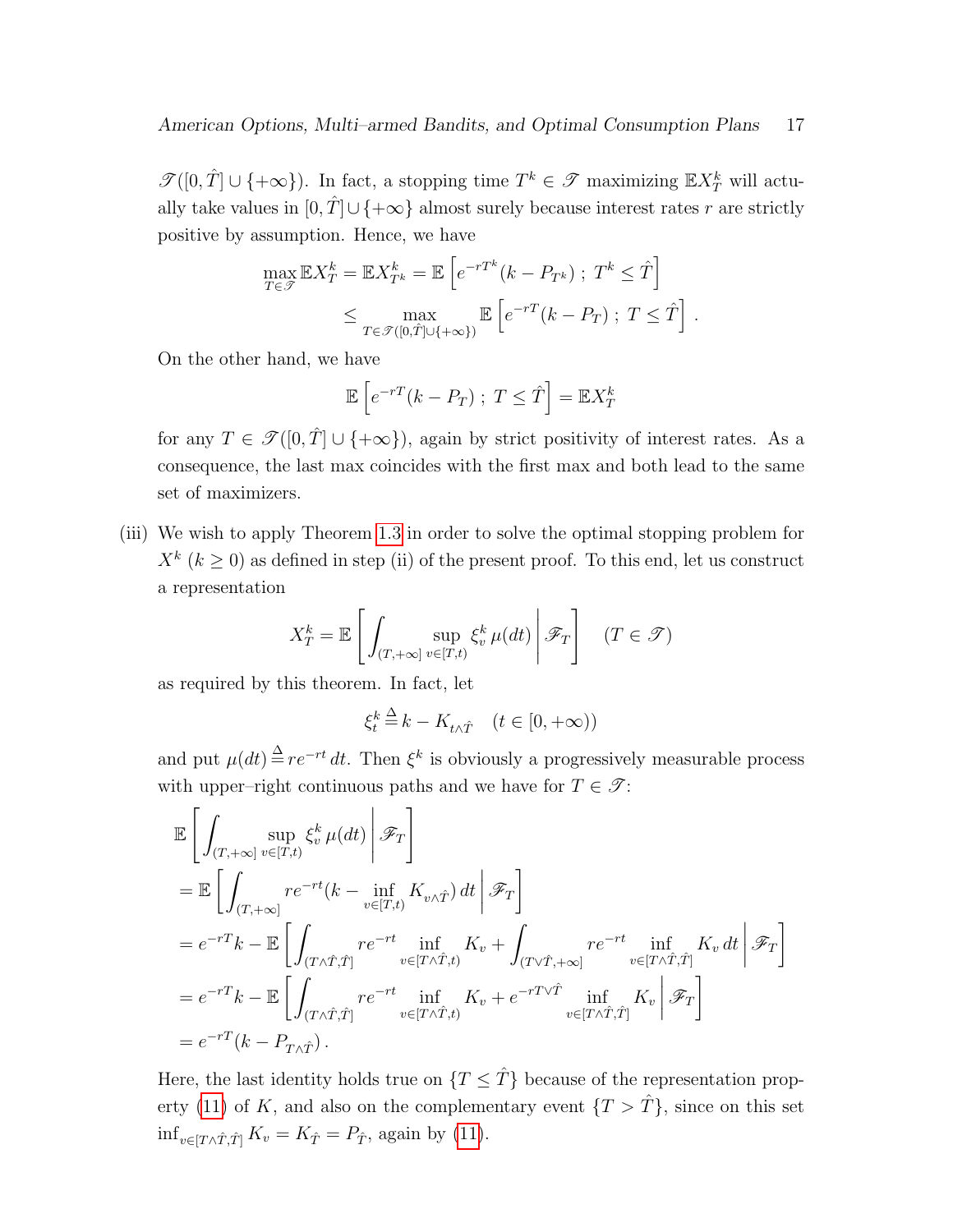(iv) Applying Theorem [1.3](#page-7-5) to  $X = X^k$ , we obtain that  $T^k \in \mathcal{T}$  maximizes  $\mathbb{E} X_T^k$  over all  $T \in \mathscr{T}$  iff

$$
\underline{T}^k \le T^k \le \overline{T}^k \quad \mathbb{P}\text{-a.s.} \quad \text{and} \quad \sup_{v \in [0,T^k]} \xi_v^k = \xi_{T^k}^k \quad \mathbb{P}\text{-a.s. on } \{T^k < +\infty\} \,,
$$

where  $T^k \stackrel{\Delta}{=} \inf\{t \geq 0 \mid \xi_t^k \geq 0 \text{ and } \overline{T}^k = \inf\{t \geq 0 \mid \xi_t^k > 0\}.$  Recalling the definition of  $\xi^k$  and that  $\{T^k < +\infty\} = \{T^k \leq \hat{T}\}\$ for any optimal stopping time for  $X^k$  by (ii), we see that this condition is actually equivalent to the criterion in [\(12\)](#page-15-1).

 $\Box$ 

Let us now apply Theorem [1.8](#page-14-1) to the usual put option profile  $(e^{-rt}(k-P)^+)_{t\in[0,\hat{T}]}$ .

Corollary 1.10 The universal exercise signal  $K = (K_t)_{t \geq 0}$  characterized by [\(11\)](#page-14-2) satisfies  $K_T \geq P_T$  for all  $T \in \mathcal{T}([0, \hat{T}])$  almost surely. In particular, the restriction  $T^k\wedge \hat T$  of any optimal stopping time  $T^k$  as characterized in Theorem [1.8](#page-14-1) also maximizes  $\mathbb{E}e^{-rT}(k-P_T)^+$  among all stopping times  $T \in \mathscr{T}([0,\hat{T}]).$ 

**PROOF** : For any  $T \in \mathcal{T}([0, \hat{T}]),$  the representation [\(11\)](#page-14-2) implies

$$
e^{-rT}P_T = \mathbb{E}\left[\int_{(T,\hat{T}]}re^{-rt}\inf_{v\in[T,t)}K_v dt + e^{-r\hat{T}}\inf_{v\in[T,\hat{T}]}K_v\,\bigg|\,\mathcal{F}_T\right]
$$

$$
\leq \mathbb{E}\left[\int_{(T,\hat{T}]}re^{-rt}K_T dt + e^{-r\hat{T}}K_T\,\bigg|\,\mathcal{F}_T\right]
$$

$$
= e^{-rT}K_T
$$

almost surely. In particular,  $P_{T^k} \le K_{T^k} \le k$  almost surely on  $\{T^k \le \hat{T}\}\$ for any optimal stopping time  $T^k$  as in Theorem [1.8.](#page-14-1) Thus,

$$
\mathbb{E}\left[e^{-rT^k}(k - P_{T^k}) \; ; \; T^k \leq \hat{T}\right] = \mathbb{E}\left[e^{-rT^k \wedge T}(k - P_{T^k \wedge \hat{T}})^+\right]
$$
\ninvariance,  $\mathbb{E}e^{-rT}(k - P_k)$  +  $\text{over } T \in \mathcal{F}([0, \hat{T}])$ 

and so  $T^k \wedge \hat{T}$  maximizes  $\mathbb{E}e^{-rT}(k - P_T)^+$  over  $T \in \mathcal{T}([0, \hat{T}]).$ 

Using the same arguments as in the proof of Theorem [1.11,](#page-18-0) we can also construct universal exercise signals for American call options:

<span id="page-18-1"></span><span id="page-18-0"></span>**Theorem 1.11** Assume the discounted value process  $(e^{-rt}P_t)_{t\in[0,\hat{T}]}$  is an optional process of class (D) which is upper–semicontinuous in expectation. Then this process admits a unique representation

(13) 
$$
e^{-rT}P_T = \mathbb{E}\left[\int_{(T,\hat{T}]} re^{-rt} \sup_{v \in [T,t)} K_v dt + e^{-r\hat{T}} \sup_{v \in [T,\hat{T}]} K_v \middle| \mathscr{F}_T\right] \quad (T \in \mathcal{F}([0,\hat{T}]))
$$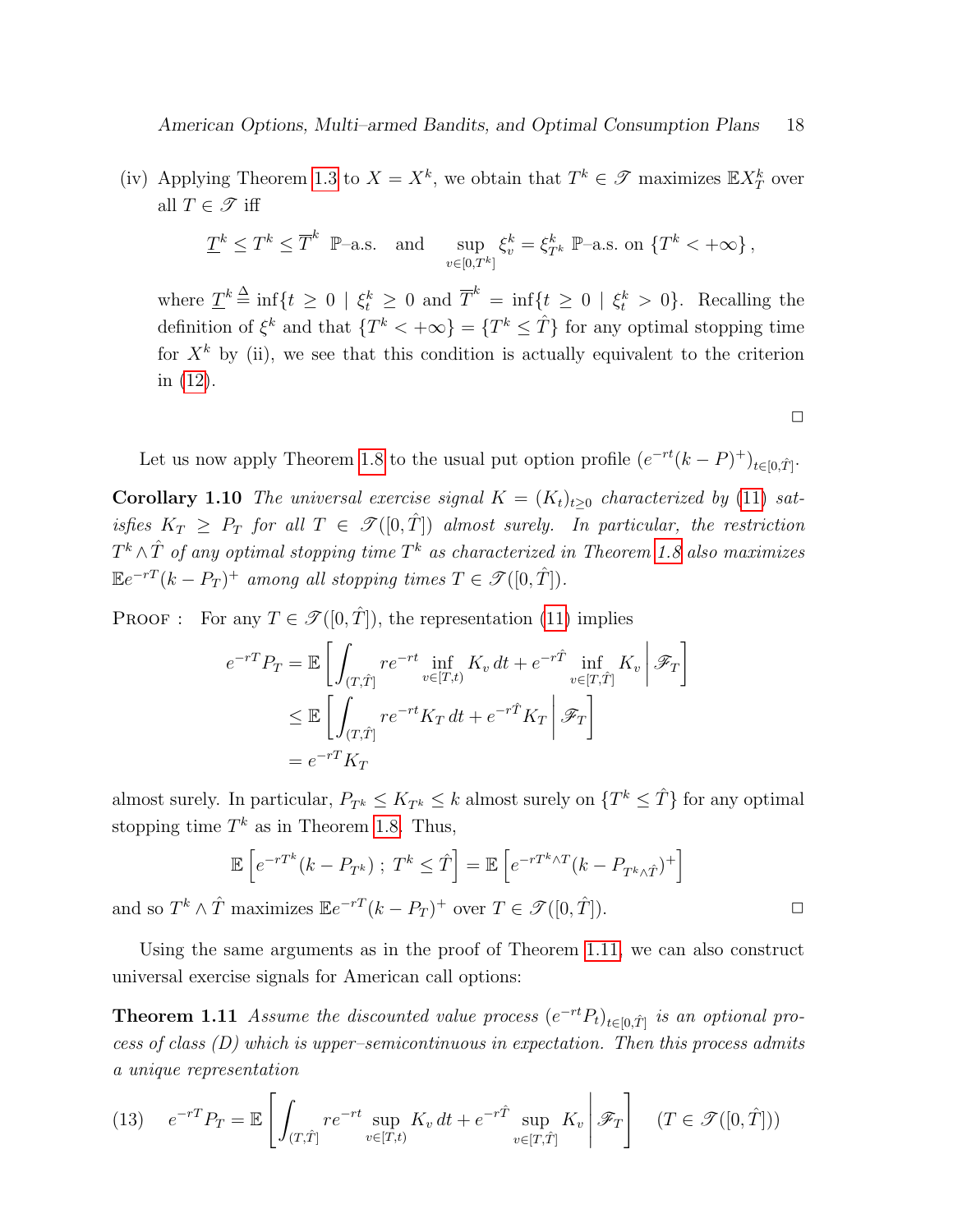for some progressively measurable process  $K$  with upper-right continuous paths and

$$
re^{-rt}
$$
  $\sup_{v \in [T,t)} K_s 1_{(T,\hat{T}]}(t) \in L^1(\mathbb{P} \otimes dt)$  and  $e^{-r\hat{T}} \sup_{v \in [T,\hat{T}]} K_v \in L^1(\mathbb{P})$ 

for all  $T \in \mathscr{T}([0,\hat{T}]).$ 

This process K provides a universal exercise signal for all American call options with underlying P in the sense that for any strike  $k \geq 0$  the level passage times

$$
\underline{T}^k \stackrel{\Delta}{=} \inf \{ t \in [0, \hat{T}] \mid K_t \ge k \} \quad and \quad \overline{T}^k \stackrel{\Delta}{=} \inf \{ t \in [0, \hat{T}] \mid K_t > k \}
$$

provide the smallest and the largest solution, respectively, of the optimal stopping problem

$$
\max_{T \in \mathcal{T}([0,\hat{T}]\cup\{+\infty\})} \mathbb{E}\left[e^{-rT}(P_T - k) ; T \leq \hat{T}\right].
$$

In fact, a stopping time  $T^k$  is optimal in this sense iff

$$
\underline{T}^k \leq T^k \leq \overline{T}^k \quad \mathbb{P}-a.s. \quad and \quad \sup_{v \in [0,T^k]} K_v = K_{T^k} \quad \mathbb{P}-a.s. \text{ on } \{T^k < +\infty\}.
$$

 $\Box$ 

The preceding theorem solves the optimal stopping problem of American calls under a general probability measure  $\mathbb{P}$ . For example,  $\mathbb{P}$  could specify the probabilistic model used by the buyer of the option. From the point of view of the option seller and in the context of a complete financial market model, however, the problem should be formulated in terms of the equivalent martingale  $\mathbb{P}^*$ . In this case, the payoff process of the call option is a submartingale, and the optimal stopping problem is clearly solved by the simple rule: "Always stop at the terminal time  $\hat{T}$ ". In the preceding theorem, this is reflected by the fact that the process K takes the simple form  $K_t = 0$  for  $t \in [0, T)$ and  $K_{\hat{T}} = P_{\hat{T}}$ .

**Remark 1.12** The results of this section also apply when interest rates  $r = (r_t)_{0 \le t \le \hat{T}}$ follow a progressively measurable process, provided this process is integrable and strictly positive. For instance, the representation [\(11\)](#page-14-2) then takes the form

$$
e^{-\int_0^T r_s ds} P_T = \mathbb{E} \left[ \int_{(T,\hat{T}]} r_t e^{-\int_0^t r_s ds} \inf_{v \in [T,t)} K_v dt + e^{-\int_0^{\hat{T}} r_s ds} \inf_{v \in [T,\hat{T}]} K_v \, \middle| \, \mathscr{F}_T \right]
$$

for  $T \in \mathscr{T}([0, \hat{T}]).$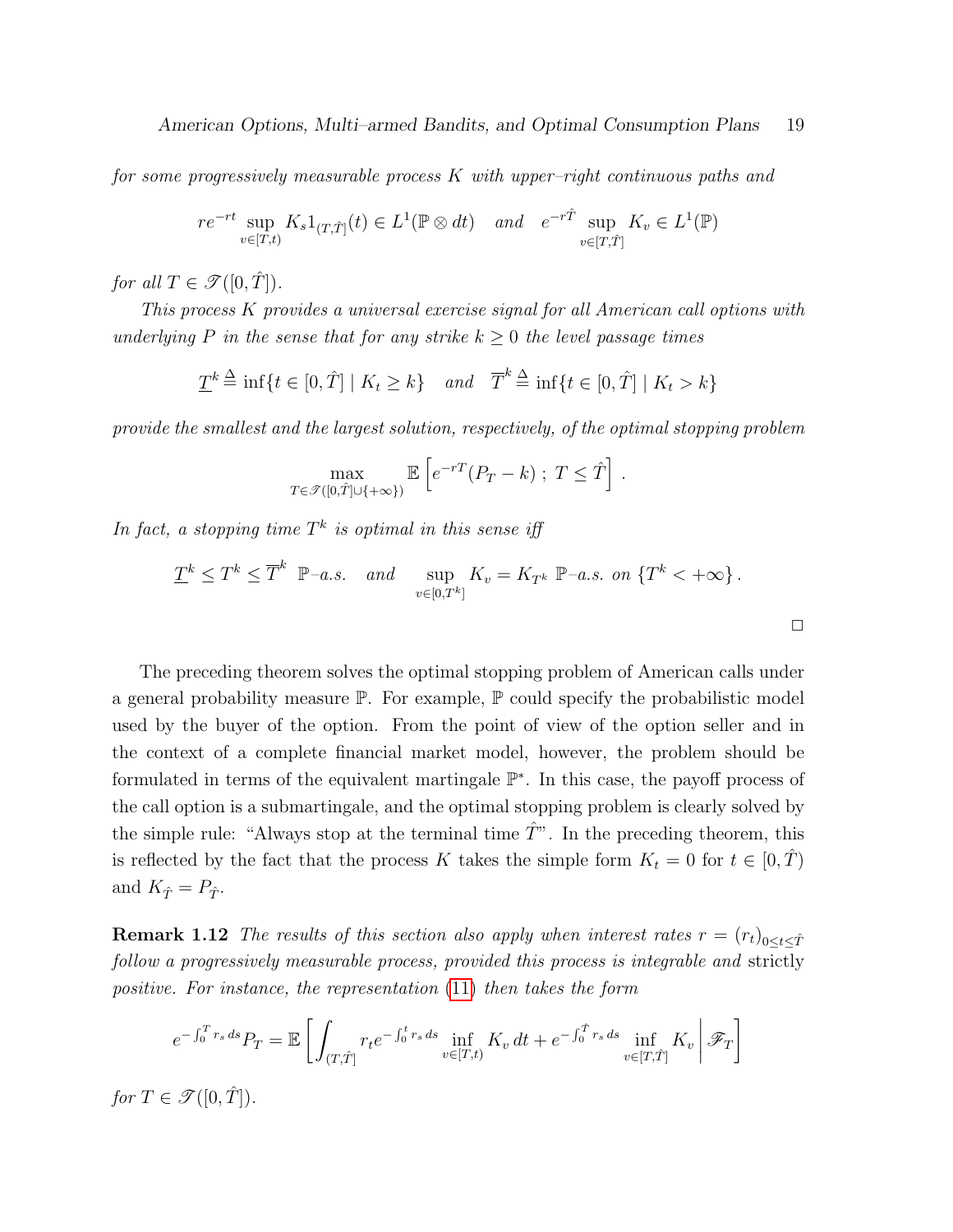### <span id="page-20-0"></span>1.2 Optimal consumption plans

In this section, we discuss a singular control problem arising in the microeconomic theory of intertemporal consumption choice. We shall show how this problem can be reduced to a stochastic representation problem of the same type as in the previous section.

Consider an economic agent who makes a choice among different consumption plans. A consumption pattern is described as a positive measure on the time axis  $[0, +\infty)$  or, in a cumulative way, by the corresponding distribution function. Thus, a consumption plan which is contingent on scenarios is specified by an element in the set

<span id="page-20-1"></span> $\mathscr{C} \stackrel{\Delta}{=} \{C \geq 0 \mid C \text{ is a right continuous, increasing and adapted process}\}.$ 

Given some initial wealth  $w > 0$ , the agent's budget set is of the form

(14) 
$$
\mathscr{C}(w) \stackrel{\Delta}{=} \left\{ C \in \mathscr{C} \middle| \mathbb{E} \int_{[0,+\infty)} \psi_t dC_t \leq w \right\}
$$

where  $\psi = (\psi_t)_{t \in [0, +\infty)} > 0$  is a given optional price deflator.

**Remark 1.13** Consider a financial market model specified by an  $\mathbb{R}^d$ -valued semimartingale  $(P_t)_{t\in[0,+\infty)}$  of asset prices and an optional process  $(r_t)_{t\in[0,+\infty)}$  of interest rates. Absence of arbitrage opportunities can be guaranteed by the existence of an equivalent local martingale measures  $\mathbb{P}^* \approx \mathbb{P}$ ; cf. Delbaen and Schachermayer (1994). An initial capital  $V_0$  is sufficient to implement a given consumption plan  $C \in \mathscr{C}$  if there is a trading strategy, given by a d-dimensional predictable process  $(\theta_t)_{t\in[0,+\infty)}$ , such that the resulting wealth process

$$
V_t = V_0 + \int_0^t \theta_s \, dP_s + \int_0^t (V_s - \theta_s P_s) r_s \, ds - C_t \quad (t \in [0, +\infty))
$$

remains nonnegative. Thus, the cost of implementing the consumption plan C should be defined as the smallest such value  $V_0$ . Dually, this cost can be computed as

$$
\sup_{\mathbb{P}^*\in\mathscr{P}^*}\mathbb{E}^*\int_0^{+\infty}e^{-\int_0^t r_s ds}\,dC_s\,,
$$

where  $\mathscr{P}^*$  denotes the class of all equivalent local martingale measures; this follows from a theorem on optional decompositions which was proved in increasing generality by El Karoui and Quenez (1995), Kramkov (1996), and Föllmer and Kabanov (1998). In the case of a complete financial market model, the equivalent martingale measure  $\mathbb{P}^*$  is unique, and the cost takes the form appearing in [\(14\)](#page-20-1), with

$$
\psi_t \stackrel{\Delta}{=} e^{-\int_0^t r_s ds} \left. \frac{d\mathbb{P}^*}{d\mathbb{P}} \right|_{\mathscr{F}_t} \quad (t \in [0, +\infty)) \,.
$$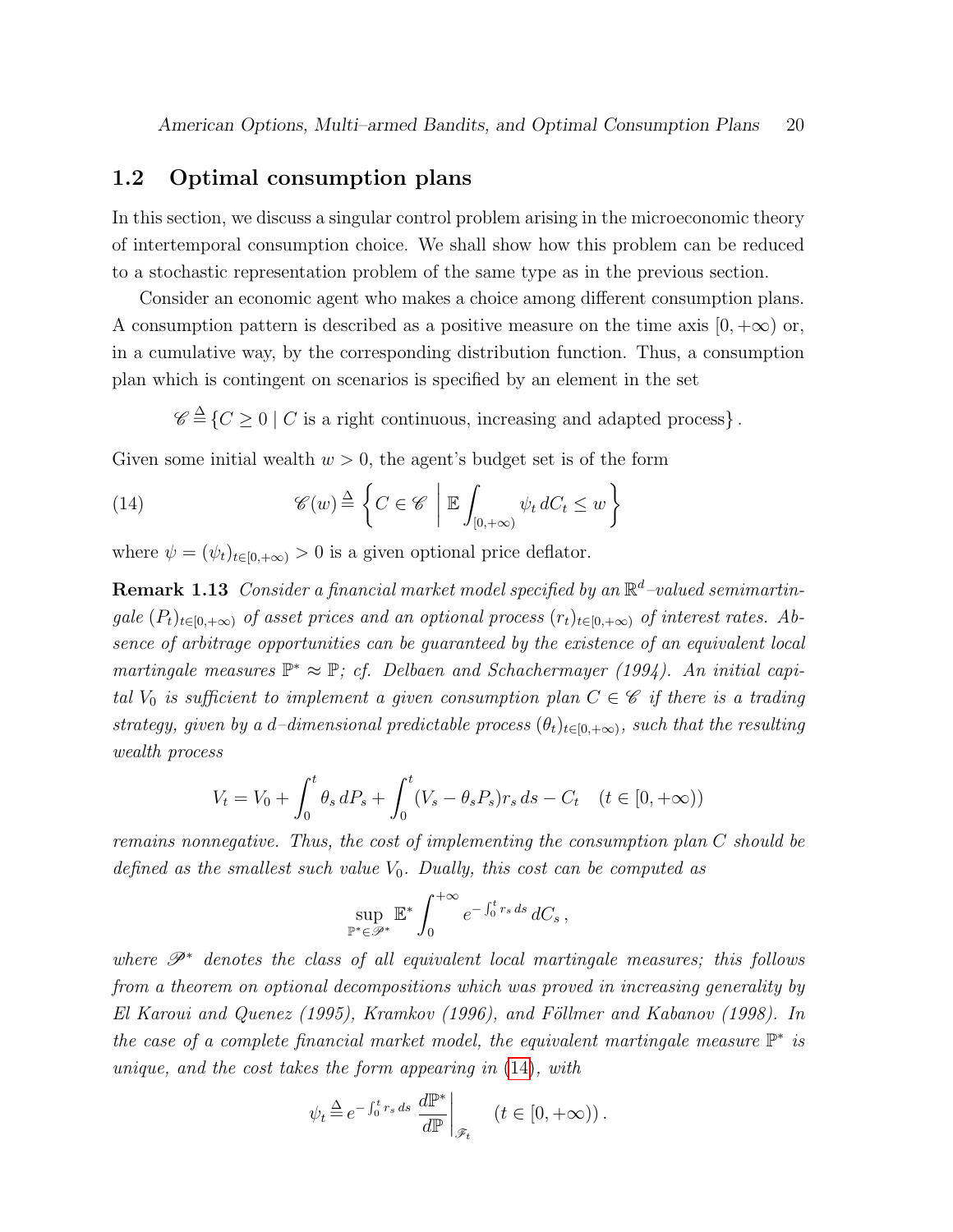The choice of a specific consumption plan  $C \in \mathscr{C}(w)$  will depend on the agent's preferences. A standard approach in the Finance literature consists in restricting attention to the set  $\mathscr{C}_{ac}$  of absolutely continuous consumption plans

$$
C_t = \int_0^t c_s \, ds \quad (t \in [0, +\infty))
$$

where the progressively measurable process  $c = (c_t)_{t \in [0, +\infty)} \geq 0$  specifies a rate of *consumption.* For a time–dependent utility function  $u(t,.)$ , the problem of finding the best consumption plan  $C^*$  in  $\mathscr{C}(w) \cap \mathscr{C}_{ac}$  is then formulated in terms of the utility functional

<span id="page-21-0"></span>(15) 
$$
U_{\rm ac}(C) \stackrel{\Delta}{=} \mathbb{E} \int_0^{+\infty} u(t, c_t) dt.
$$

From a mathematical point of view, this is a space–time version of the standard problem of maximizing expected utility under a linear budget constraint, and its solution is straightforward; see, e.g., Karatzas and Shreve (1998).

However, as shown in Hindy, Huang, and Kreps (1992), a utility functional of the time–additive form [\(15\)](#page-21-0) raises serious objections, both from an economic and a mathematical point of view. Firstly, a reasonable extension of the functional  $U_{ac}$  from  $\mathscr{C}_{ac}$ to  $\mathscr C$  only works for spatially affine functions u. Secondly, such functionals are not robust with respect to small time–shifts in consumption plans, and thus do not capture intertemporal substitution effects. Finally, the price functionals arising in the corresponding equilibrium analysis, viewed as continuous linear functionals on the space  $\mathscr{C}_{\text{ac}}$ with respect to an  $L^p$ -norm on consumption rates, fail to have desirable properties such as the existence of an interest rate. For such reasons, Hindy, Huang, and Kreps (1992) introduce utility functionals of the following type.

$$
U(C) \stackrel{\Delta}{=} \mathbb{E} \int_{(0, +\infty]} u(t, Y_t^C) \nu(dt) \quad (C \in \mathscr{C}),
$$

where  $\nu$  is a nonnegative optional random measure, and where

$$
Y_t^C \stackrel{\Delta}{=} \eta e^{-\beta t} + \int_{[0,t)} \beta e^{-\beta(t-s)} dC_s \quad (t \ge 0)
$$

serves as an index of satisfaction, defined as an exponential average of past consumption. The measure  $\nu$  accounts for the agent's time preferences. For fixed  $t \geq 0$ , the utility function  $u(t, y)$  is assumed to be strictly concave and increasing in  $y \in [0, +\infty)$  with continuous partial derivative  $\partial_y u(t, y)$ . We assume  $\partial_y u(t, 0) \equiv +\infty$ ,  $\partial_y u(t, +\infty) \equiv 0$ , and  $\partial_y u(.,y) \in L^1(\mathbb{P} \otimes \nu)$  for any  $y > 0$ .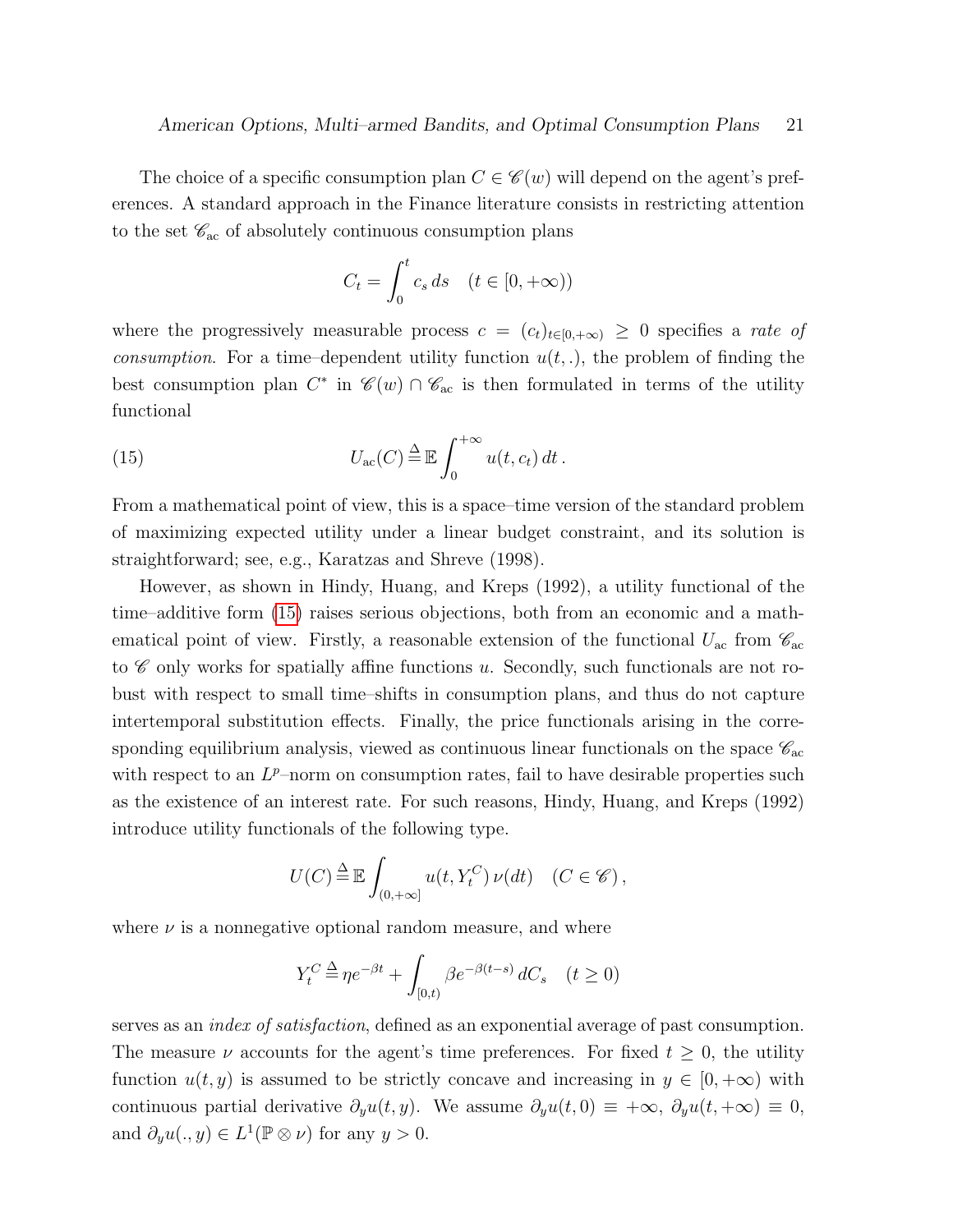With this choice of preferences, the agent's optimization problem consists in maximizing the concave functional  $U$  under a linear constraint:

Maximize  $U(C)$  subject to  $C \in \mathscr{C}(w)$ .

In Hindy and Huang (1993), this problem is analyzed in a Markovian setting, using the Hamilton–Jacobi–Bellman approach; see also Benth, Karlsen, and Reikvam (2001).

Let us now describe an alternative approach developed in Bank and Riedel (2001) under the natural assumption that

$$
\sup_{C \in \mathscr{C}(w)} U(C) < +\infty \quad \text{for any} \quad w > 0.
$$

This approach can be applied in a general semimartingale setting, and it leads to a stochastic representation problem of the same type as in the previous section. It is based on the following Kuhn–Tucker criterion for optimality of a consumption plan:

<span id="page-22-0"></span>**Lemma 1.14** A consumption plan  $C^* \in \mathscr{C}$  is optimal for its cost

$$
w \stackrel{\Delta}{=} \mathbb{E} \int_{[0, +\infty)} \psi_t \, dC_t^* < +\infty \,,
$$

if it satisfies the first order condition

 $\nabla U(C^*) \leq \lambda \psi$ , with equality  $\mathbb{P} \otimes dC^*$ -a.e.

for some Lagrange multiplier  $\lambda > 0$ , where the gradient  $\nabla U(C^*)$  is defined as the unique optional process such that

$$
\nabla U(C^*)_T = \mathbb{E}\left[\left.\int_{(T,+\infty]} \beta e^{-\beta(t-T)} \partial_y u(t,Y_t^{C^*}) \, \nu(dt) \,\bigg|\, \mathscr{F}_T\right] \quad \text{for all} \quad T \in \mathcal{F} \, .
$$

**PROOF** : Let  $C^*$  be as above and take an arbitrary plan  $C \in \mathcal{C}(w)$ . By concavity we can estimate

$$
U(C) - U(C^*) = \mathbb{E} \int_{(0, +\infty]} \{u(t, Y_t^C) - u(t, Y_t^{C^*})\} \nu(dt)
$$
  
\$\leq\$  $\mathbb{E} \int_{(0, +\infty]} \partial_y u(t, Y_t^{C^*}) \{Y_t^C - Y_t^{C^*}\} \nu(dt)$   
\$\leq\$  $\mathbb{E} \int_{(0, +\infty]} \partial_y u(t, Y_t^{C^*}) \{ \int_{[0, t)} \beta e^{-\beta(t-s)} (dC_s - dC_s^*) \} \nu(dt).$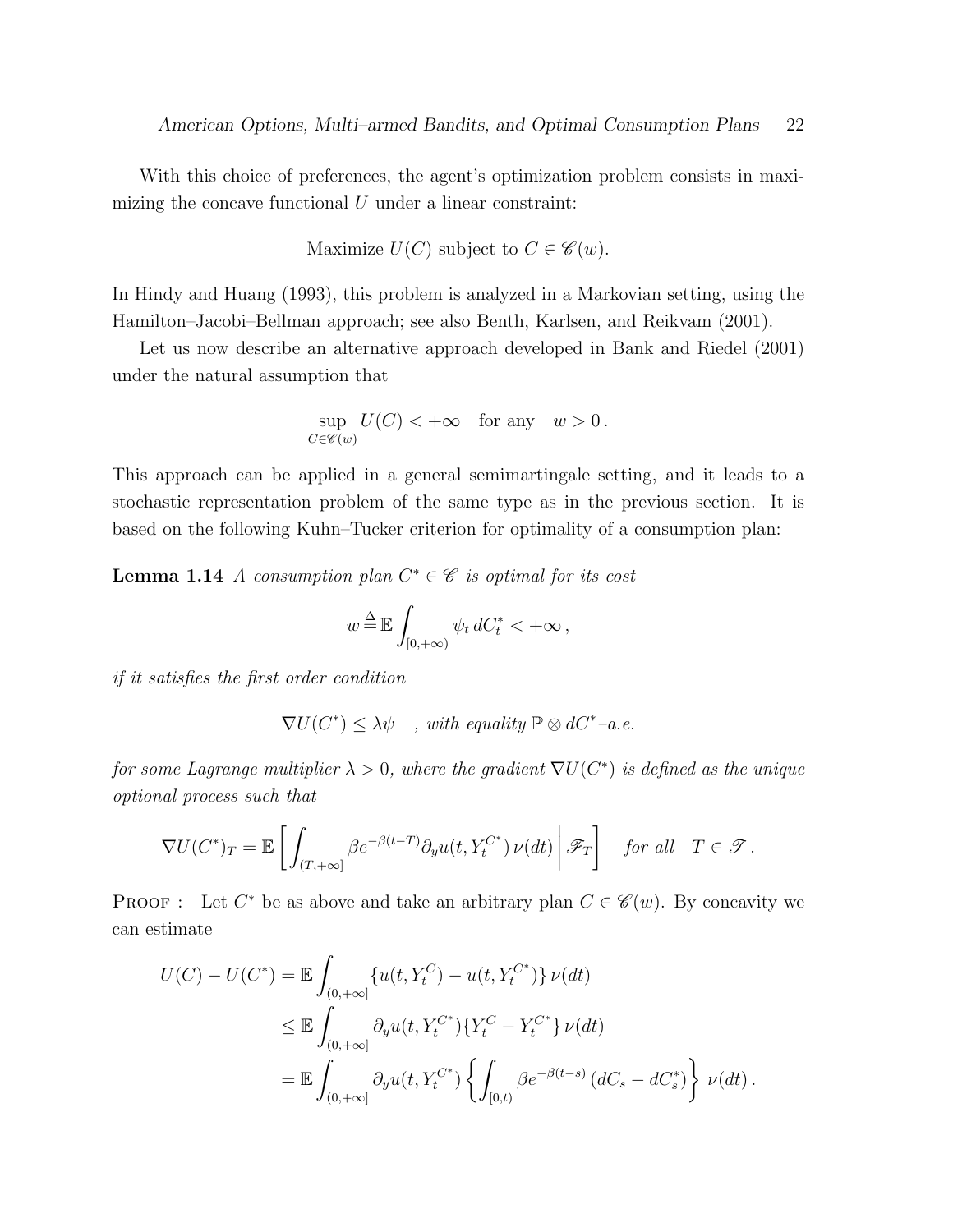Using Fubini's theorem we thus obtain

$$
U(C) - U(C^*) \leq \mathbb{E} \int_{[0,+\infty)} \left\{ \int_{(s,+\infty)} \beta e^{-\beta(t-s)} \partial_y u(t, Y_t^{C^*}) \nu(dt) \right\} (dC_s - dC_s^*)
$$
  
= 
$$
\mathbb{E} \int_{[0,+\infty)} \nabla U(C^*)_s (dC_s - dC_s^*)
$$

where the last equality follows from Théorème 1.33 in Jacod (1979) since  $\nabla U(C^*)$  is the optional projection of the  $\{\int \ldots \nu(dt)\}$ -term above. Thus,  $\nabla U$  serves as a supergradient of U, viewed as a concave functional on the budget set  $\mathscr{C}(w)$ .

Now, we can use the first order condition to arrive at the estimate

<span id="page-23-0"></span>
$$
U(C) - U(C^*) \le \lambda \mathbb{E} \int_{[0,+\infty)} \psi_s \left( dC_s - dC_s^* \right).
$$

Since  $C \in \mathscr{C}(w)$  and as  $C^*$  exhausts the budget w by assumption, the last expectation is  $\leq$  0, and we can conclude  $U(C) \leq U(C^*)$  as desired.

Combining the first order condition for optimality with a stochastic representation of the price deflator process, we now can describe the optimal consumption plans:

<span id="page-23-1"></span>**Theorem 1.15** Assume that for any  $\lambda > 0$  the discounted price deflator  $(\lambda e^{-\beta t}\psi_t 1_{[0,+\infty)}(t))_{t\in[0,+\infty]}$  admits a representation

$$
(16)\ \lambda e^{-\beta T}\psi_T 1_{\{T<+\infty\}} = \mathbb{E}\left[\int_{(T,+\infty]} \beta e^{-\beta t} \partial_y u(t,\sup_{v\in[T,t)} \{L_v e^{\beta(v-t)}\}) \nu(dt)\middle|\mathscr{F}_T\right] \ (T\in\mathcal{F})
$$

for some progressively measurable process  $L = (L_t)_{t\geq 0} > 0$  with upper-right continuous paths satisfying

$$
\beta e^{-\beta t} \partial_y u(t, \sup_{v \in [T,t)} \{L_v e^{\beta(v-t)}\} ) 1_{(T, +\infty]}(t) \in L^1(\mathbb{P} \otimes \nu(dt))
$$

for all  $T \in \mathcal{T}$ .

Then this process L provides a universal consumption signal in the sense that, for any initial level of satisfaction  $\eta$ , the unique plan  $C^{\eta} \in \mathscr{C}$  such that

$$
Y_t^{C^n} = \eta e^{-\beta t} \vee \sup_{v \in [0,t)} \{ L_v e^{\beta(v-t)} \} \quad \text{for all} \quad t \in (0, +\infty],
$$

is optimal for its cost  $w = \mathbb{E} \int_{[0, +\infty)} \psi_t dC_t^{\eta}$ .

Thus, the optimal consumption plan consists in consuming just enough to ensure that the induced level of satisfaction  $Y^{C^{\eta}}$  stays above the signal process L which appears in the representation [\(16\)](#page-23-0) of the price deflator process  $\psi$ . This is illustrated in Figure [1.2.](#page-24-0)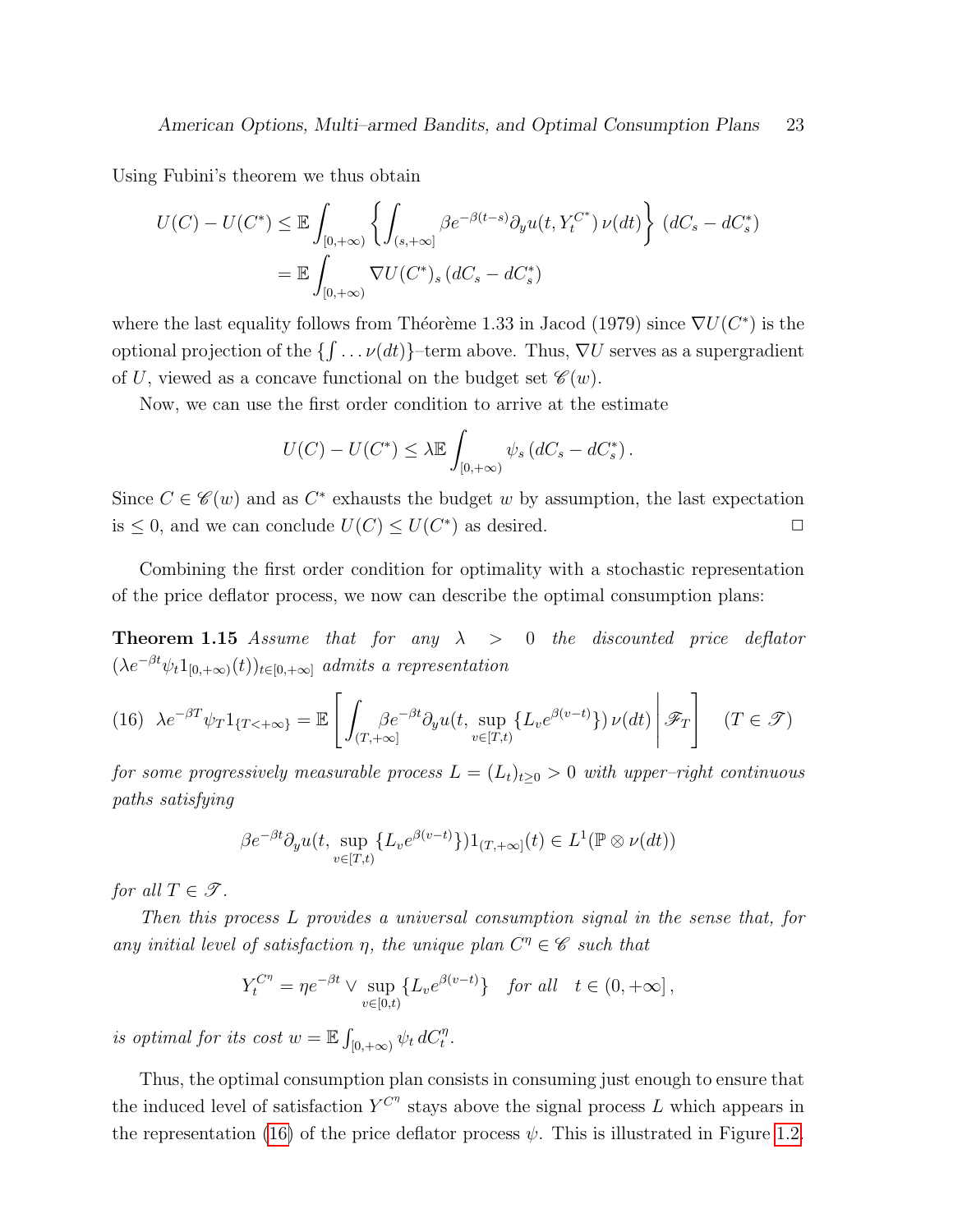

<span id="page-24-0"></span>Figure 2: Typical paths for the deflator  $\psi$  (blue line), a universal consumption signal L (red line), and the induced level of satisfaction  $Y^{C^{\eta}}$  (black line).

- **Remark 1.16** (i) In case  $\mu$  is atomless and has full support almost surely, existence and uniqueness of the process L appearing in  $(16)$  follows from a general representation theorem which will be proved in the next section; cf. Corollary [2.4.](#page-28-0)
	- (ii) As pointed out in Bank and Riedel (2001), a solution L to the representation problem [\(16\)](#page-23-0) can be viewed as a minimal level of satisfaction which the agent is willing to accept. Indeed, as shown in Lemma 2.9 of Bank and Riedel (2001), we can represent the process  $C^{\eta}$  defined in the preceding theorem in the form

(17) 
$$
dC_t^{\eta} = \frac{e^{-\beta t}}{\beta} dA_t^{\eta} \quad (t \in [0, +\infty))
$$

with  $A_t^{\eta}$  $\mathcal{L}^\eta_t \triangleq \eta \vee \sup_{v \in [0,t]} \{ L_v e^{\beta v} \}$   $(t \in [0,+\infty))$ . Hence, if  $T \in \mathscr{T}$  is a point of increase for  $C^{\eta}$ , then it is a point of increase for  $A^{\eta}$  and we have

<span id="page-24-1"></span>
$$
Y_{T+}^{C^{\eta}} = e^{-\beta T} A_T^{\eta} = L_T
$$

at any such time, while otherwise  $Y_{t+}^{C^{\eta}} = e^{-\beta t} A_t^{\eta} \ge L_t$ .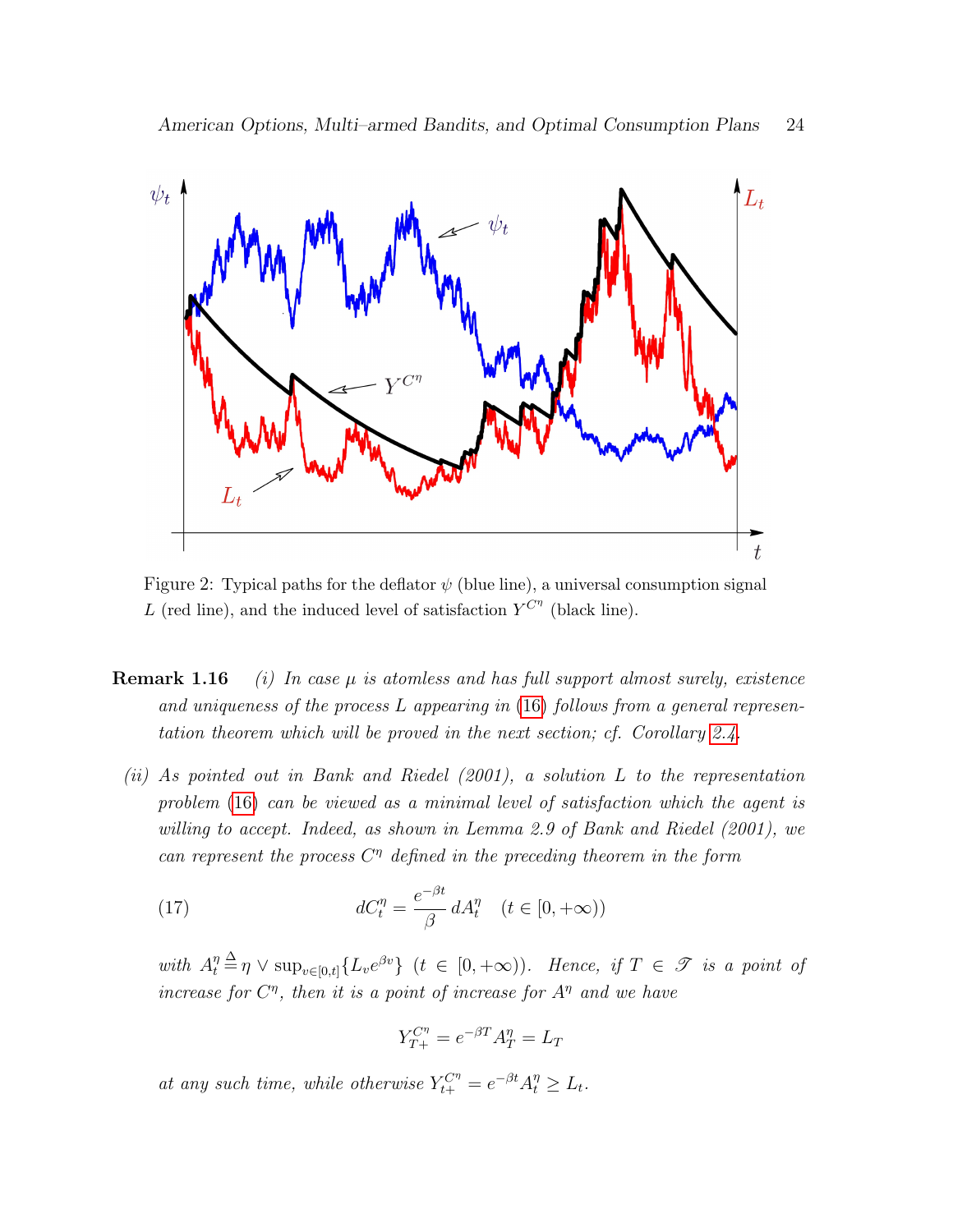**PROOF**: We show that the plan  $C^* \triangleq C^{\eta}$  with the above properties satisfies the first order condition

$$
\nabla U(C^*) \leq \lambda \psi \quad , \text{ with equality } \mathbb{P} \otimes dC^*-\text{a.e.},
$$

of Lemma [1.14.](#page-22-0) Indeed, for any  $T \in \mathcal{T}$  we have by definition of  $C^*$  and monotonicity of  $\partial_u u(t,.)$ :

<span id="page-25-1"></span>(18) 
$$
\nabla U(C^*)_T = \mathbb{E}\left[\int_{(T,+\infty]} \beta e^{-\beta(t-T)} \partial_y u(t, Y_t^{C^*}) \nu(dt) \middle| \mathcal{F}_T\right]
$$

$$
\leq \mathbb{E}\left[\int_{(T,+\infty]} \beta e^{-\beta(t-T)} \partial_y u(t, \sup_{v \in [T,t)} \{L_v e^{\beta(v-t)}\}) \nu(dt) \middle| \mathcal{F}_T\right]
$$

It now follows from the representation property of L that the last conditional expectation is exactly  $\lambda \psi_T 1_{\{T \leq +\infty\}}$ . Since  $T \in \mathscr{T}$  was arbitrary, this implies  $\nabla U(C^*) \leq \lambda \psi$ . In order to prove that equality holds true  $\mathbb{P} \otimes dC^*$ –a.e. let us consider an arbitrary point of increase for  $C^*$ , i.e., a stopping time T so that  $C^*_{T-} < C^*_t$  for all  $t \in (T, +\infty)$  almost surely on  $\{0 < T < +\infty\}$ . By definition of  $C^*$  we obtain

$$
Y_t^{C^*} = \sup_{v \in [T,t)} \{ L_v e^{\beta(v-t)} \} \quad \text{for any} \quad t \in (T, +\infty] \quad \mathbb{P}\text{-a.s.}.
$$

Thus, [\(18\)](#page-25-1) becomes an equality for any such T. It follows that  $\nabla U(C^*) = \lambda \psi$  holds true  $\mathbb{P} \otimes \overline{d}C^*$ -a.e., since the points of increase of  $C^*$  carry the measure  $\overline{d}C^*$ .  $\Box$ 

## <span id="page-25-0"></span>1.3 Multi–armed bandits and Gittins indices

In the multi–armed bandit problem, a gambler faces a slot machine with several arms. All arms yield a payoff of 0 or 1 Euro when pulled, but they may have different payoff probabilities. These probabilities are unknown to the gambler, but playing with the slot machine will allow her to get an increasingly more accurate estimate of each arm's payoff probability. The gambler's aim is to choose a sequence of arms to pull so as to maximize the expected sum of discounted rewards. This choice involves a tradeoff: On the one hand, it seems attractive to pull arms with a currently high estimate of their success probability, on the other hand, one may want to pull other arms to improve the corresponding estimate. In its general form, the multi–armed bandit problem amounts to a dynamic allocation problem where a limited amount of effort is allocated to a number of independent projects, each generating a specific stochastic reward proportional to the effort spent on it.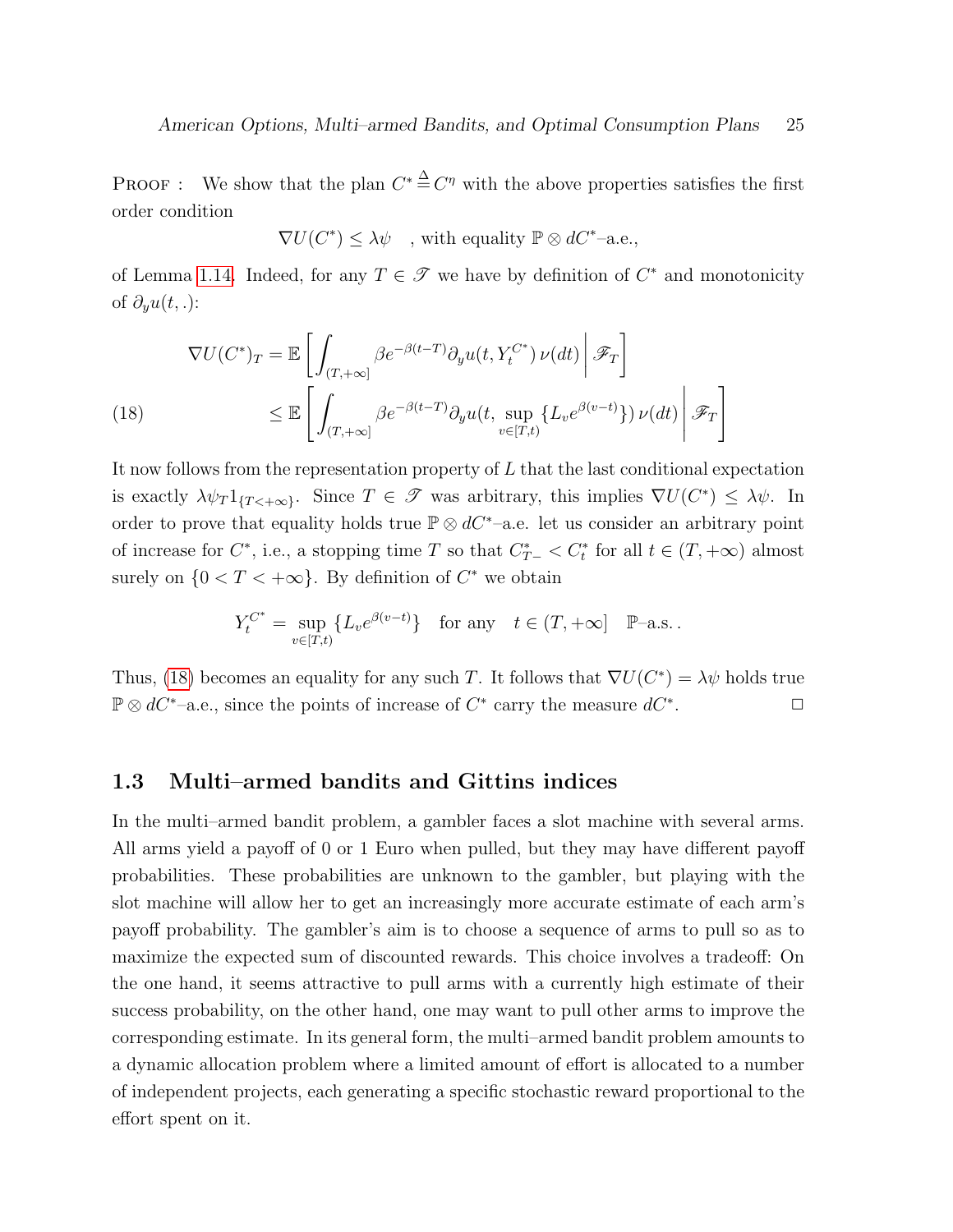Gittins' crucial idea was to introduce a family of simpler benchmark problems and to define a dynamic performance measure—now called the Gittins index—separately for each of the projects in such a way that an optimal schedule can be specified as an index– rule: "Always spent your effort on the projects with currently maximal Gittins index". See Gittins (1979) and Whittle (1980) for the solution in a discrete–time Markovian setting, Karatzas (1984) and Mandelbaum (1987) for an analysis of the diffusion case, and El Karoui and Karatzas (1994) and El Karoui and Karatzas (1997) for a general martingale approach.

To describe the connection between the Gittins index and the representation problems discussed in the preceding sections, let us review the construction of Gittins indices in continuous time. Consider a project whose reward is specified by some rate process  $(h_t)_{t\in[0,+\infty)}$ . With such a project, El Karoui and Karatzas (1994) associate the family of optimal stopping problems

<span id="page-26-0"></span>(19) 
$$
V_S^m \stackrel{\Delta}{=} \operatorname*{ess\,sup}_{T \in \mathcal{T}([S, +\infty])} \mathbb{E}\left[\left.\int_S^T e^{-\alpha(t-S)} h_t dt + m e^{-\alpha(T-S)} \right| \mathcal{F}_S\right] \quad (S \in \mathcal{T}, m \ge 0).
$$

The optimization starts at time S, the parameter  $m \geq 0$  is interpreted as a reward– upon–stopping, and  $\alpha > 0$  is a constant discount rate.

Under appropriate conditions, El Karoui and Karatzas (1994) show that the Gittins index M of a project can be described as the minimal reward–upon–stopping such that immediate termination of the project is optimal in the auxiliary stopping problem [\(19\)](#page-26-0), i.e.:

<span id="page-26-2"></span>(20) 
$$
M_s = \inf \{ m \ge 0 \mid V_s^m = m \} \quad (s \ge 0).
$$

<span id="page-26-1"></span>They also note in their identity (3.7) that M can be related to the reward process  $(h_t)$ via

(21) 
$$
\mathbb{E}\left[\int_{s}^{+\infty} e^{-\alpha t} h_t dt \middle| \mathscr{F}_s\right] = \mathbb{E}\left[\int_{s}^{+\infty} \alpha e^{-\alpha t} \sup_{s \le v \le t} M_v dt \middle| \mathscr{F}_s\right] \quad (s \ge 0).
$$

Thus, the Gittins index process M can be viewed as the solution to a representation problem of the form [\(1\)](#page-1-0). In El Karoui and Karatzas (1994), formula [\(21\)](#page-26-1) is stated in passing, without making further use of it. Here, we focus on the stochastic representation problem and use it as our starting point. Our main purpose is to emphasize its intrinsic mathematical interest and its unifying role for a number of different applications. In this perspective, formula [\(20\)](#page-26-2) provides a key to proving existence of a solution to the representation problem in its general form [\(1\)](#page-1-0), as explained in the next section.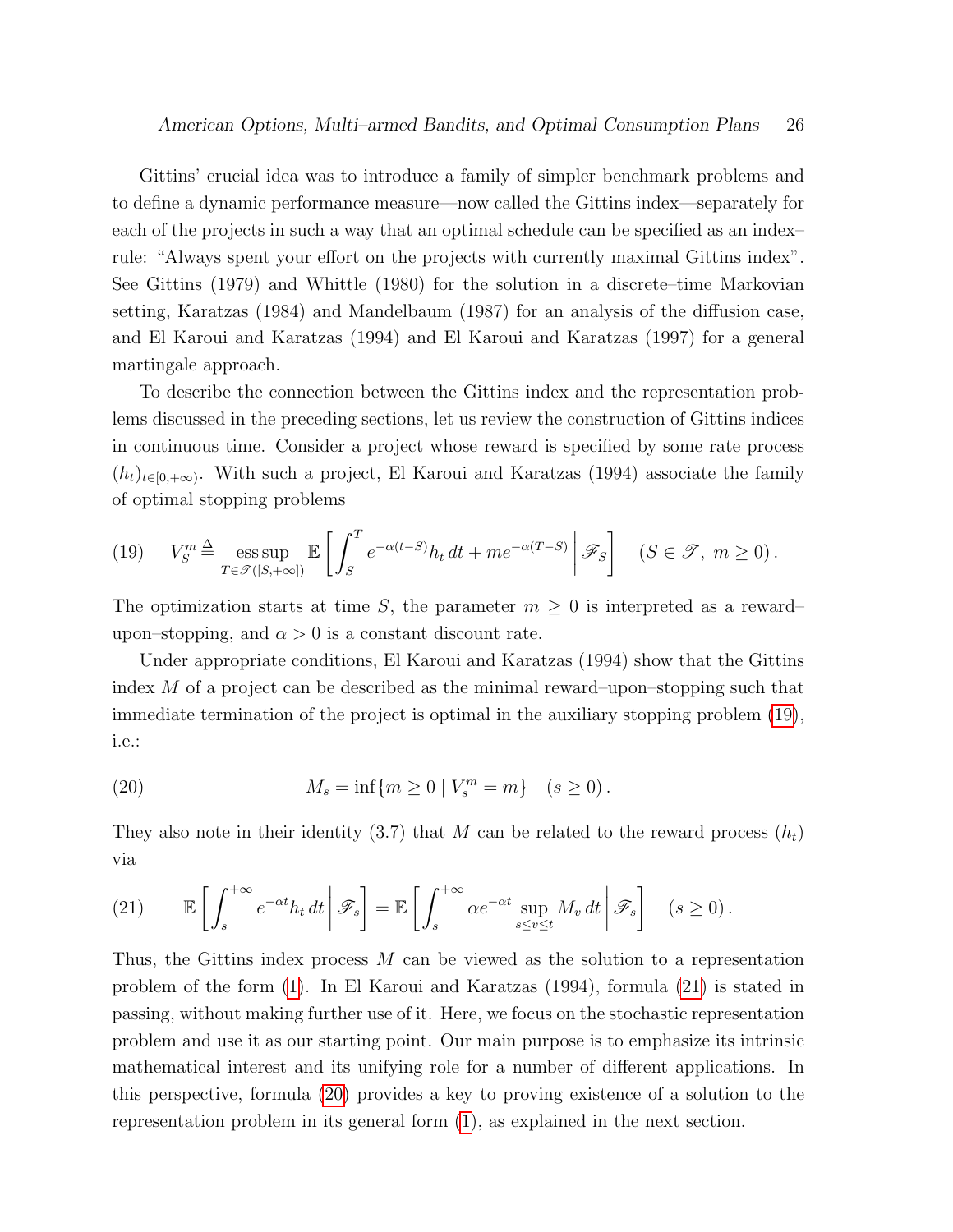# <span id="page-27-0"></span>2 A stochastic representation theorem

The previous section has shown how a variety of optimization problems can be reduced to a stochastic representation of a given optional process in terms of running suprema of another process. Let us now discuss the solution of this representation problem from a general point of view.

#### <span id="page-27-1"></span>2.1 The result and its application

Let  $\mu$  be a nonnegative optional random measure and let  $f = f(\omega, t, x) : \Omega \times [0, +\infty] \times$  $\mathbb{R} \to \mathbb{R}$  be a random field with the following properties:

- (i) For any  $x \in \mathbb{R}$ , the mapping  $(\omega, t) \mapsto f(\omega, t, x)$  defines a progressively measurable process in  $L^1(\mathbb{P}(d\omega)\otimes\mu(\omega,dt)).$
- (ii) For any  $(\omega, t) \in \Omega \times [0, +\infty]$ , the mapping  $x \mapsto f(\omega, t, x)$  is continuous and strictly decreasing from  $+\infty$  to  $-\infty$ .

Then we can formulate the following general

Representation Problem 2.1 For a given optional process  $X = (X_t)_{t \in [0, +\infty]}$  with  $X_{+\infty} = 0$ , construct a progressively measurable process  $\xi = (\xi_v)_{v \in [0, +\infty)}$  with upper-right continuous paths such that

<span id="page-27-3"></span>
$$
f(t, \sup_{v \in [T,t)} \xi_v) 1_{(T, +\infty]}(t) \in L^1(\mathbb{P} \otimes \mu(dt))
$$

and

<span id="page-27-4"></span><span id="page-27-2"></span>
$$
X_T = \mathbb{E}\left[\int_{(T,+\infty]} f(t, \sup_{v \in [T,t)} \xi_v) \,\mu(dt) \,\middle|\, \mathscr{F}_T\right]
$$

for any stopping time  $T \in \mathcal{T}$ .

This problem is solved by the following result from Bank and El Karoui (2002). Its proof will be discussed in the next section.

**Theorem 2.2** If the measure  $\mu$  has full support supp  $\mu = [0, +\infty]$  almost surely and X is lower–semicontinuous in expectation, then the solution  $\xi$  to representation problem [\(2.1\)](#page-27-3) is uniquely determined up to optional sections in the sense that

(22) 
$$
\xi_S = \underset{T \in \mathcal{I}((S, +\infty))}{\text{ess inf}} \Xi_{S,T} \quad \text{for any} \quad S \in \mathcal{I}([0, +\infty))
$$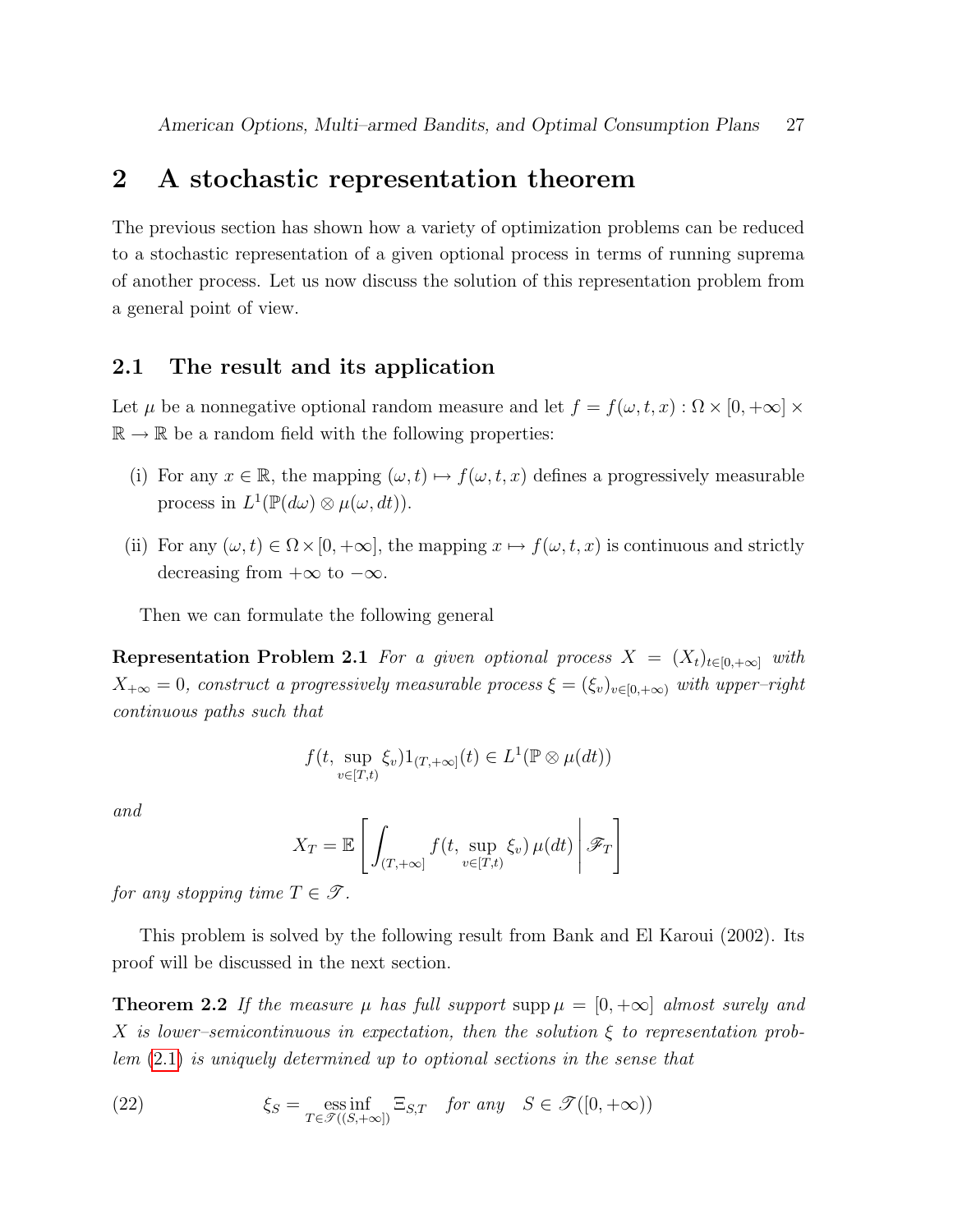<span id="page-28-1"></span>where  $\Xi_{S,T}$  denotes the unique  $\mathscr{F}_{S}$ -measurable random variable satisfying

(23) 
$$
\mathbb{E}\left[X_S - X_T | \mathscr{F}_S\right] = \mathbb{E}\left[\int_{(S,T]} f(t,\Xi_{S,T}) \,\mu(dt) \,\middle|\, \mathscr{F}_S\right].
$$

If, in addition,  $\mu$  almost surely has no atoms, then there actually exists a solution to problem [\(2.1\)](#page-27-3).

**Remark 2.3** If  $\mu$  has full support almost surely, we have existence and uniqueness of  $\Xi_{S,T} \in L^0(\mathscr{F}_S)$  with [\(23\)](#page-28-1) for any  $S \in \mathscr{T}([0,+\infty))$  and any  $T \in \mathscr{T}((S,+\infty])$ . Indeed, the right side of [\(23\)](#page-28-1) is then continuous and strictly decreasing in  $\Xi = \Xi_{S,T}$  with upper and lower limit  $\pm \infty$ , respectively. This follows from the corresponding properties of  $f = f(\omega, t, x)$  and from the fact that  $\mu$  has full support.

As an application of Theorem [2.2,](#page-27-2) we now can solve all the existence problems arising in our discussion of American put and call options and of optimal consumption plans. This completes the proofs of Theorem [1.8,](#page-14-1) Theorem [1.11.](#page-18-0) In the context of Theorem [1.15,](#page-23-1) this shows that lower–semicontinuity in expectation of the discounted deflator is sufficient for existence of a representation as in [\(16\)](#page-23-0) if the time–preference measure  $\nu$  is atomless and has full support almost surely.

<span id="page-28-0"></span>**Corollary 2.4** There exist solutions to the representation problems  $(11)$ ,  $(13)$ , and  $(16)$ .

PROOF:

(i) For solving the representation problem [\(11\)](#page-14-2) which characterizes the universal exercise signal for American put options on  $(P_t)_{t\in[0,+\infty)}$ , we choose  $\mu(dt) = re^{-rt}dt$ and  $f(t,x) \triangleq -x$ . Furthermore, we extend  $(e^{-rt}P_t)_{t \in [0,\hat{T}]}$  to an optional process X on  $[0, +\infty]$  with  $X_{+\infty} = 0$ :

$$
X_s \stackrel{\Delta}{=} e^{-rs} P_{s \wedge \hat{T}} = \int_{(s, +\infty]} r e^{-rt} P_{s \wedge \hat{T}} dt \quad (s \in [0, +\infty)).
$$

This process is lower–semicontinuous in expectation, due to our assumptions on the process P.

Applying Theorem [2.2,](#page-27-2) we obtain a progressively measurable process  $\xi$  with upper– right continuous paths such that

$$
X_T = \mathbb{E}\left[\left.\int_{(T,+\infty]} f(t,\sup_{v\in[T,t)}\xi_v)\,\mu(dt)\right|\mathscr{F}_T\right] = -\mathbb{E}\left[\left.\int_{(T,+\infty]} r e^{-rt}\sup_{v\in[T,t)} \xi_v\,dt\,\right|\mathscr{F}_T\right]
$$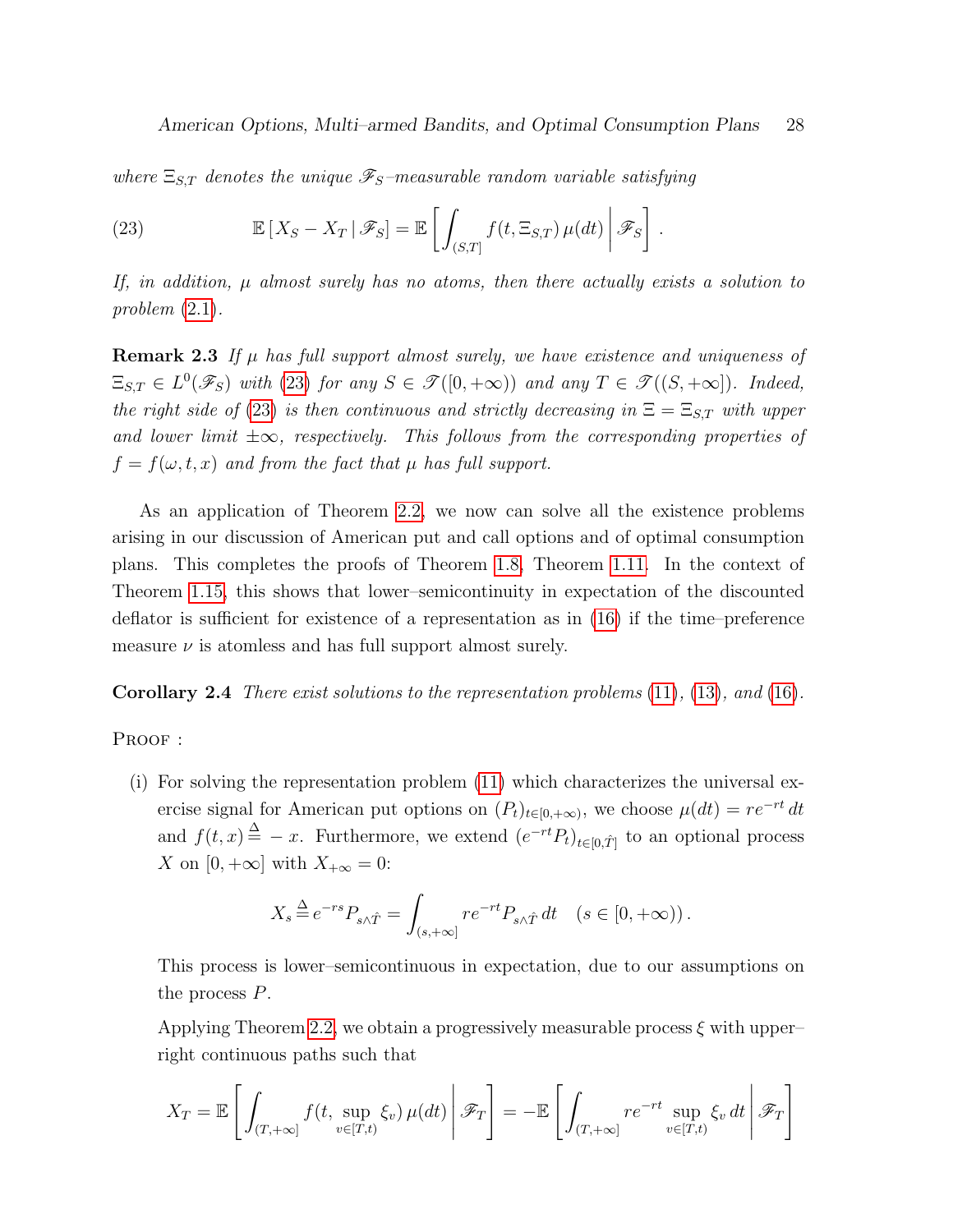for all  $T \in \mathscr{T}$ . Hence,  $K \stackrel{\Delta}{=} -\xi$  is lower-right continuous and satisfies

<span id="page-29-0"></span>(24) 
$$
X_T = \mathbb{E}\left[\int_{(T,+\infty]} r e^{-rt} \inf_{v \in [T,t)} K_v dt \, \middle| \, \mathscr{F}_T\right]
$$

for any  $T \in \mathscr{T}$ . Comparing this representation with our definition of X on  $[\hat{T}, +\infty]$ , we obtain by uniqueness that  $\inf_{T\leq v\leq t} K_v = P_{\hat{T}}$  for any  $t > T \geq \hat{T}$ . In particular, it follows that  $K_{\hat{T}} = P_{\hat{T}}$  by lower–right continuity of K. For stopping times  $T \in \mathcal{T}([0, T])$ , expression [\(24\)](#page-29-0) therefore transforms into

$$
X_T = \mathbb{E}\left[\int_{(T,\hat{T}]} re^{-rt} \inf_{v \in [T,t)} K_v dt + \int_{(\hat{T},+\infty]} re^{-rt} \inf_{v \in [T,\hat{T})} K_v \wedge P_{\hat{T}} dt \middle| \mathscr{F}_T\right]
$$
  
= 
$$
\mathbb{E}\left[\int_{(T,\hat{T}]} re^{-rt} \inf_{v \in [T,t)} K_v dt + e^{-r\hat{T}} \inf_{v \in [T,\hat{T}]} K_v \middle| \mathscr{F}_T\right].
$$

Hence,  $K$  solves the representation problem  $(11)$ .

(ii) The representation problem [\(13\)](#page-18-1) for American call options can be solved by applying analogous arguments to the process

$$
X_s \stackrel{\Delta}{=} -e^{-rs} P_{s \wedge \hat{T}} \quad (s \in [0, +\infty]) \, .
$$

(iii) For the representation problem [\(16\)](#page-23-0) which arises in the context of intertemporal consumption choice, we choose  $\mu(dt) \stackrel{\Delta}{=} \beta e^{-\beta t} \nu(dt)$ ,

$$
f(t,x) \stackrel{\Delta}{=} \begin{cases} \partial_y u(t, -e^{-\beta t}/x), & x < 0\\ -x, & x \ge 0 \end{cases}
$$

and  $X_t \stackrel{\Delta}{=} \lambda e^{\beta t} \psi_t 1_{[0, +\infty)}(t)$   $(t \ge 0)$ ,

Then X,  $\mu$ , and f satisfy all the assumptions of Theorem [2.2,](#page-27-2) and so we obtain a progressively measurable process  $\xi$  with upper–right continuous paths such that

$$
\lambda e^{-\beta T} \psi_T 1_{\{T<+\infty\}} = \mathbb{E}\left[\int_{(T,+\infty]} f(t, \sup_{v \in [T,t)} \xi_v) \mu(dt) \middle| \mathcal{F}_T\right]
$$

for any stopping time  $T \in \mathscr{T}$ . We shall show below that  $\xi < 0$  on  $[0, +\infty)$  almost surely. Thus, the preceding equation reduces to

$$
\lambda e^{-\beta T}\psi_T 1_{\{T<+\infty\}} = \mathbb{E}\left[\int_{(T,+\infty]} \beta e^{-\beta t} \partial_y u(t, -e^{-\beta t}/\sup_{v\in[T,t)} \xi_v) \nu(dt)\middle|\mathscr{F}_T\right].
$$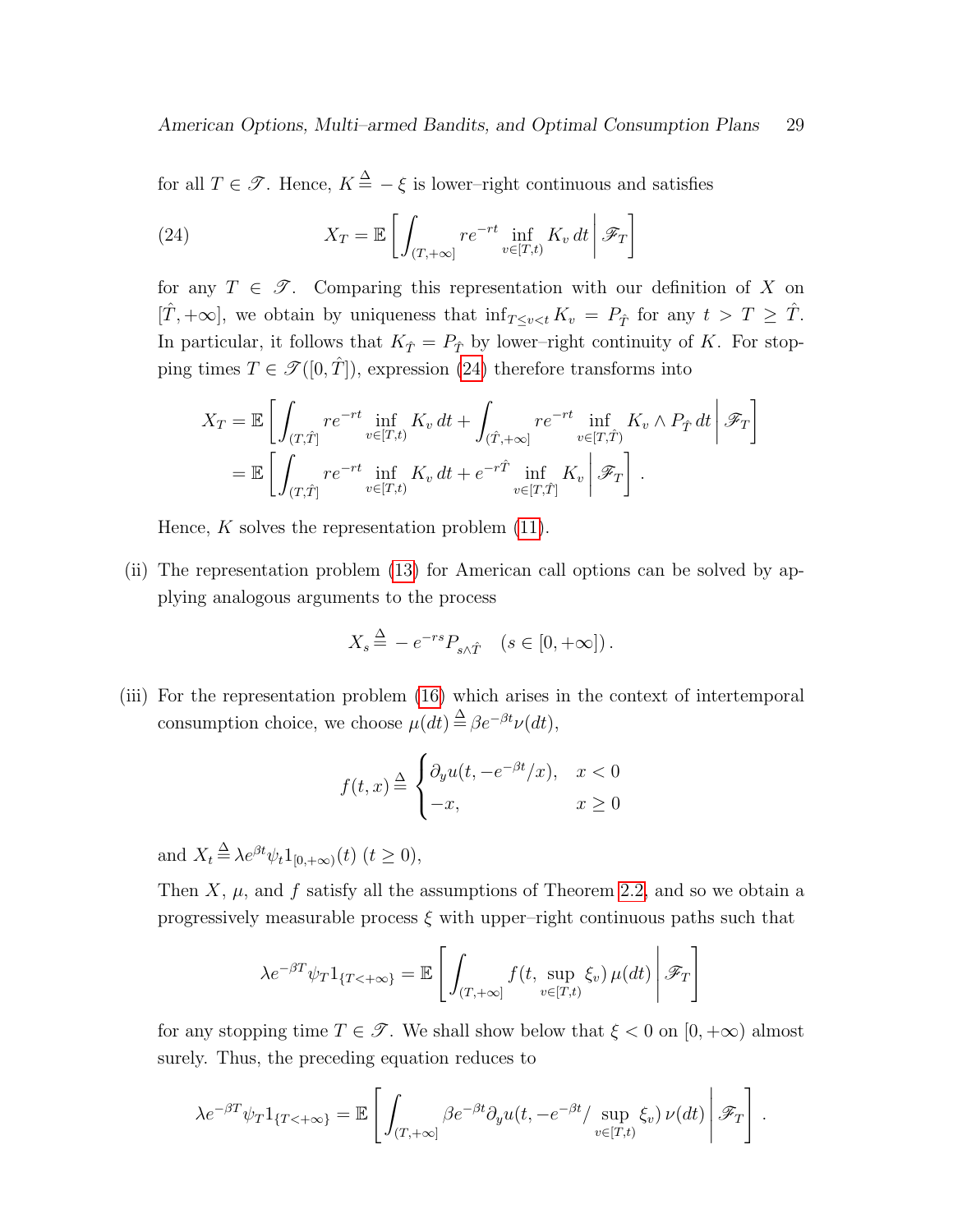Hence, the representation problem [\(16\)](#page-23-0) is solved by the process  $L_v \stackrel{\Delta}{=} -1/(\xi_v e^{\beta v}) >$ 0  $(v \in [0, +\infty))$ .

In order to prove our claim that  $\xi < 0$  on  $[0, +\infty)$  almost surely, consider the stopping time

$$
\tilde{T} \stackrel{\Delta}{=} \inf\{t \ge 0 \mid \xi_t \ge 0\}.
$$

On  $\{\tilde{T} < +\infty\}$  upper right continuity of  $\xi$  implies  $\xi_{\tilde{T}} \geq 0$  almost surely. Thus, choosing  $T = \tilde{T}$  in the above representation, we obtain by definition of f:

$$
\lambda e^{-\beta \tilde{T}} \psi_{\tilde{T}} 1_{\{\tilde{T} < +\infty\}} = -\mathbb{E}\left[\int_{(\tilde{T}, +\infty]} 0 \vee \sup_{v \in [\tilde{T}, t)} \xi_v \,\mu(dt) \middle| \mathscr{F}_{\tilde{T}}\right].
$$

Obviously, the right side in this equality is  $\leq 0$  almost surely while its left side is  $> 0$  except on  $\{ \tilde{T} = +\infty \}$  where it is 0. It follows that  $\mathbb{P}[\tilde{T} = +\infty] = 1$ , i.e.,  $\xi < 0$ on  $[0, +\infty)$  P–a.s..

 $\Box$ 

In order to illustrate the role of the representation theorem, let us have a closer look at the case of an American put option as discussed in Theorem [1.8.](#page-14-1) The decision to exercise an American put option involves a tradeoff between the sure proceeds one can realize immediately and the uncertain future prospects offered by the option. This tradeoff is determined by two factors. Firstly, one has to account for the downward risk in the future evolution of the underlying: If the price process is likely to fall in the near future, one would prefer to wait and exercise the option later. Secondly, one faces a deadline: The option holder can only benefit from the option up to its maturity  $T$ , and so waiting for lower prices bears the risk of not being able to exercise the option at all. The tradeoff between these competing aspects of American puts is reflected in the following characterization of the universal exercise signal  $K = (K_t)_{t \in [0,\hat{T}]}$  which is derived from Theorem [2.2.](#page-27-2) In fact, for American puts in a model with constant interest rates  $r > 0$ , the characterization [\(22\)](#page-27-4) and the arguments for Corollary [2.4](#page-28-0) yield that

<span id="page-30-0"></span>(25) 
$$
K_S = \operatorname*{ess\,sup}_{T \in \mathcal{F}((S, +\infty])} \frac{\mathbb{E}\left[e^{-rS}P_S - e^{-rT}P_{T \wedge \hat{T}} \,|\, \mathcal{F}_S\right]}{\mathbb{E}\left[\int_{(S,T]} re^{-rt} dt \,|\, \mathcal{F}_S\right]}
$$

$$
= \operatorname*{ess\,sup}_{T \in \mathcal{F}((S, +\infty])} \frac{\mathbb{E}\left[P_S - e^{-r(T-S)}P_{T \wedge \hat{T}} \,|\, \mathcal{F}_S\right]}{\mathbb{E}\left[1 - e^{-r(T-S)} \,|\, \mathcal{F}_S\right]}
$$

for all stopping times  $S \in \mathcal{T}([0, \hat{T}])$ . It follows that  $K_S > k$  iff there is a stopping time  $T > S$  such that

$$
\mathbb{E}\left[\left.P_{S}-e^{-r(T-S)}P_{T\wedge\hat{T}}\,\right|\mathscr{F}_{S}\right] > k\mathbb{E}\left[1-e^{-r(T-S)}\,\right|\mathscr{F}_{S}\right]
$$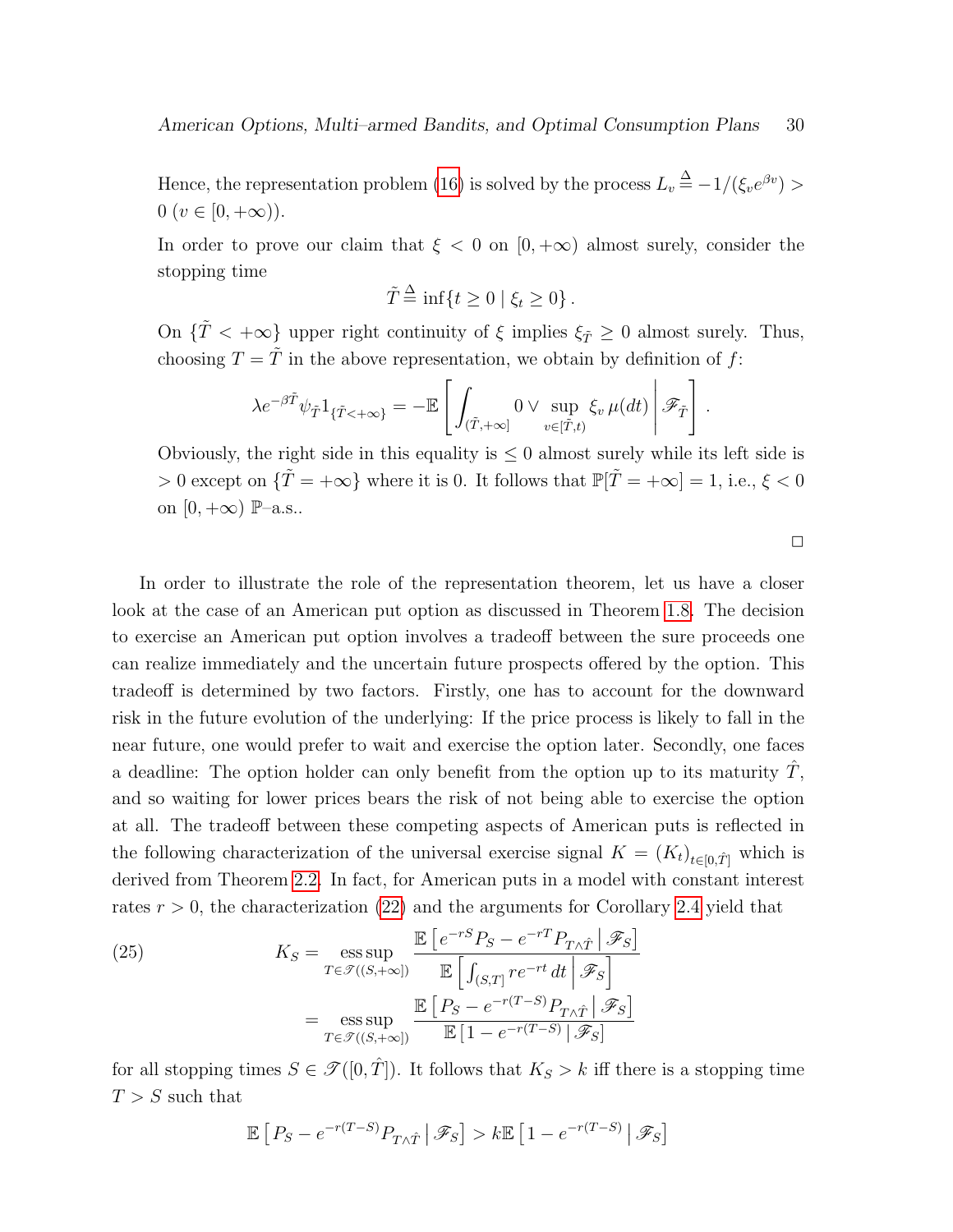or, equivalently,

$$
k-P_S < \mathbb{E}\left[e^{-r(T-S)}(k-P_{T\wedge\hat{T}})\,\big|\,\mathscr{F}_S\right] \leq \mathbb{E}\left[e^{-r(T-S)}(k-P_{T\wedge\hat{T}})^+\,\big|\,\mathscr{F}_S\right]\,.
$$

Hence,  $K_S > k$  means that exercising the put option with strike k should be postponed since there is an opportunity for stopping later than  $S$  which makes us expect a higher discounted payoff. This provides another intuitive explanation why  $K_S$  should be viewed as a universal exercise signal. However, using formula  $(25)$  in order to compute  $K_S$ amounts to solving a non–standard optimal stopping problem for a quotient of two expectations. Such stopping problems are hard to solve directly. Morimoto (1991) uses a Lagrange multiplier technique in order to reduce this non–standard problem to the solution of a family of standard optimal stopping problems. In the context of American options, this is as complex as the initially posed problem of optimally exercising the American put with arbitrary strike. In contrast, our characterization of  $K<sub>S</sub>$  via the representation problem [\(2.1\)](#page-27-3) provides a possibility to compute  $K_S$  without solving any optimal stopping problems, as illustrated by the case studies in Section [3.](#page-34-0)

### <span id="page-31-0"></span>2.2 Proof of existence and uniqueness

Let us now discuss the proof of Theorem [2.2,](#page-27-2) following the arguments of Bank and El Karoui (2002). We start with the uniqueness part and prove the characterization

(26) 
$$
\xi_S = \underset{T \in \mathcal{F}((S, +\infty))}{\text{ess inf}} \Xi_{S,T} \quad \text{for any} \quad S \in \mathcal{F}([0, +\infty))
$$

with  $\Xi_{S,T}$  as in [\(23\)](#page-28-1).

In order to show that ' $\leq'$  holds true, consider a stopping time  $T \in \mathcal{T}((S, +\infty])$  and use the representation property of  $\xi$  to write

<span id="page-31-1"></span>
$$
X_S = \mathbb{E}\left[\int_{(S,T]} f(t, \sup_{v \in [S,t)} \xi_v) \,\mu(dt) \middle| \mathscr{F}_S \right] + \mathbb{E}\left[\int_{(T,+\infty]} f(t, \sup_{v \in [S,t)} \xi_v) \,\mu(dt) \middle| \mathscr{F}_S \right].
$$

As  $f(t,.)$  is decreasing, the first  $f(...)$ -term is  $\leq f(t,\xi_S)$  and the second one is  $\leq$  $f(t, \sup_{v \in [T,t)} \xi_v)$ . Hence:

$$
X_S \leq \mathbb{E}\left[\int_{(S,T]} f(t,\xi_S) \,\mu(dt) \,\bigg|\,\mathscr{F}_S\right] + \mathbb{E}\left[\int_{(T,+\infty]} f(t,\sup_{v\in[T,t)} \xi_v) \,\mu(dt) \,\bigg|\,\mathscr{F}_S\right].
$$

Using the representation property of  $\xi$  again, we can rewrite the second conditional expectation as

$$
\mathbb{E}\left[\int_{(T,+\infty]}f(t,\sup_{v\in[T,t)}\xi_v)\,\mu(dt)\,\bigg|\,\mathscr{F}_S\right]=\mathbb{E}\left[X_T\,|\,\mathscr{F}_S\right].
$$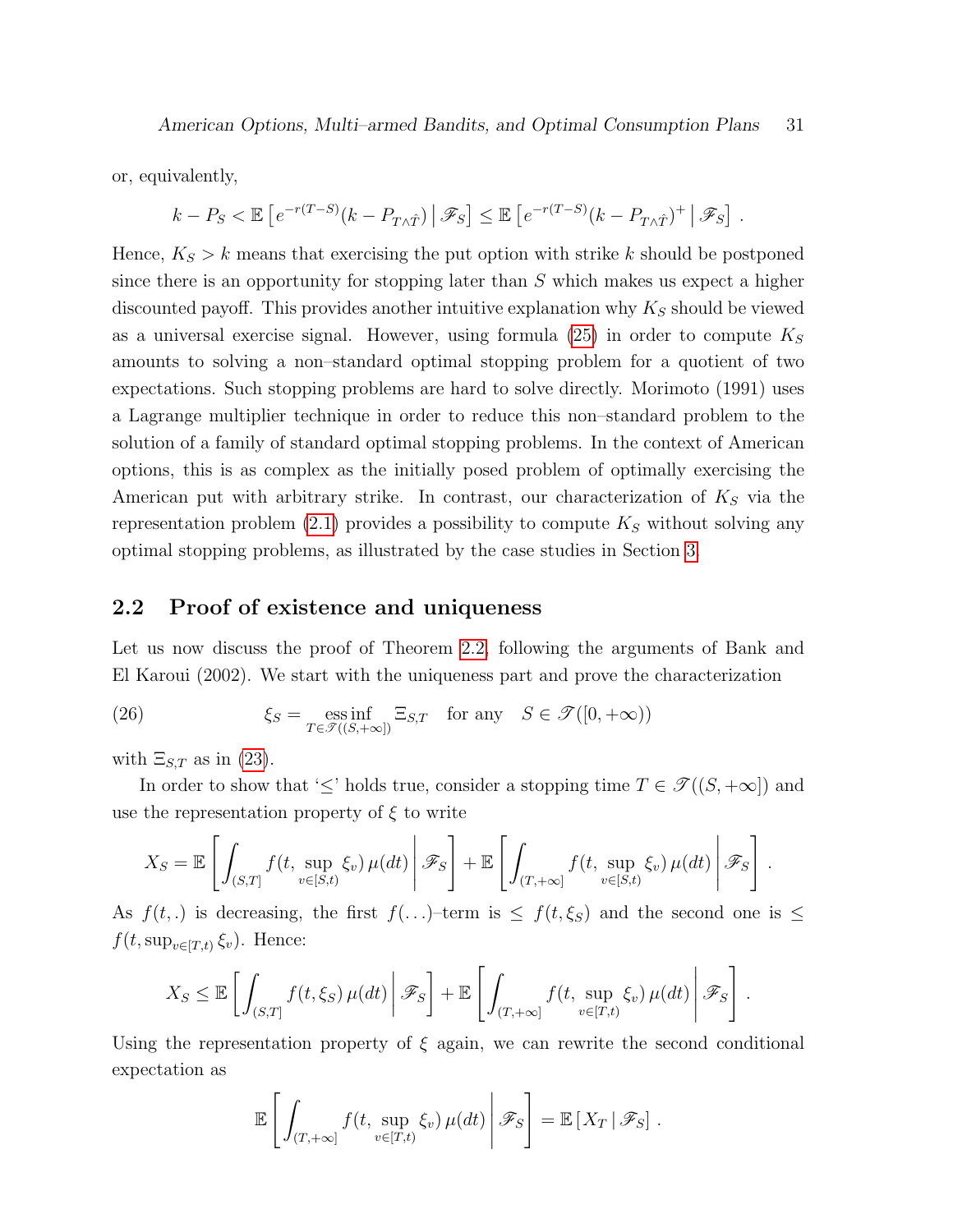It follows by definition of  $\Xi_{S,T}$  that

$$
\mathbb{E}\left[\int_{(S,T]}f(t,\Xi_{S,T})\,\mu(dt)\,\bigg|\,\mathscr{F}_S\right]=\mathbb{E}\left[X_S-X_T\,|\,\mathscr{F}_S\right]\leq\mathbb{E}\left[\int_{(S,T]}f(t,\xi_S)\,\mu(dt)\,\bigg|\,\mathscr{F}_S\right].
$$

As both  $\Xi_{S,T}$  and  $\xi_S$  are  $\mathscr{F}_S$ –measurable, this implies that  $\xi_S \leq \Xi_{S,T}$  almost surely.

In order to show that  $\xi_S$  is the largest larger lower bound on the family  $\Xi_{S,T}$ ,  $T \in$  $\mathcal{T}((S, +\infty])$ , consider the sequence of stopping times

$$
T^n \stackrel{\Delta}{=} \inf \left\{ t \in (S, +\infty] \; \left| \sup_{v \in [S,t)} \xi_v > \eta_n \right. \right\} \quad (n = 1, 2, \ldots)
$$

where

$$
\eta_n = (\xi_S + 1/n)1_{\{\xi_S > -\infty\}} - n1_{\{\xi_S = -\infty\}}.
$$

Observe that pathwise upper–right continuity of  $\xi$  implies  $T^n \in \mathcal{T}((S, +\infty])$  and also

$$
\sup_{v \in [S,t)} \xi_v = \sup_{[T^n,t)} \xi_v \quad \text{for all} \quad t \in (T^n, +\infty] \quad \mathbb{P}\text{--a.s.}
$$

since  $T^n$  is a time of increase for  $t \mapsto \sup_{v \in [S,t]} \xi_v$ . Thus, we obtain

$$
X_S = \mathbb{E}\left[\int_{(S,T^n]} f(t, \sup_{v \in [S,t)} \xi_v) \,\mu(dt) \middle| \mathscr{F}_S \right] + \mathbb{E}\left[\int_{(T^n,+\infty]} f(t, \sup_{v \in [T^n,t)} \xi_v) \,\mu(dt) \middle| \mathscr{F}_S \right]
$$
  

$$
\geq \mathbb{E}\left[\int_{(S,T^n]} f(t,\eta_n) \,\mu(dt) \middle| \mathscr{F}_S \right] + \mathbb{E}\left[X_{T^n} \middle| \mathscr{F}_S \right],
$$

where the last estimate follows from our definition of  $T<sup>n</sup>$  and from the representation property of  $\xi$  at time  $T^n$ . As  $\eta_n$  is  $\mathscr{F}_S$ -measurable, the above estimate implies

<span id="page-32-0"></span>
$$
\eta_n \geq \Xi_{S,T^n} \geq \underset{T \in \mathcal{F}((S,+\infty])}{\text{ess inf}} \Xi_{S,T}.
$$

Now note that for  $n \uparrow +\infty$ , we have  $\eta_n \downarrow \xi_S$ , and so we obtain the converse inequality  $\geq$ ' in [\(26\)](#page-31-1).

Let us now turn to the existence part of Theorem [2.2,](#page-27-2) and let us sketch the construction of a solution  $\xi$  to the representation problem [2.1;](#page-27-3) for the technical details we refer to Bank and El Karoui (2002).

The definition of Gittins indices [\(20\)](#page-26-2) and their representation property [\(21\)](#page-26-1) suggest to consider the family of optimal stopping problems

(27) 
$$
Y_S^x = \operatorname*{ess\,inf}_{T \in \mathcal{T}([S, +\infty])} \mathbb{E}\left[X_T + \int_{(S,T]} f(t, x) \,\mu(dt) \middle| \mathcal{F}_S\right] \quad (S \in \mathcal{T}, \ x \in \mathbb{R})
$$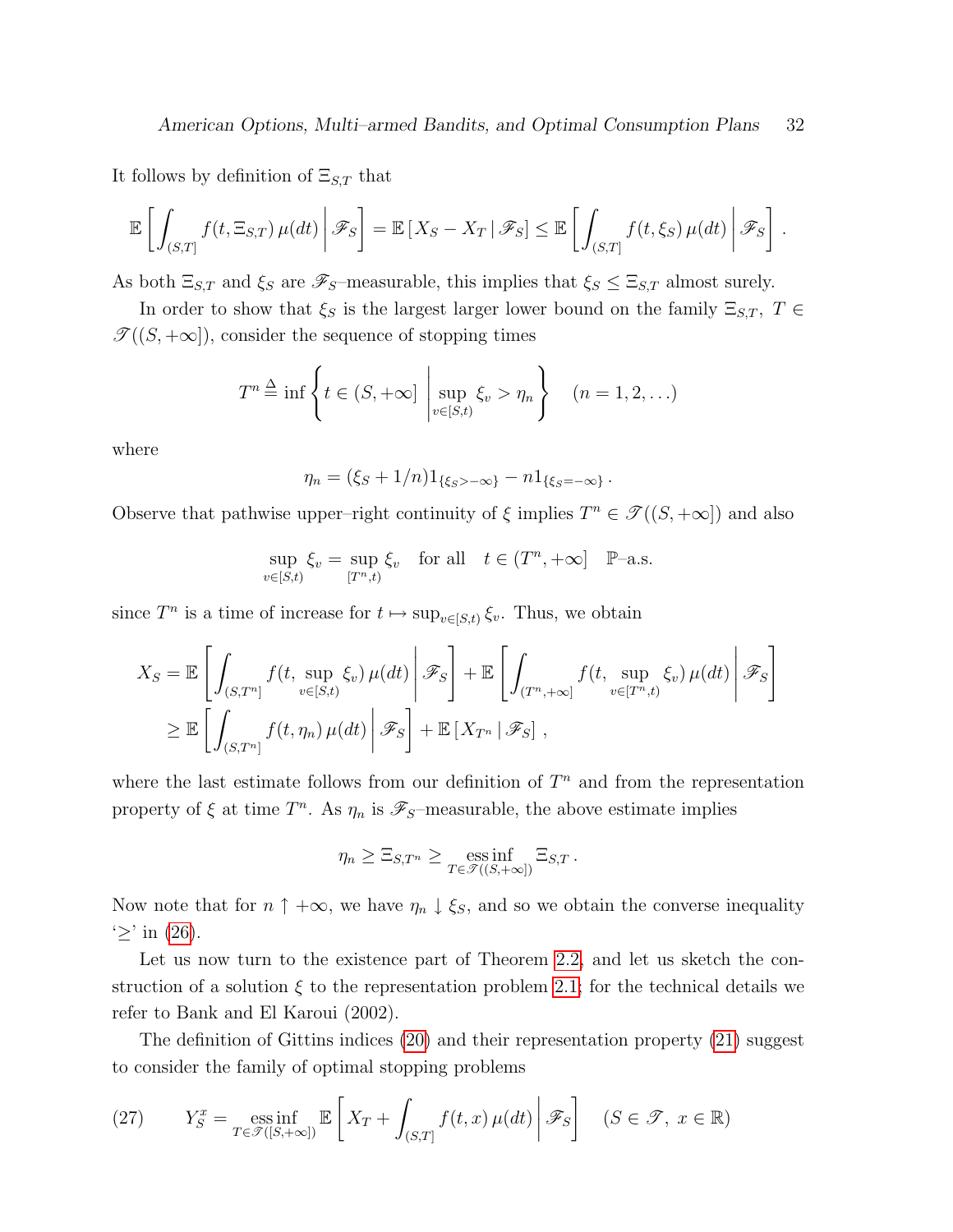and to define the process  $\xi$  as

(28) 
$$
\xi_t(\omega) \stackrel{\Delta}{=} \max\{x \in \mathbb{R} \cup \{-\infty\} \mid Y_t^x(\omega) = X_t(\omega)\} \quad (t \in [0, +\infty), \omega \in \Omega).
$$

Since  $\mu$  has no atoms, we can use results from El Karoui (1981) to choose a 'nice' version of the random field  $Y = (Y_S^x)$  such that  $\xi$  is an optional process and such that for any  $x \in \mathbb{R}, S \in \mathcal{T}$  the stopping time

<span id="page-33-0"></span>
$$
T_S^x \stackrel{\Delta}{=} \inf\{t \ge S \mid Y_t^x = X_t\} \in \mathcal{T}([S, +\infty])
$$

attains the essential infimum in [\(27\)](#page-32-0):

(29) 
$$
Y_S^x = \mathbb{E}\left[X_{T_S^x} + \int_{(S,T_S^x]} f(t,x)\,\mu(dt)\middle|\mathscr{F}_S\right].
$$

For any  $S \in \mathscr{T}$ ,  $Y_S^x$  is dominated by  $X_S$  and continuously decreasing in x with lim<sub>x↓</sub>–<sub>∞</sub>  $Y_S^x = X_S$  almost surely. The key observation is that the corresponding negative random measure  $Y<sub>S</sub>(dx)$  can be disintegrated in the form

$$
Y_S(dx) = \mathbb{E}\left[\int_{(S,+\infty]} \left\{ \int_{-\infty}^{+\infty} 1_{(S,T_S^x]}(t) f(t, dx) \right\} \mu(dt) \middle| \mathscr{F}_S\right],
$$

where  $f(t, dx)$  is the negative measure induced by the decreasing function  $x \mapsto f(t, x)$ . This disintegration formula can be viewed as a generalization of Lemma 2.3 in El Karoui and Karatzas (1994) to the nonlinear case; compare also Lemma 2 in Whittle (1980) for a discrete–time analogue in a Markovian setting.

Using the definition of  $\xi_S$ , this allows us to write for any  $y \in \mathbb{R}$ :

$$
X_S = Y_S^{\xi_S} = Y_S^y - \int_{\xi_S \wedge y}^y Y_S(dx)
$$
  
=  $Y_S^y - \mathbb{E} \left[ \int_{(S, +\infty]} \left\{ \int_{-\infty}^{+\infty} 1_{(S, T_S^x]}(t) 1_{[\xi_S \wedge y, y]}(x) f(t, dx) \right\} \mu(dt) \middle| \mathcal{F}_S \right]$ 

By definition of  $T_S^x$  and  $\xi$ , we have

$$
\{(\omega, t, x) \mid T_S^x \ge t\} = \{(\omega, t, x) \mid Y_v^x < X_v \text{ for all } v \in [S, t)\}
$$
\n
$$
= \{(\omega, t, x) \mid x > \xi_v \text{ for all } v \in [S, t)\}
$$
\n
$$
= \{(\omega, t, x) \mid x \ge \sup_{v \in [S, t)} \xi_v\}
$$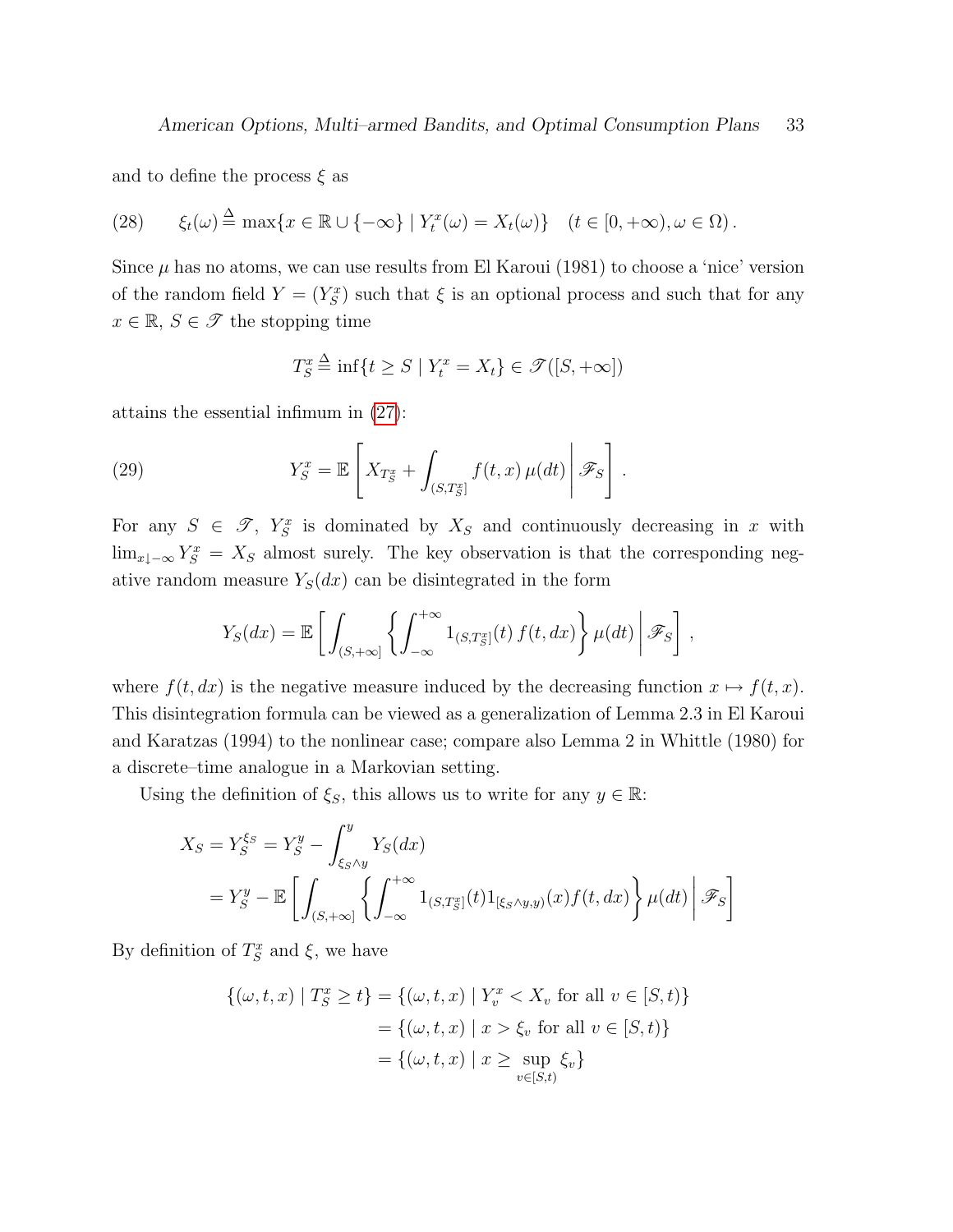up to a  $\mathbb{P}\otimes\mu(dt)\otimes f(t, dx)$ –null set. Hence, the above conditional expectation simplifies to

$$
\mathbb{E}\left[\int_{(S,+\infty]} \left\{\int_{-\infty}^{+\infty} \mathbf{1}_{(S,T_S^x]}(t) \mathbf{1}_{[\xi_S \wedge y,y)}(x) f(t, dx)\right\} \mu(dt) \middle| \mathscr{F}_S\right]
$$
\n
$$
= \mathbb{E}\left[\int_{(S,+\infty]} \left\{\int_{-\infty}^{+\infty} \mathbf{1}_{[\sup_{v \in [S,t)} \xi_v, +\infty)}(x) \mathbf{1}_{[\xi_S \wedge y,y)}(x) f(t, dx)\right\} \mu(dt) \middle| \mathscr{F}_S\right]
$$
\n
$$
= \mathbb{E}\left[\int_{(S,+\infty]} \left\{f(t,y) - f(t, \sup_{v \in [S,t)} \xi_v \wedge y)\right\} \mu(dt) \middle| \mathscr{F}_S\right]
$$
\n
$$
= \mathbb{E}\left[\int_{(S,T_S^x]} \left\{f(t,y) - f(t, \sup_{v \in [S,t)} \xi_v)\right\} \mu(dt) \middle| \mathscr{F}_S\right]
$$

where the last equality holds true since  $f(t, y) = f(t, \sup_{v \in [S,t)} \xi_v \wedge y)$  on  $\{\sup_{v \in [S,t)} \xi_v >$  $y$ } = { $T_S^y < t$ }.

1

Plugging this equation into the above representation of  $X<sub>S</sub>$  we obtain

<span id="page-34-2"></span>(30) 
$$
X_S = Y_S^y - \mathbb{E}\left[\int_{(S,T_S^y]} \left\{f(t,y) - f(t,\sup_{v \in [S,t)} \xi_v)\right\} \mu(dt)\middle|\mathcal{F}_S\right]
$$

$$
= \mathbb{E}\left[X_{T_S^y} \middle|\mathcal{F}_S\right] + \mathbb{E}\left[\int_{(S,T_S^y]} f(t,\sup_{v \in [S,t)} \xi_v) \mu(dt)\middle|\mathcal{F}_S\right]
$$

where the second equality follows from [\(29\)](#page-33-0) for  $x = y$ . Letting  $y \uparrow +\infty$  in [\(30\)](#page-34-2), we deduce the desired representation

$$
X_S = \mathbb{E}\left[\int_{(S,+\infty]} f(t,\sup_{v\in[S,t)} \xi_v) \,\mu(dt)\middle|\mathscr{F}_S\right].
$$

# <span id="page-34-0"></span>3 Explicit solutions

Let us now provide explicit solutions to the representation problem discussed in the previous section in some specific models with strong homogeneity properties.

#### <span id="page-34-1"></span>3.1 Lévy models

In this section, we consider two situations where the source of randomness is modelled as a Lévy process  $Y = (Y_t)_{t\in[0,+\infty)}$ , defined as a right continuous process whose increments  $Y_t-Y_s$ , s  $\leq t$ , are independent of  $\mathscr{F}_s$  and have the same distribution as  $Y_{t-s}$ ; see Bertoin (1996). As classical examples, this includes Brownian motions and Poisson processes with constant drift. But there is a rich variety of other Lévy models appearing in Finance; see, e.g., Eberlein and Keller (1995), Barndorff-Nielsen (1998).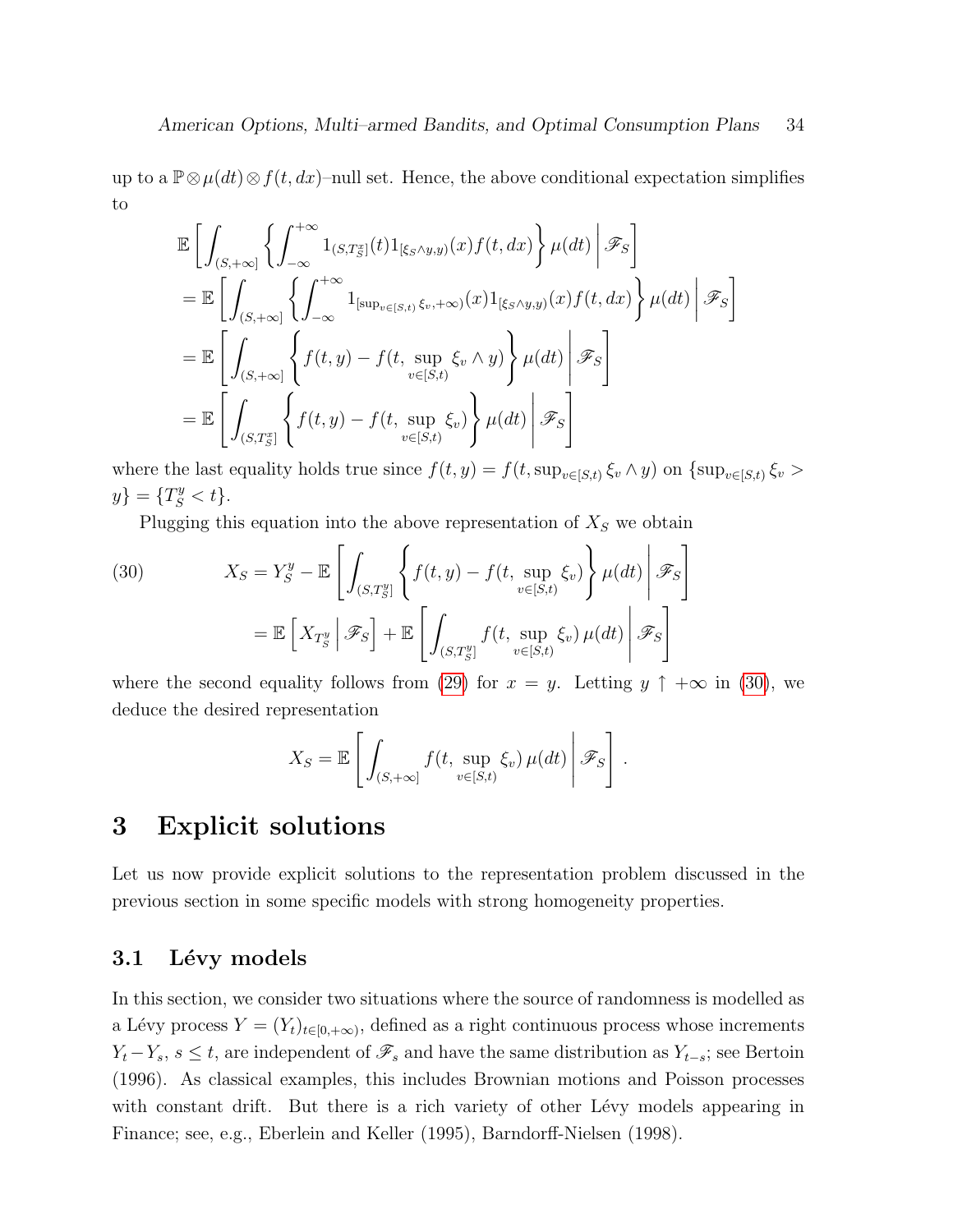#### <span id="page-35-0"></span>3.1.1 The perpetual American put

<span id="page-35-2"></span>We shall start our illustration by considering a perpetual American put on an underlying process P which takes the form

$$
(31) \t\t\t P_t = p \exp(Y_t) \quad (t \ge 0)
$$

<span id="page-35-1"></span>for some initial price  $p > 0$  and some Lévy process Y. Let us assume that interest rates are given by a constant  $r > 0$ . In this case, Theorem [1.8](#page-14-1) suggests to consider the representation problem

(32) 
$$
e^{-rT}P_T = \mathbb{E}\left[\int_{(T,+\infty]}re^{-rt}\inf_{v\in[T,t)}K_v dt\,|\,\mathscr{F}_T\right] \quad (T\in\mathscr{T}).
$$

This problem can be solved explicitly:

**Lemma 3.1** The process  $K_v = P_v/\kappa$  ( $v \ge 0$ ) with

<span id="page-35-3"></span>
$$
\kappa \stackrel{\Delta}{=} \mathbb{E}\left[\int_{(0,+\infty]} r e^{-rt} \inf_{v \in [0,t)} \exp(Y_v) dt\right] \in (0,1)
$$

solves the representation problem [\(32\)](#page-35-1) for the perpetual American put.

**PROOF** : Take a stopping time  $T \in \mathcal{T}([0, +\infty])$ , and use the Ansatz  $K_v = P_v/\kappa$  with  $\kappa > 0$  to rewrite the right side of [\(32\)](#page-35-1) as

$$
\mathbb{E}\left[\int_{(T,+\infty]} r e^{-rt} \inf_{v\in[T,t)} K_v dt \, \middle| \, \mathscr{F}_T\right]
$$
\n
$$
= \mathbb{E}\left[\int_{(T,+\infty]} r e^{-rt} \inf_{v\in[T,t)} \{p \exp(Y_v) / \kappa\} dt \, \middle| \, \mathscr{F}_T\right]
$$
\n
$$
= p e^{-rT} \exp(Y_T) \mathbb{E}\left[\int_{(T,+\infty]} r e^{-r(t-T)} \inf_{v\in[T,t)} \exp(Y_v - Y_T) dt \, \middle| \, \mathscr{F}_T\right] / \kappa
$$
\n
$$
= e^{-rT} P_T \mathbb{E}\left[\int_{(0,+\infty]} r e^{-rt} \inf_{v\in[0,t)} \exp(Y_v) dt\right] / \kappa
$$

where for the last equality we used that Y is a Lévy process. Now, choosing  $\kappa$  as in the formulation of the present lemma yields the solution to  $(32)$ .

It follows from Theorem [1.8](#page-14-1) that an investor using [\(31\)](#page-35-2) as a model for the underlying will exercise a perpetual American put with strike  $k > 0$  at time

$$
\underline{T}^k = \inf\{t \ge 0 \mid K_t \le k\} = \inf\{t \ge 0 \mid P_t \le \kappa k\}.
$$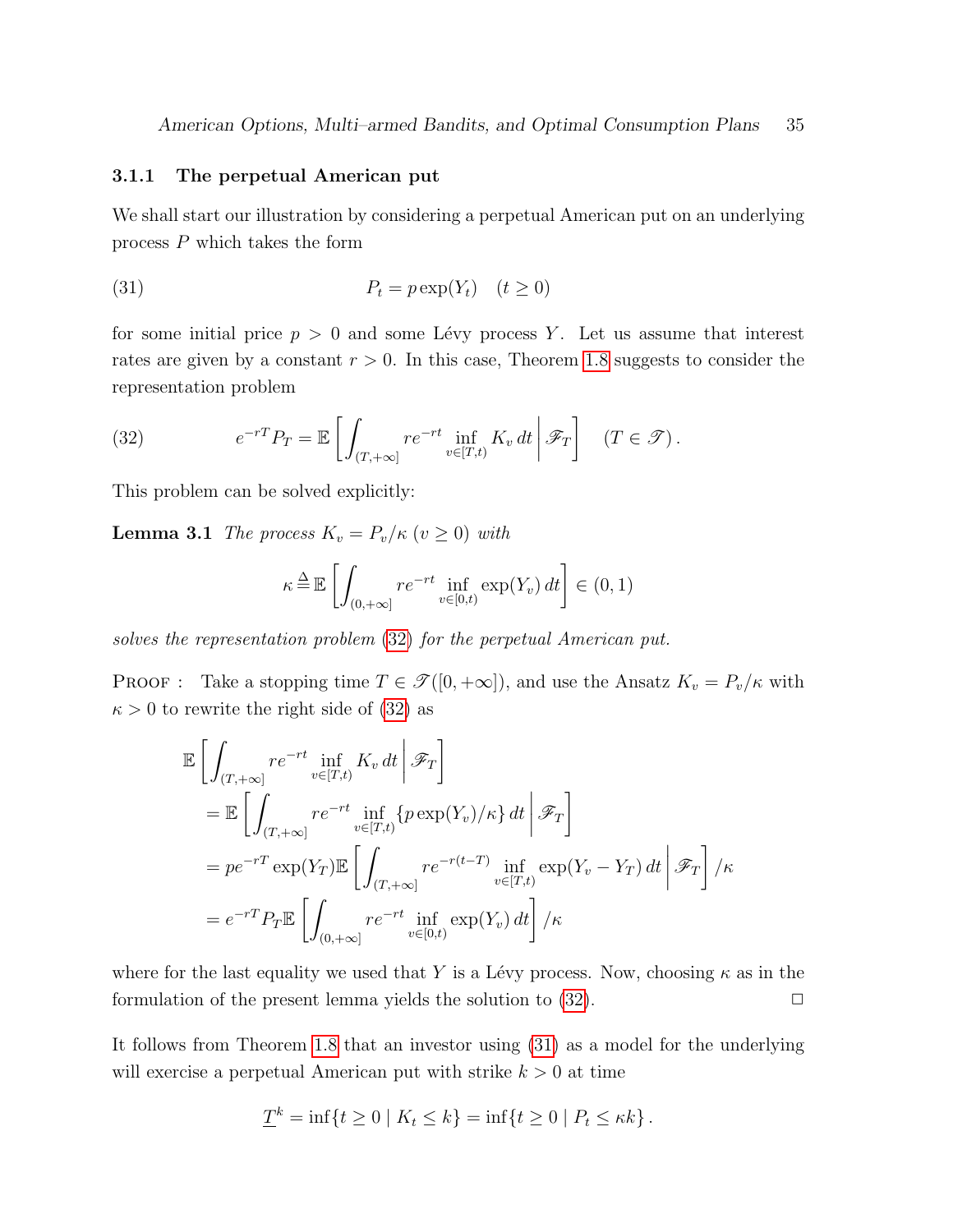i.e., when the underlying's price has fallen below  $100 \times \kappa\%$  of the strike. This result also appears in Mordecki (2002), but the proof is different: It reduces the problem to a classical result on optimal stopping rules for geometric random walks by Darling, Liggett, and Taylor (1972); see also Asmussen, Avram, and Pistorius (2002) and Boyarchenko and Levendorski<sup>(2002)</sup>.

#### <span id="page-36-0"></span>3.1.2 Optimal consumption

In the context of optimal consumption choice as discussed in Section [1.2](#page-20-0) and under appropriate homogeneity assumptions, the arguments for obtaining Lemma [3.1](#page-35-3) yield an explicit representation for the discounted price deflator  $(e^{-\beta t}\psi_t)_{t\in[0,+\infty)}$ . In fact, suppose that the deflator  $\psi$  takes the form of an exponential Lévy process,

$$
\psi_t = \exp(Y_t) \quad (t \in [0, +\infty)),
$$

and that the agent's utility function  $u(t, y)$  is constant over time and of the HARA form

$$
u(t,y) = \frac{y^{\alpha}}{\alpha} \quad (t, y \in [0, +\infty))
$$

for some parameter of risk aversion  $\alpha \in (0,1)$ . Furthermore, assume a homogeneous time preference structure specified by  $\nu(dt) \stackrel{\Delta}{=} \delta e^{-\delta t} dt$  for some constant  $\delta > 0$ . Then the representation problem [\(16\)](#page-23-0) of Theorem [1.15](#page-23-1) reads

$$
\lambda e^{-\beta T} \psi_T = \mathbb{E} \left[ \int_{(T, +\infty]} \partial_y u \left( \sup_{v \in [T, t]} \{ L_v e^{\beta(v-t)} \} \right) \beta \delta e^{-(\beta + \delta)t} dt \middle| \mathcal{F}_T \right]
$$
  
= 
$$
\mathbb{E} \left[ \int_{(T, +\infty]} \delta e^{-(\alpha \beta + \delta)t} \inf_{v \in [T, t]} \{ L_v^{\alpha - 1} e^{\beta(\alpha - 1)v} \} dt \middle| \mathcal{F}_T \right]
$$

with  $T \in \mathscr{T}$ . Since  $\psi$  is an exponential Lévy process, this is essentially the same representation problem as discussed in Lemma [3.1.](#page-35-3) We can therefore identify the solution to  $(16)$  as the process L given by

$$
L_v = \left(e^{\delta t} \psi_t\right)^{-\frac{1}{1-\alpha}} / \kappa \quad (v \in [0, +\infty))
$$

for some constant  $\kappa > 0$ . Hence, the minimal level process is again an exponential Lévy process. It now follows from the description of optimal consumption plans given in Theorem [1.15](#page-23-1) and Equation [\(17\)](#page-24-1) that the qualitative behavior of the consumption process is the same as the behavior of the running supremum of such an exponential Lévy process.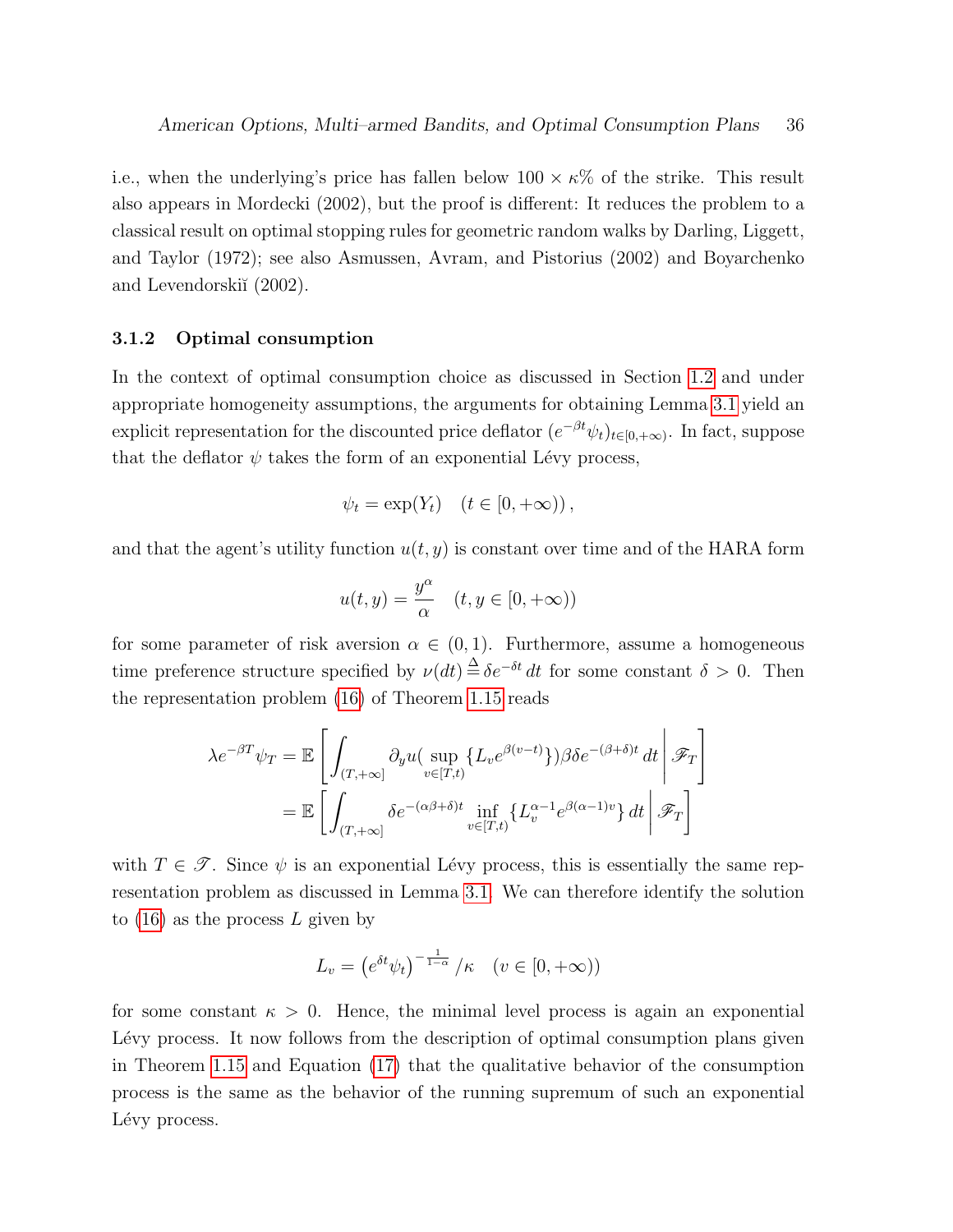In the economic interpretation, this implies that a variety of different consumption patterns can be optimal, depending on the underlying stochastic model. If, for instance,  $\psi$  is an exponential Poisson process with drift, consumption will occur in gulps whenever there is a favorable downward price shock. Consumption at rates occurs in models where the deflator is driven by a Lévy process without downward jumps and with vanishing diffusion part. If, on the other hand, the price deflator  $\psi$  is specified as a geometric Brownian motion, consumption occurs in a singular way, similar to the behavior of Brownian local time. For a more detailed study of optimal consumption behavior, including a discussion of the corresponding investment strategies, we refer to Bank (2000) and Bank and Riedel (2001).

#### <span id="page-37-0"></span>3.2 Diffusion models

Let  $X = (X_t)_{t\in[0,+\infty)}$  be specified as a time–homogeneous one–dimensional diffusion with state space  $(0, +\infty)$ , and let  $\mathbb{P}_x$  denote its distribution when started in  $x \in (0, +\infty)$ . An application of the strong Markov property shows that the Laplace transforms of the level passage times

<span id="page-37-3"></span><span id="page-37-2"></span><span id="page-37-1"></span>
$$
T_y = \inf\{t \ge 0 \mid X_t = y\}.
$$

satisfy

$$
\mathbb{E}_x e^{-rT_z} = \mathbb{E}_x e^{-rT_y} \mathbb{E}_y e^{-rT_z} \quad \text{for any} \quad x > y > z \ge 0, \ r > 0.
$$

Hence, these Laplace transforms are of the form

(33) 
$$
\mathbb{E}_x e^{-rT_y} = \frac{\varphi_r(x)}{\varphi_r(y)} \quad (x > y > 0)
$$

for some continuous and strictly decreasing function  $\varphi_r : (0, +\infty) \to (0, +\infty)$  with  $\varphi_r(y)$   $\uparrow +\infty$  as  $y \downarrow 0$ ; we refer to Itô and McKean (1965) for a detailed discussion.

<span id="page-37-4"></span>**Lemma 3.2** If the function  $\varphi_r$  of [\(33\)](#page-37-1) is strictly convex and continuously differentiable, the solution  $\xi = (\xi_v)_{v \in [0, +\infty)}$  of the representation problem

(34) 
$$
e^{-rT}X_T1_{\{T<+\infty\}} = \mathbb{E}\left[\int_{(T,+\infty]}re^{-rt}\inf_{v\in[T,t)}\xi_v dt\,|\,\mathscr{F}_T\right] \quad (T\in\mathcal{F})
$$

takes the form  $\xi_v = \kappa(X_v)$  where the function  $\kappa$  is given by

(35) 
$$
\kappa(x) \stackrel{\Delta}{=} x - \frac{\varphi_r(x)}{\varphi'_r(x)} \quad (x \in (0, +\infty)).
$$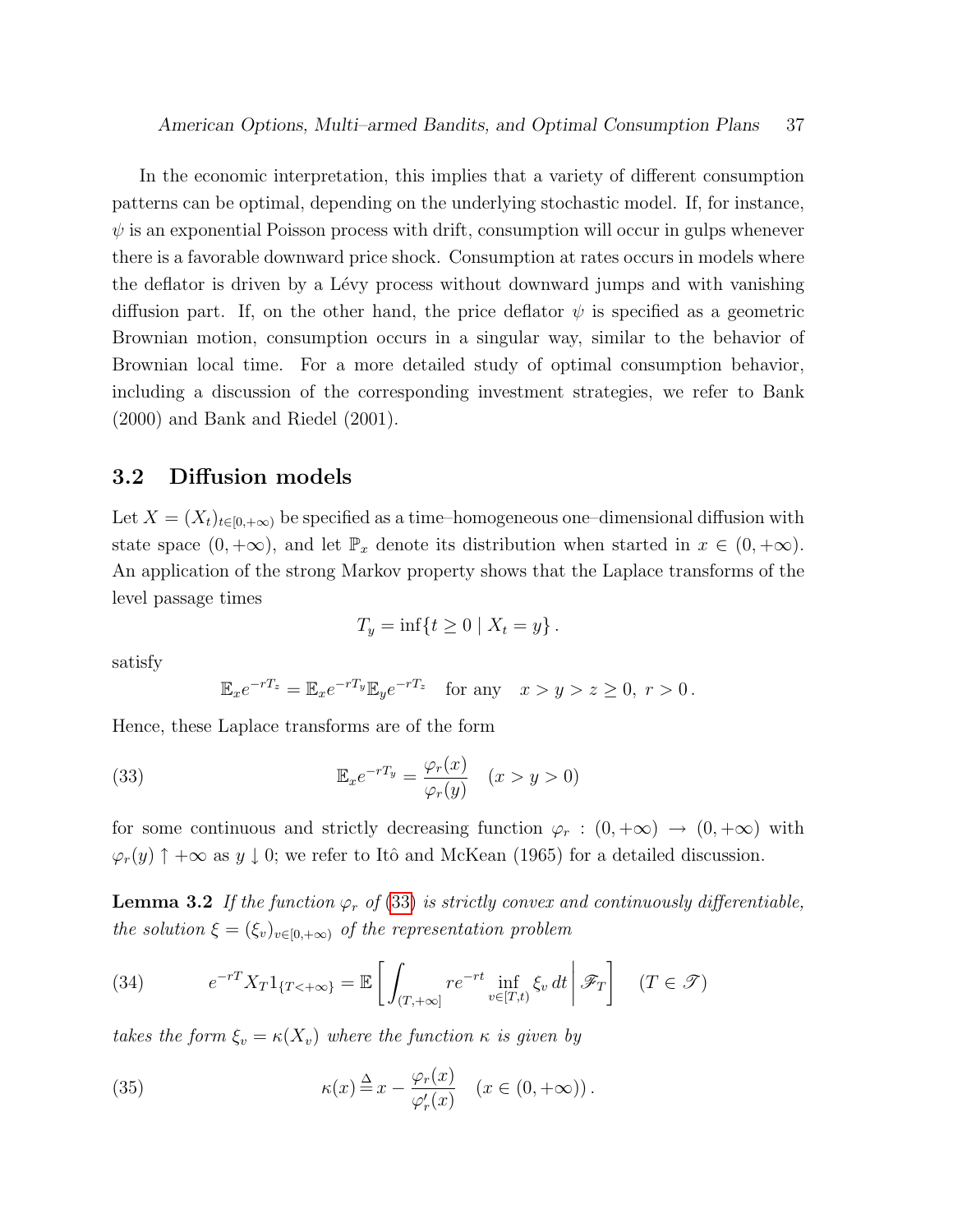**PROOF** : We choose the Ansatz  $\xi_v = \kappa(X_v)$ , where  $\kappa$  is a continuous function on  $(0, +\infty)$ . Using the strong Markov property, we see that the representation problem [\(34\)](#page-37-2) amounts to specifying  $\kappa$  such that

<span id="page-38-0"></span>
$$
x = \mathbb{E}_x \int_0^{+\infty} r e^{-rt} \inf_{v \in [0,t)} \kappa(X_v) dt \quad \text{for all} \quad x \in [0, +\infty).
$$

Equivalently, we can write

(36) 
$$
x = \mathbb{E}_{x} \inf_{v \in [0,\tau_r)} \kappa(X_v) \quad \text{for all} \quad x \in [0,+\infty),
$$

where  $\tau_r$  denotes an independent, exponentially distributed random time with parameter r. If we assume that  $\kappa$  is strictly increasing with  $\kappa(0+)=0$  and  $\kappa(+\infty)=+\infty$ , then the right side in [\(36\)](#page-38-0) can be rewritten as

<span id="page-38-1"></span>(37) 
$$
\mathbb{E}_x \left[ \inf_{v \in [0,\tau_r)} \kappa(X_v) \right] = \mathbb{E}_x \left[ \kappa \left( \inf_{v \in [0,\tau_r)} X_v \right) \right] = \int_0^{+\infty} \mathbb{P}_x \left[ \kappa \left( \inf_{v \in [0,\tau_r)} X_v \right) > y \right] dy.
$$

We have

$$
\mathbb{P}_x[\kappa(\inf_{v \in [0,\tau_r)} X_v) > y] = \mathbb{P}_x[\inf_{v \in [0,\tau_r)} X_v > \kappa^{-1}(y)]
$$
  
= 
$$
\begin{cases} 0 & \text{if } x \leq \kappa^{-1}(y), \text{ i.e., } y \geq \kappa(x), \\ \mathbb{P}_x[T_{\kappa^{-1}(y)} > \tau_r] & \text{otherwise.} \end{cases}
$$

By Fubini's theorem,

$$
\mathbb{P}_x[T_{\kappa^{-1}(y)} > \tau_r] = \int_0^{+\infty} r e^{-rt} \left\{ \int_t^{+\infty} \mathbb{P}_x[T_{\kappa^{-1}(y)} \in ds] \right\} dt
$$
  
= 
$$
\int_0^{+\infty} \left\{ \int_0^s r e^{-rt} dt \right\} \mathbb{P}_x[T_{\kappa^{-1}(y)} \in ds]
$$
  
= 
$$
1 - \mathbb{E}_x e^{-rT_{\kappa^{-1}(y)}} = 1 - \frac{\varphi_r(x)}{\varphi_r(\kappa^{-1}(y))}.
$$

Plugging this into [\(37\)](#page-38-1) yields

$$
\mathbb{E}_x \left[ \inf_{v \in [0,\tau_r)} \kappa(X_v) \right] = \int_0^{\kappa(x)} \left\{ 1 - \frac{\varphi_r(x)}{\varphi_r(\kappa^{-1}(y))} \right\} dy = \kappa(x) - \varphi_r(x) \int_0^x \frac{d\kappa(z)}{\varphi_r(z)},
$$

where we use the substitution  $y = \kappa(z)$  in the last step. Combining this with [\(36\)](#page-38-0) shows that  $\kappa$  satisfies

$$
\kappa(x) = x + \varphi_r(x) \int_0^x \frac{d\kappa(z)}{\varphi_r(z)} \quad (x \in (0, +\infty)).
$$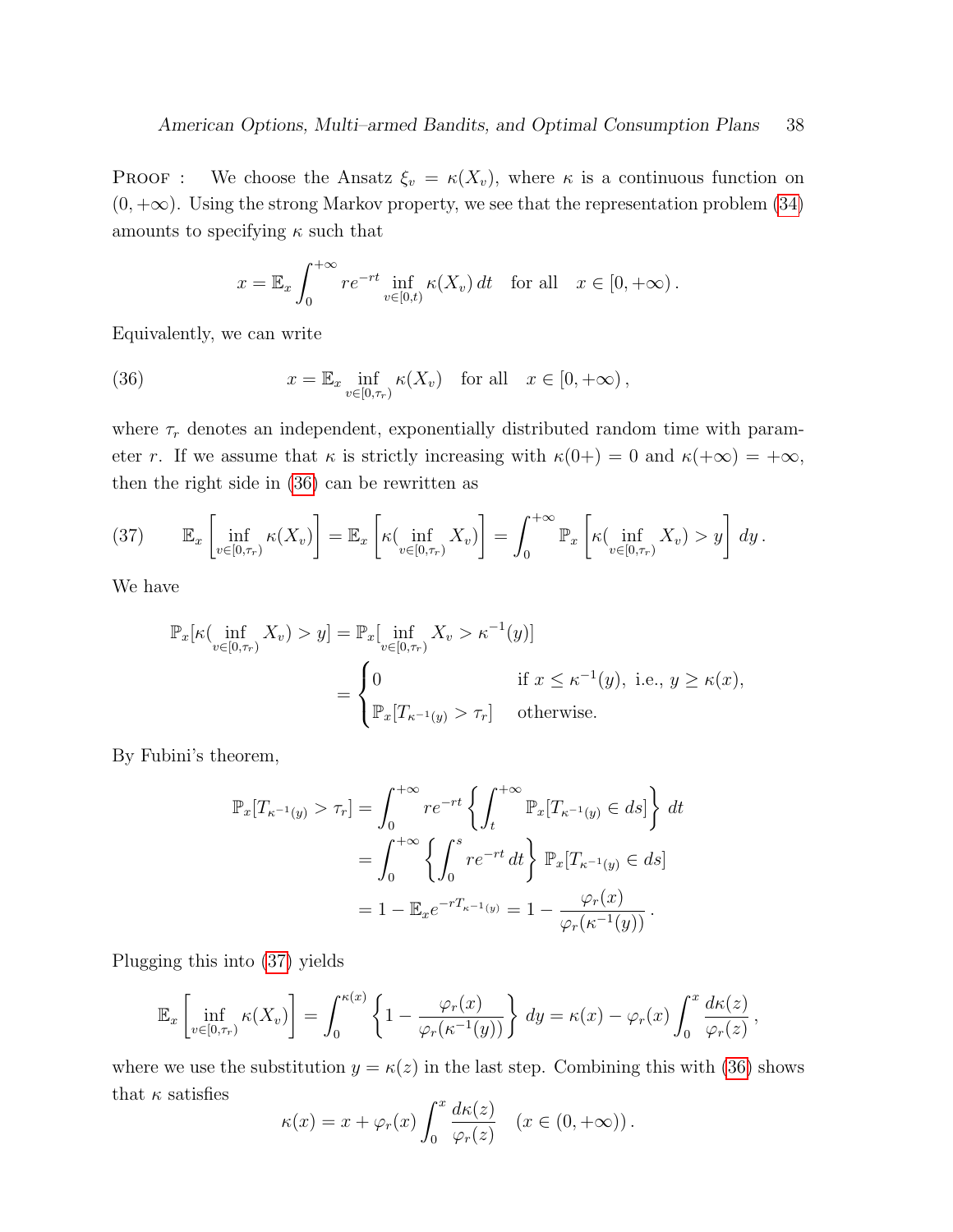Writing this identity in differential form yields

$$
d\kappa(x) = dx + d\varphi_r(x) \int_0^x \frac{d\kappa(z)}{\varphi_r(z)} + d\kappa(x)
$$

or, equivalently,

$$
d\kappa(x) = -\varphi_r(x) d \frac{1}{\varphi'_r(x)}.
$$

Thus,

$$
\kappa(x) = -\int_0^x \varphi_r(y) d\frac{1}{\varphi'_r(y)} = x - \frac{\varphi_r(x)}{\varphi'_r(x)} \quad (x \in (0, +\infty)),
$$

where the last equality follows by partial integration; note that  $\lim_{y\downarrow 0} \varphi_r(y)/\varphi'_r(y) = 0$  by convexity of  $\varphi_r$ . Since  $\varphi_r$  is strictly convex with continuous derivative by assumption, this function  $\kappa$  is in fact strictly increasing, continuous and surjective. Hence, the preceding calculations are justified, and so we have shown that the function  $\kappa$  defined in [\(35\)](#page-37-3) satisfies [\(36\)](#page-38-0) as desired.  $\Box$ 

The explicit solution derived in Lemma [3.2](#page-37-4) can readily be applied to the different optimization problems discussed in Section [1.](#page-4-0) In fact, this result is closely related to the explicit computation of Gittins indices for one–dimensional diffusions as carried out in Karatzas (1984) and El Karoui and Karatzas (1994). Note, however, that their calculation is based on the characterization of Gittins indices as essential infima over certain stopping times, while our argument identifies the function  $\kappa$  directly as the solution of the representation problem [\(36\)](#page-38-0).

# <span id="page-39-0"></span>4 Algorithmic aspects

Closed–form solutions as derived in the previous sections are typically available only under strong homogeneity assumptions. In practice, however, one usually has to face inhomogeneities. One important example in Finance is the American put with finite time horizon which does not allow for closed–form solutions even in the simplest case of the Black–Scholes model. In order to deal with such inhomogeneous problems, it becomes necessary to use computational methods. For this reason, let us focus on some algorithmic aspects of our general representation problem [\(2.1\)](#page-27-3) in a discrete–time setting, following Bank (2003a).

Specifically, we assume that  $\mu$  is given as a sum of Dirac measures

$$
\mu(dt) = \sum_{i=1}^{n+1} \delta_{t_i}(dt)
$$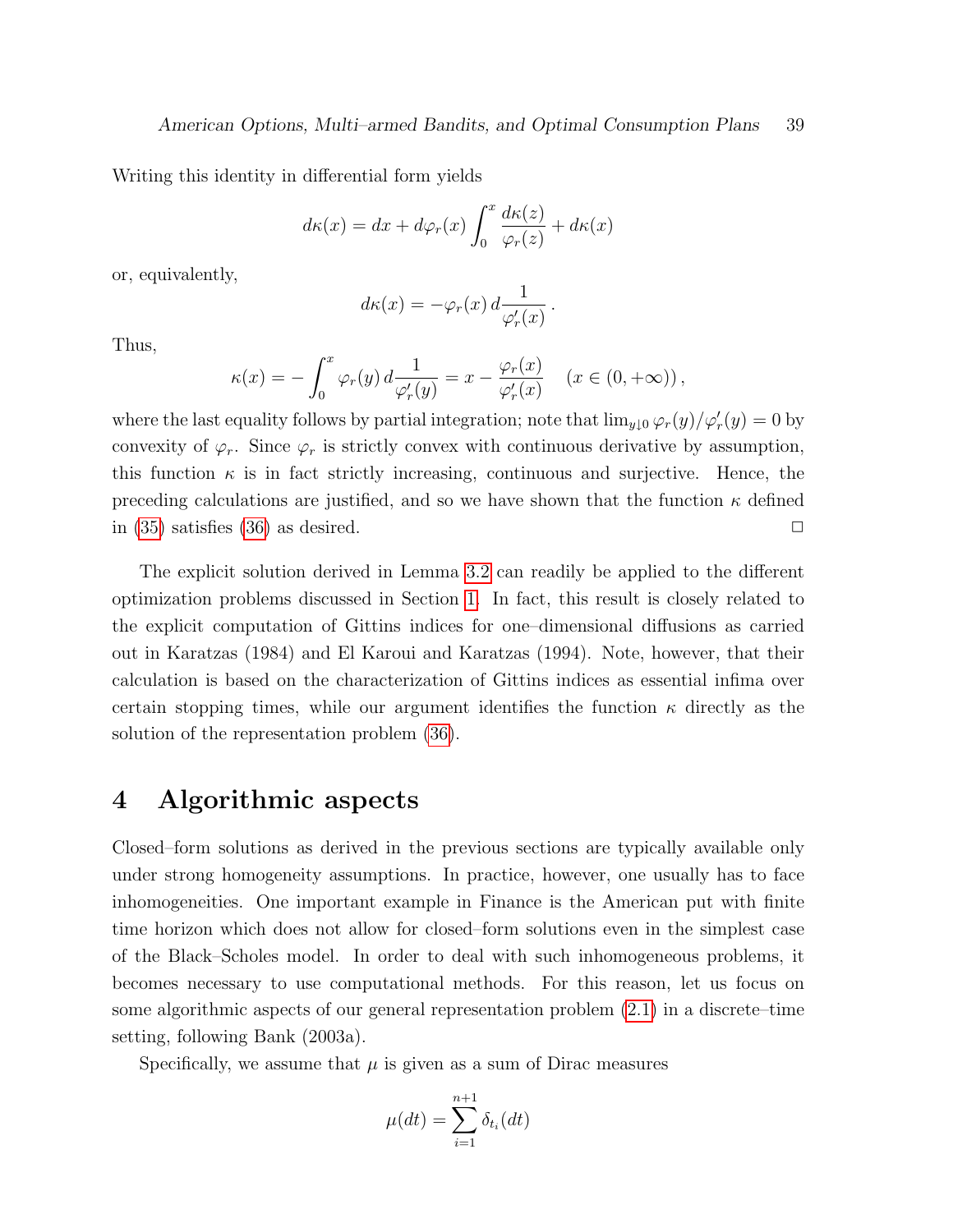so that

$$
\mathbb{T} \stackrel{\Delta}{=} \operatorname{supp} \mu \cup \{0\} = \{0 \stackrel{\Delta}{=} t_0 < t_1 < \ldots < t_{n+1} \stackrel{\Delta}{=} +\infty\}
$$

is finite. Suppose that, for any  $t = t_1, \ldots, t_{n+1}$ , the function  $f = f(\omega, t, x)$  is continuously and strictly decreasing from  $+\infty$  to  $-\infty$  in  $x \in \mathbb{R}$  with

<span id="page-40-0"></span>
$$
f(t,x)\in L^1(\Omega,\mathscr{F}_t,\mathbb{P})\,.
$$

In this situation the construction of a solution to the discrete–time version

(38) 
$$
X_T = \mathbb{E}\left[\sum_{s \in \mathbb{T}, s > T} f(s, \max_{v \in \mathbb{T} \cap [t, s)} \xi_v) \middle| \mathscr{F}_T\right] \quad (T \in \mathcal{T}(\mathbb{T})).
$$

of our representation problem becomes straightforward.

In fact, there are several rather obvious ways to compute the solution  $\xi =$  $(\xi_t)_{t\in\mathbb{T}\cap[0,+\infty)}$ . One approach is by backwards induction: First solve for  $\xi_{t_n}$  in

$$
X_{t_n} = \mathbb{E}\left[f(t_{n+1}, \xi_{t_n})\,|\,\mathcal{F}_{t_n}\right]
$$

and then, having constructed  $\xi_{t_n}, \xi_{t_{n-1}}, \ldots, \xi_{t_{i+1}},$  compute  $\xi_{t_i}$  as the unique solution  $\Xi \in L^0(\mathscr{F}_{t_i})$  to the equation

$$
X_{t_i} = \mathbb{E}\left[f(t_{i+1},\Xi) + \sum_{s\in\mathbb{T},\ s>t_{i+1}}f(s,\Xi \vee \max_{v\in\mathbb{T}\cap[t_{i+1},s)}\xi_v)\middle|\mathscr{F}_{t_i}\right].
$$

However, this approach may be tedious from a computational point of view. In fact, solving for  $\Xi$  in the above equation amounts to solving a highly nonlinear equation given in terms of a conditional expectation of a path–dependent random variable.

As an alternative, one might use the characterization of  $\xi$  in Theorem [2.2](#page-27-2) and compute

$$
\underset{T \in \mathcal{F}(\mathbb{T} \cap (t_i, +\infty])}{\operatorname{ess\,inf}} \Xi_{t,T}
$$

for each  $t \in \mathbb{T} \cap [0, +\infty)$ , where  $\Xi_{t,T}$  denotes the unique solution  $\Xi \in L^0(\mathscr{F}_t)$  to

$$
\mathbb{E}\left[X_t - X_T | \mathscr{F}_t\right] = \mathbb{E}\left[\sum_{s \in \mathbb{T}, s > t} f(s, \Xi)\middle| \mathscr{F}_t\right].
$$

Solving for  $\Xi$  in this equation is comparably easy. For instance, in the separable case  $f(s, x) = g(s)h(x)$  one finds

$$
\Xi_{t,T} = h^{-1} \left( \frac{\mathbb{E} \left[ X_t - X_T \, | \, \mathcal{F}_t \right]}{\mathbb{E} \left[ \sum_{s \in \mathbb{T}, s > t} g(s) \, | \, \mathcal{F}_t \right]} \right).
$$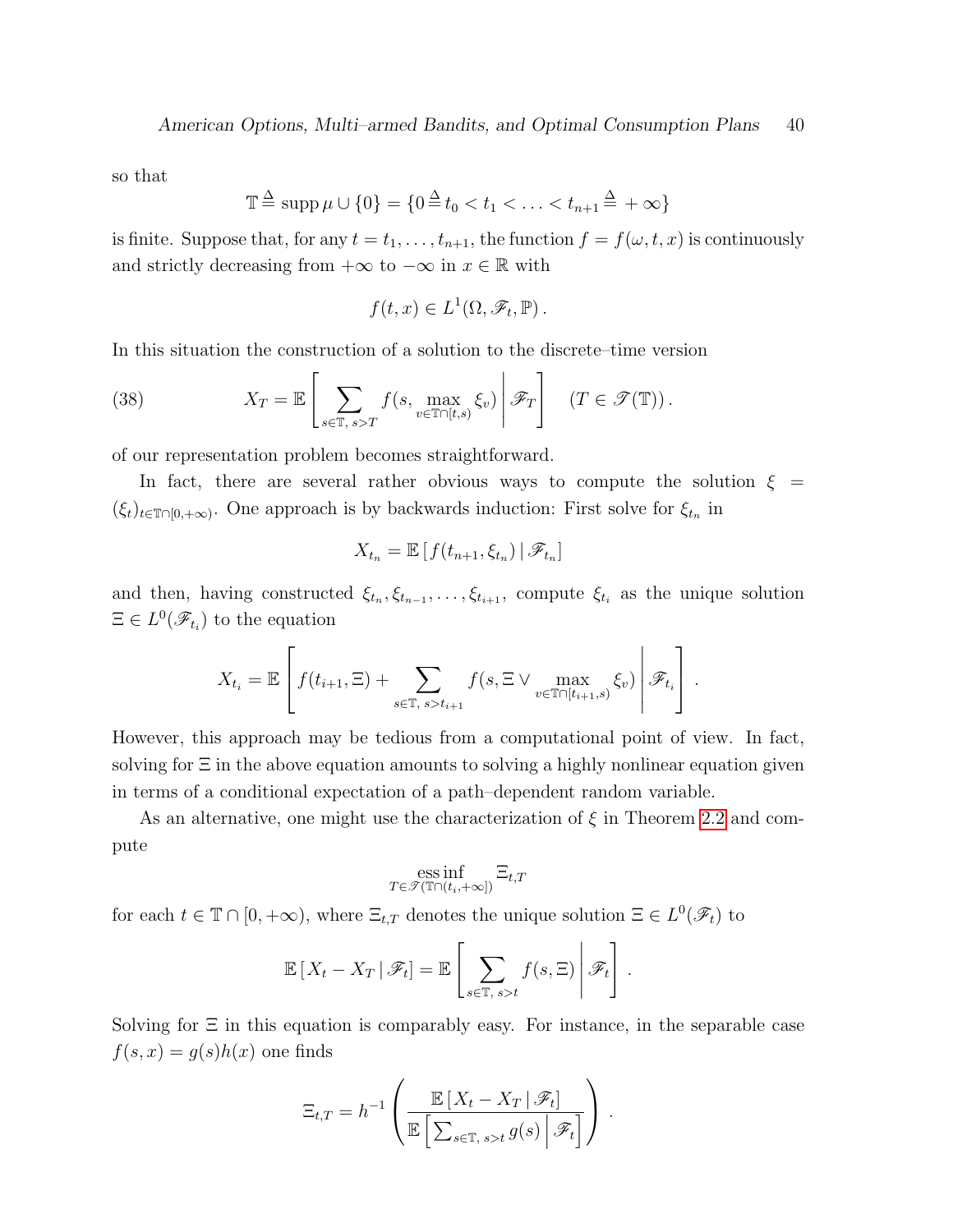A crucial drawback of this approach, however, is that the class of stopping times  $\mathscr{T}(\mathbb{T} \cap$  $(t, +\infty)$  is typically huge. Hence, it would be convenient to reduce the number of stopping times  $T$  to be considered. This is achieved by the following

#### <span id="page-41-0"></span>Algorithm 4.1

AdaptedProcess 
$$
\xi
$$
;  $\xi_{+\infty} = +\infty$ ; for (int  $i = n$ ,  $i \geq 0$ ,  $i = i - 1$ ) { \n StoppingTime  $T = t_{i+1}$ ; \n while  $(\mathbb{P}[\Xi_{t_i,T} > \xi_T] > 0)$  { \n  $T = \min\{t \in \mathbb{T} \cap (T, +\infty) \mid \xi_t \geq \xi_T\}$  \n on  $\{\xi_T = \mathscr{F}_{t_i} - \text{ess}\inf \xi_T < \Xi_{t_i,T}\}$ ; \n  $\xi_{t_i} = \Xi_{t_i,T}$ ; \n }

Here  $\mathscr{F}_t$ – ess inf  $\xi_T$  denotes the largest  $\mathscr{F}_t$ –measurable random variable which is almost surely dominated by  $\xi_T$ :

<span id="page-41-1"></span>
$$
\mathscr{F}_t-\text{ess}\inf \xi_T=\text{ess}\sup \left\{\Xi\in L^0(\mathscr{F}_t)\mid \Xi\leq \xi_T\;\;\mathbb{P}-\text{a.s.}\right\}.
$$

Like the first approach, the algorithm proceeds backwards in time. Similar to the second approach, it constructs the solution  $\xi_t$ ,  $t = t_n, t_{n-1}, \ldots, t_0$ , in the form  $\xi_t = \Xi_{t,T}$ . However, instead of considering all stopping times  $T \in \mathcal{T}(t, +\infty]$  in order to determine a stopping time with  $\xi_t = \Xi_{t,T}$ , the algorithm constructs an increasing sequence of candidates, starting with the first time in  $\mathbb T$  after t. Step by step, this candidate is carefully updated until the terminal condition  $\mathbb{P}[\Xi_{t,T} > \xi_T] = 0$  is met.

It follows from the monotonicity of the update rule for T that the algorithm will terminate under

#### Assumption 4.2 The set of scenarios  $\Omega$  is finite.

The main idea of the algorithm is to construct for each  $i = n, \ldots, 0$  the stopping time

(39) 
$$
S_i^* \stackrel{\Delta}{=} \min\{s \in \mathbb{T} \cap (t_i, +\infty] \mid \xi_s \geq \xi_{t_i}\}.
$$

Since T is discrete, this stopping time is contained in  $\mathscr{T}(\mathbb{T} \cap (t_i, +\infty))$  and it attains the ess inf in the characterization of  $\xi_{t_i}$  provided by Theorem [2.2:](#page-27-2)

<span id="page-41-2"></span>**Lemma 4.3** For any  $t_i \in \mathbb{T} \cap [0, +\infty)$ , we have

(40) 
$$
\Xi_{t,S_i^*} = \xi_t = \operatorname*{ess\,inf}_{S \in \mathcal{T}(\mathbb{T} \cap (t_i, +\infty])} \Xi_{t,S}.
$$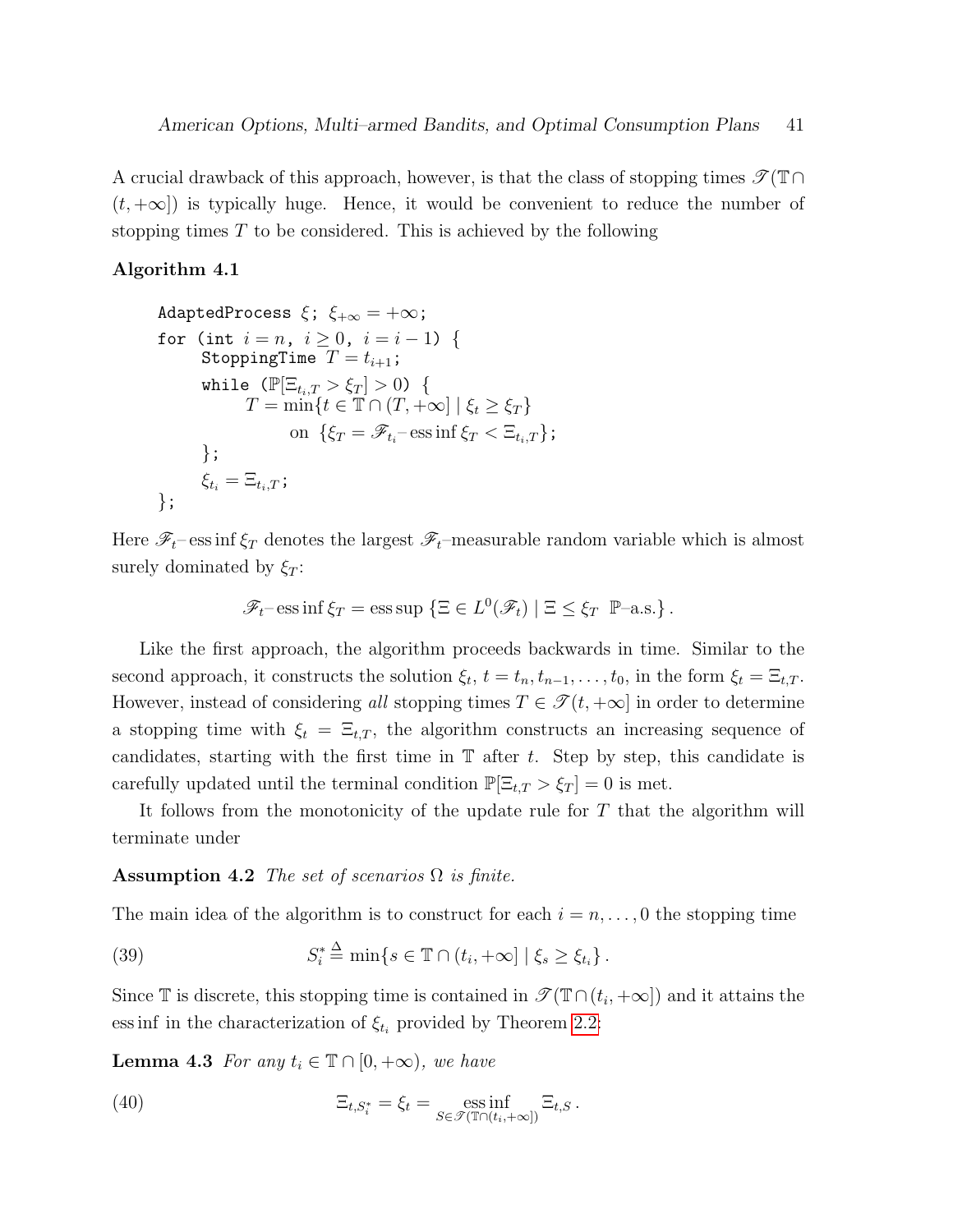**PROOF** : The first equality is established with the same argument as in the ' $\geq$ '-part of the proof of Theorem [2.2,](#page-27-2) choosing  $T^n \equiv S_i^* \in \mathcal{T}(\mathbb{T} \cap (t, +\infty])$ . The second one follows as in Theorem [2.2.](#page-27-2)  $\Box$ 

It may seem that the preceding lemma is not of great help for computing  $\xi_{t_i}$  since  $\xi_{t_i}$ appears in the definition of  $S_i^*$ . However, we are going to show that the stopping time attained upon termination of the while–loop at stage i coincides with  $S_i^*$  even though its construction does not rely on  $\xi_{t_i}$ . This will be the main step in our proof of

**Theorem 4.4** Algorithm [4.1](#page-41-0) is correct: The resulting process  $\xi$  solves the representation problem [\(38\)](#page-40-0).

<span id="page-42-2"></span>From now on we fix the index i and write  $S^* = S_i^*$ . Our aim is to prove the identity

$$
(41) \t\t S^* = T^* \t \mathbb{P}-a.s.
$$

where  $T^*$  denotes the value of the algorithm's stopping time  $T$  upon termination of the while-loop at stage *i*. As a first step, let us characterize  $S^*$  in a different way:

<span id="page-42-1"></span>**Lemma 4.5** The stopping time  $S^*$  of [\(39\)](#page-41-1) is minimal among all stopping times  $S \in$  $\mathscr{T}(t_i, +\infty]$  satisfying  $\xi_S \geq \Xi_{t_i,S}$  almost surely.

**PROOF** : The inequality  $\xi_{S^*} \geq \Xi_{t_i,S^*}$  follows immediately from [\(39\)](#page-41-1) and [\(40\)](#page-41-2). On the other hand, [\(40\)](#page-41-2) entails that, for any  $S \in \mathcal{I}(t_i, +\infty]$  with  $\xi_S \geq \Xi_{t_i,S}$  almost surely, we have  $\xi_S \geq \xi_{t_i}$  almost surely. But this implies  $S \geq S^*$  P-a.s. by definition of  $S^*$  $\Box$ 

Let us denote the successive instances of the stopping time  $T$  during the procession of the while–loop at stage i by  $T^0 \triangleq t_{i+1} \leq T^1 \leq \ldots \leq T^*$  with the convention that  $T^k = T^*$  if the while-loop is processed less than k times. It then follows from the update rule of our algorithm that

(42) 
$$
\{T^k < T^{k+1}\} = \{\xi_{T^k} = \mathscr{F}_{t_i} - \text{ess}\inf \xi_{T^k} < \Xi_{t_i, T^k}\} \quad \mathbb{P}\text{-a.s.}
$$

Since  $\Omega$  is finite, the while–loop will be terminated at some point. We thus have  $T^k = T^{k+1} = T^* \nightharpoonup$  -a.s. for all sufficiently large k. By [\(42\)](#page-42-0) this means that  $T^*$  satisfies  $\Xi_{t_i,T^*} \leq \xi_{T^*}$  almost surely. In particular, we can infer from Lemma [4.5](#page-42-1) that

<span id="page-42-0"></span>
$$
S^* \leq T^* \quad \mathbb{P}\text{--a.s.}
$$

Thus, in order to establish our central claim [\(41\)](#page-42-2), it remains to prove the converse inequality. This is achieved by

**Lemma 4.6**  $T^k \leq S^*$  almost surely for each  $k = 0, 1, \ldots$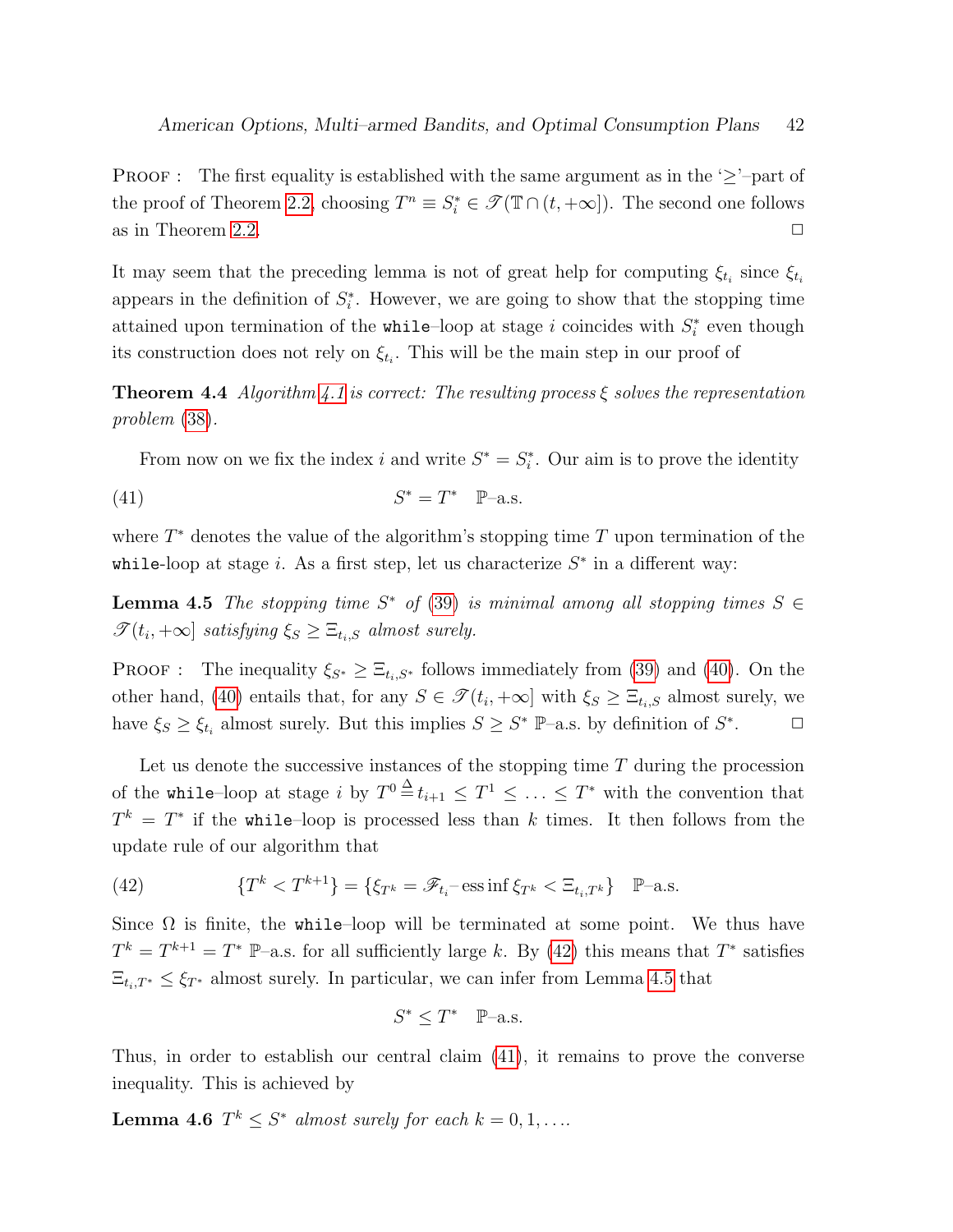**PROOF**: Since  $T^0 = t_{i+1}$  and  $S^* \geq t_{i+1}$  by definition, our assertion holds true for  $k = 0$ and so we can proceed by induction. Thus, assume that we already have established  $T^k \leq S^*$  and let us deduce that also  $T^{k+1} \leq S^*$  almost surely.

To this end, note that on  $\{T^k < S^*\}$  we have  $\xi_{T^k} < \xi_{t_i} \leq \xi_{S^*}$  by definition of  $S^*$ . Since, by definition,  $T^{k+1}$  coincides either with  $T^k$  or with the first time in T after  $T^k$ where  $\xi$  reaches or exceeds the level  $\xi_{T^k}$ , this implies

<span id="page-43-0"></span>
$$
T^{k+1} \le S^* \quad \text{almost surely on} \quad \{T^k < S^*\} \, .
$$

Hence, our claim  $T^{k+1} \leq S^*$  P-a.s. will be proved once we know that

(43) 
$$
\{T^k < T^{k+1}\} \subset \{T^k < S^*\} \quad \text{up to a P-null set.}
$$

This inclusion will be established using the following two intermediate results:

(i) Up to a  $\mathbb{P}-null$  set we have  $\{\mathbb{P}\left[T^k < S^* \,|\, \mathscr{F}_{t_i}\right] > 0\} = \{\mathscr{F}_{t_i} - \text{ess}\inf \xi_{T^k} < \xi_{t_i}\}.$ Indeed, it follows from  $t_{i+1} \leq T^k \leq S^*$  and the definition of  $S^*$  that  $\{T^k < S^*\}$  $\{\xi_{T^k} < \xi_{t_i}\}\$ up to a P-null set. Hence,

$$
\mathbb{P}\left[T^k < S^* \, \big| \, \mathscr{F}_{t_i}\right] = \mathbb{P}\left[\xi_{T^k} < \xi_{t_i} \, \big| \, \mathscr{F}_{t_i}\right] \quad \mathbb{P}\text{-a.s.}
$$

Up to a  $\mathbb{P}-$ -null set, the latter conditional probability is strictly positive if and only if  $\mathscr{F}_{t_i}$ -ess inf  $\xi_{T^k} < \xi_{t_i}$ . This proves claim (i).

(ii) Up to a  $\mathbb{P}-null$  set we have  $\{\mathbb{P}\left[T^k < S^* \,|\, \mathscr{F}_{t_i}\right] > 0\} \supset \{\mathscr{F}_{t_i} - \text{ess}\inf \xi_{T^k} < \Xi_{t_i,T^k}\}.$ Sine  $T^k \leq S^*$  P-a.s. we have that

$$
\{\mathbb{P}\left[T^k < S^* \, \big| \, \mathcal{F}_{t_i}\right] = 0\} = \{\mathbb{P}\left[T^k = S^* \, \big| \, \mathcal{F}_{t_i}\right] = 1\}
$$
\n
$$
\subset \{\mathbb{P}\left[\xi_{T^k} = \xi_{S^*} \, \big| \, \mathcal{F}_{t_i}\right] = 1\}
$$
\n
$$
\subset \{\mathbb{P}\left[\xi_{T^k} \ge \Xi_{t_i, S^*} \, \big| \, \mathcal{F}_{t_i}\right] = 1\}
$$

up to a P–null set, where the last inclusion holds true since

$$
\xi_{S^*} \ge \xi_{t_i} = \Xi_{t_i, S^*} \quad \mathbb{P}\text{-a.s.}
$$

by definition of  $S^*$  and [\(40\)](#page-41-2). Hence, up to a  $\mathbb{P}-$ null set we can write

$$
\{\mathbb{P}\left[T^k < S^* \,|\, \mathcal{F}_{t_i}\right] = 0\} = \{\mathbb{P}\left[\xi_{T^k} \geq \Xi_{t_i, S^*} \,|\, \mathcal{F}_{t_i}\right] = 1\} \cap \{\mathbb{P}\left[T^k = S^* \,|\, \mathcal{F}_{t_i}\right] = 1\} \subset \{\mathbb{P}\left[\xi_{T^k} \geq \Xi_{t_i, T^k} \,|\, \mathcal{F}_{t_i}\right] = 1\}
$$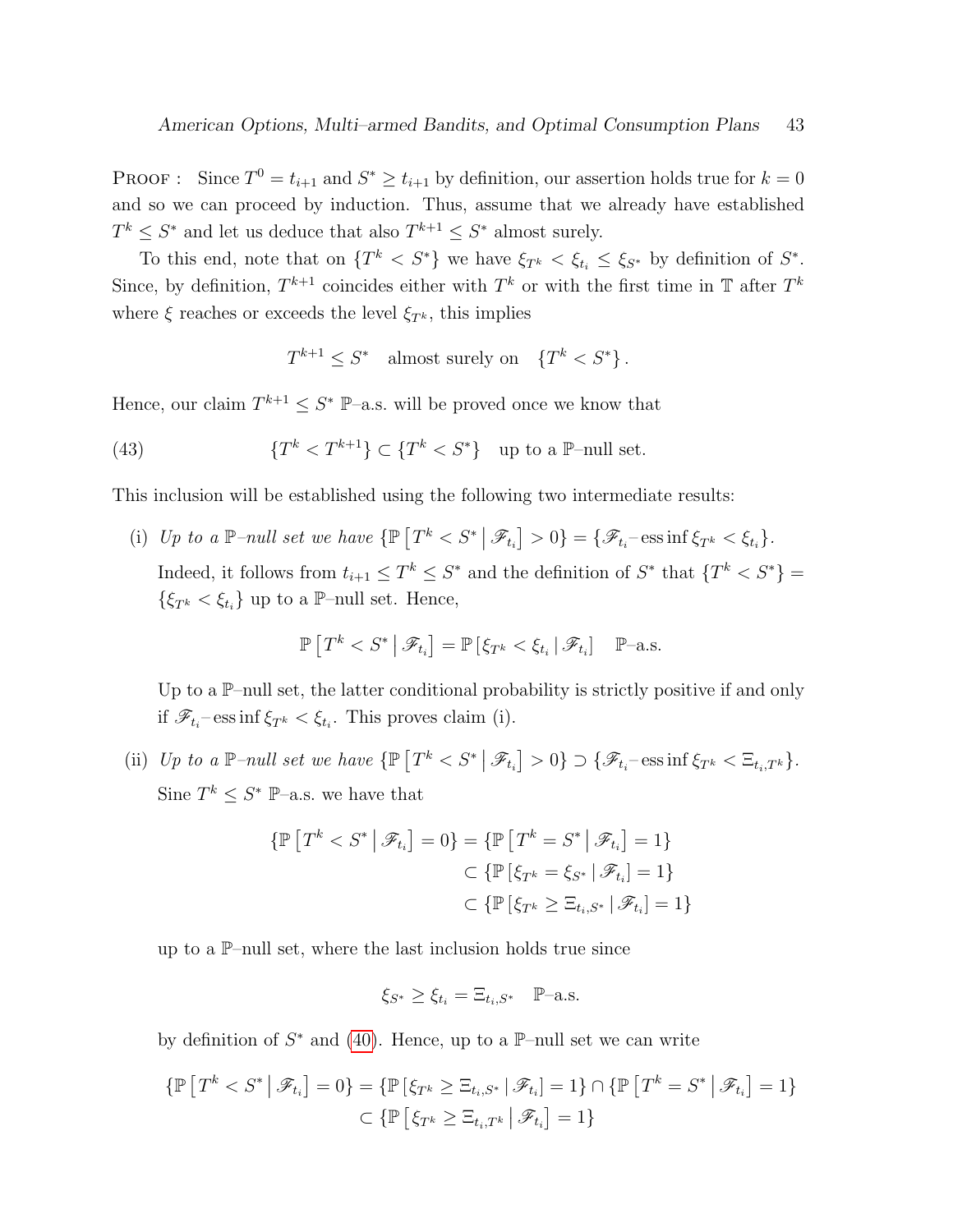where the last inclusion is true as

$$
\{\mathbb{P}\left[T^k = S^* \, \big| \, \mathscr{F}_{t_i}\right] = 1\} \subset \{\Xi_{t_i, S^*} = \Xi_{t_i, T^k}\} \in \mathscr{F}_{t_i}
$$

by definition of  $\Xi_{t_i, \cdot}$ .

Passing to complements, the above inclusions imply

$$
\{\mathbb{P}\left[T^k < S^* \,|\, \mathcal{F}_{t_i}\right] > 0\} \supset \{\mathbb{P}\left[\xi_{T^k} \geq \Xi_{t_i, T^k} \,|\, \mathcal{F}_{t_i}\right] < 1\}
$$
\n
$$
= \{\mathbb{P}\left[\xi_{T^k} < \Xi_{t_i, T^k} \,|\, \mathcal{F}_{t_i}\right] > 0\}
$$
\n
$$
= \{\mathcal{F}_{t_i} - \text{ess}\inf \xi_{T^k} < \Xi_{t_i, T^k}\}
$$

where the last equality follows from the  $\mathscr{F}_{t_i}$ -measurability of  $\Xi_{t_i,T^k}$  and the definition of  $\mathscr{F}_{t_i}$ -ess inf  $\xi_{T^k}$ .

In order to complete the proof of  $(43)$  we use  $(42)$ ,  $(ii)$ , and  $(i)$  to obtain that up to a P–null set we have

$$
\begin{aligned} \{T^k < T^{k+1}\} = \{\xi_{T^k} = \mathscr{F}_{t_i} - \text{ess}\inf\,\xi_{T^k}\} \cap \{\mathscr{F}_{t_i} - \text{ess}\inf\,\xi_{T^k} < \Xi_{t_i, T^k}\} \\ &\subset \{\xi_{T^k} = \mathscr{F}_{t_i} - \text{ess}\inf\,\xi_{T^k}\} \cap \{\mathbb{P}\left[T^k < S^* \,|\, \mathscr{F}_{t_i}\right] > 0\} \\ &= \{\xi_{T^k} = \mathscr{F}_{t_i} - \text{ess}\inf\,\xi_{T^k} < \xi_{t_i}\} \\ &\subset \{T^k < S^*\}, \end{aligned}
$$

using  $T^k \leq S^*$  P-a.s. and the definition of  $S^*$  for the last inclusion.

# References

- Asmussen, S., F. Avram, and M. Pistorius (2002): "Russian and American put options under exponential phase-type Lvy models," Discussion paper, MaPhySto.
- Bank, P. (2000): "Singular Control of Optional Random Measures Stochastic Optimization and Representation Problems Arising in the Microeconomic Theory of Intertemporal Consumption Choice," Ph.D. thesis, Humboldt University of Berlin.

<sup>(2003</sup>a): "An Algorithm for Computing Gittins–Indices and Exercise Signals for American Options," in preparation, Humboldt University of Berlin.

<sup>(2003</sup>b): "Gittins Indices for American Options," in preparation, Humboldt University of Berlin.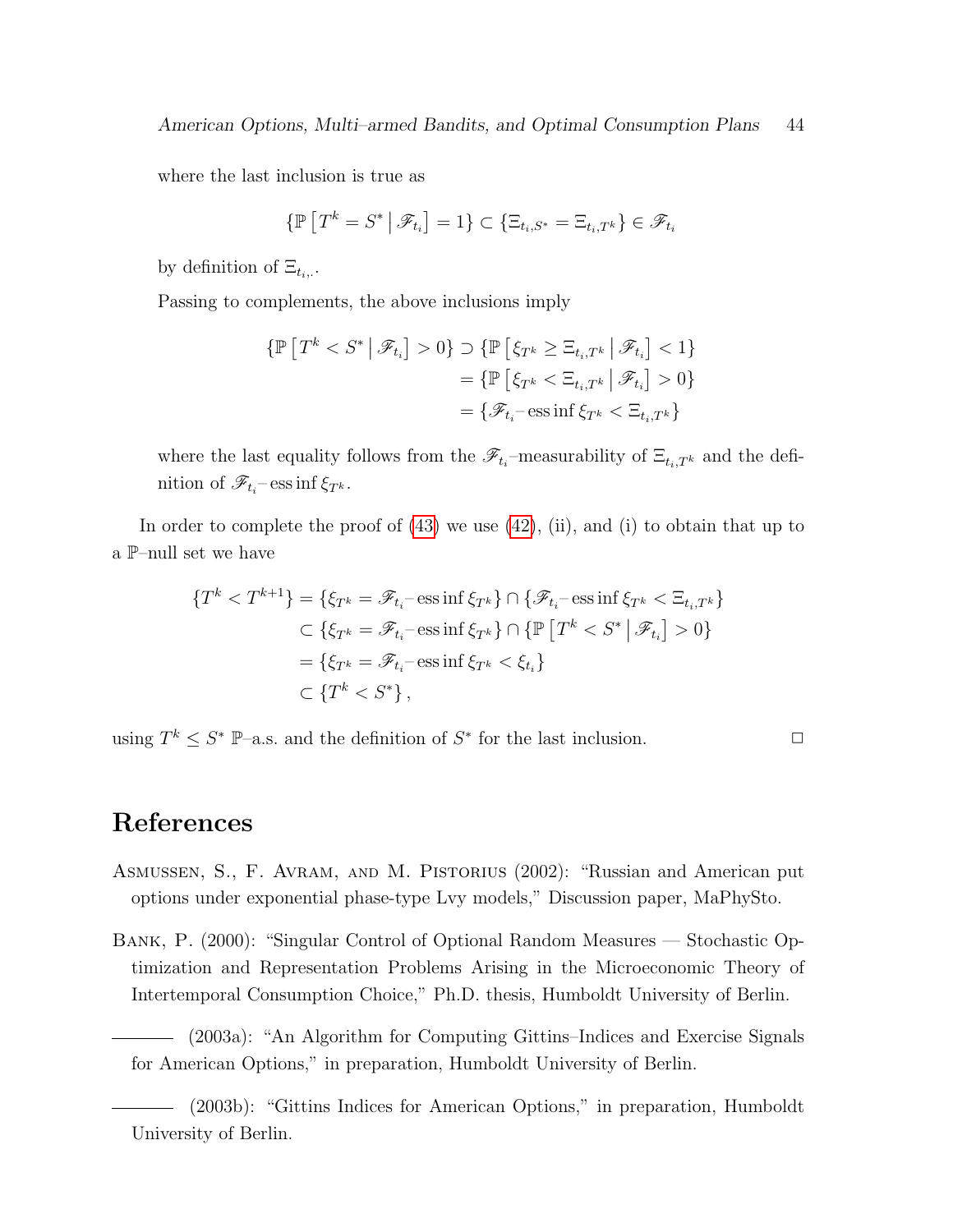- Bank, P., and N. El Karoui (2002): "A Stochastic Representation Theorem with Applications to Optimization and Obstacle Problems," to appear in The Annals of Probability.
- BANK, P., AND F. RIEDEL (2001): "Optimal Consumption Choice with Intertemporal Substitution," Annals of Applied Probability, 3, 750–788.
- BARNDORFF-NIELSEN, O. E. (1998): "Processes of normal inverse Gaussian type," Finance Stoch., 2(1), 41–68.
- Benth, F. E., K. H. Karlsen, and K. Reikvam (2001): "Optimal portfolio selection with consumption and nonlinear integro-differential equations with gradient constraint: a viscosity solution approach," Finance Stoch., 5(3), 275–303.
- BERTOIN, J. (1996): Lévy Processes. Cambridge University Press.
- BOYARCHENKO, S. I., AND S. Z. LEVENDORSKII<sup>"</sup> (2002): "Perpetual American options under Lévy processes," SIAM J. Control Optim.,  $40(6)$ , 1663–1696 (electronic).
- DARLING, D. A., T. LIGGETT, AND H. M. TAYLOR (1972): "Optimal stopping for partial sums," Ann. Math. Statist., 43, 1363–1368.
- DELBAEN, F., AND W. SCHACHERMAYER (1994): "A General Version of the Fundamental Theorem of Asset Pricing," Mathematische Annalen, 300, 463–520.
- DELLACHERIE, C., AND P. MEYER (1975): Probabilités et potentiel, Chapitres I–IV. Hermann.
	- (1980): *Probabilités et potentiel*, Chapitres V–VIII. Hermann.
- EBERLEIN, E., AND U. KELLER (1995): "Hyperbolic Distributions in Finance," Bernoulli, 1, 281–299.
- EL KAROUI, N. (1981): "Les aspects probabilistes du contrôle stochastique," in Ninth Saint Flour Probability Summer School—1979 (Saint Flour, 1979), no. 876 in Lecture Notes in Mathematics, pp. 73–238. Springer, Berlin.
- El Karoui, N., and I. Karatzas (1994): "Dynamic Allocation Problems in Continuous Time," Annals of Applied Probability, 4, 255–286.
- (1995): "The optimal stopping problem for a general American put-option," in Mathematical finance, ed. by M. Davis, pp. 63–74. Springer, Berlin, New York.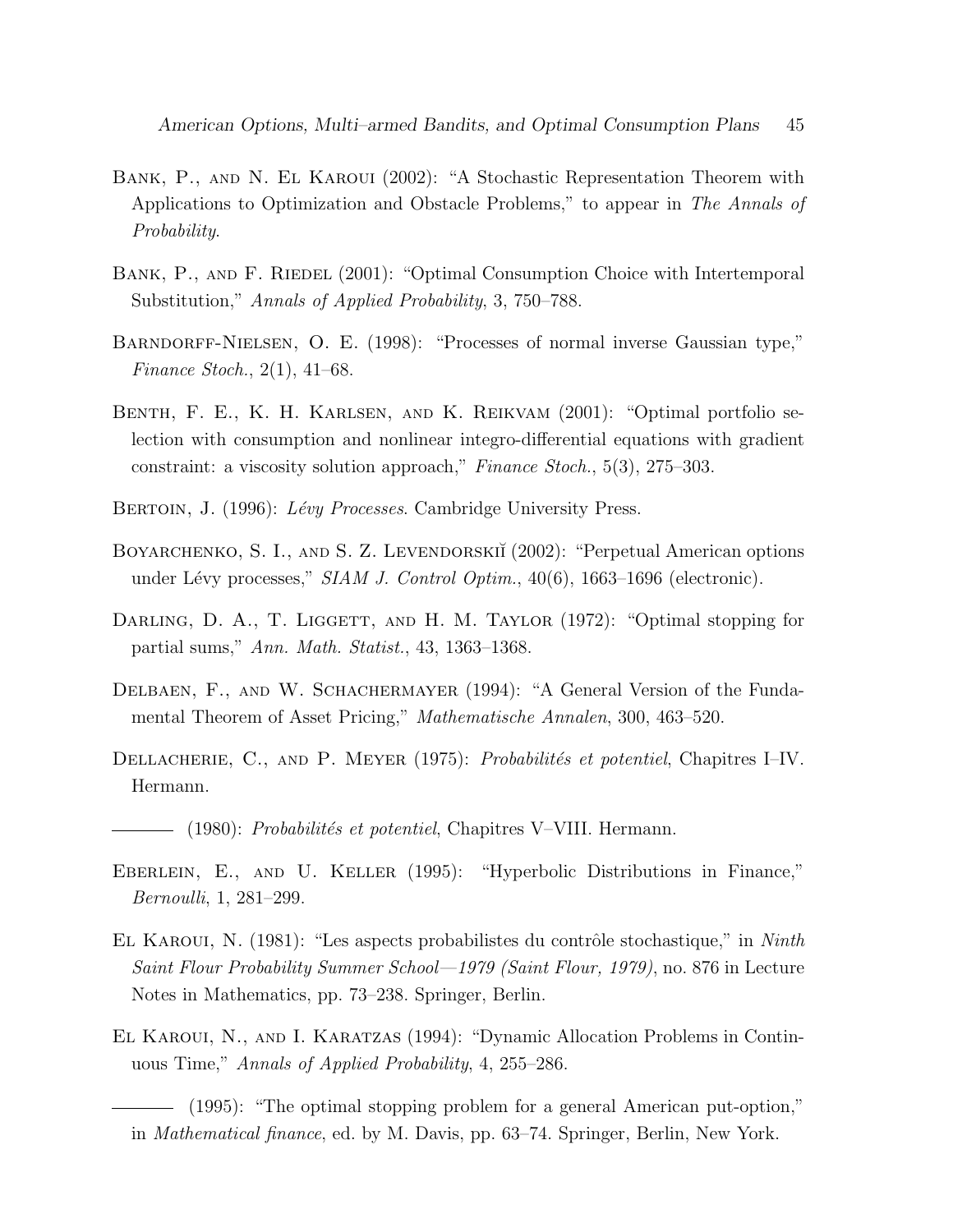(1997): "Synchronization and optimality for multi-armed bandit problems in continuous time," Mat. Apl. Comput.,  $16(2)$ ,  $117-151$ .

- El Karoui, N., and M. C. Quenez (1995): "Dynamic Programming and Pricing of Contingent Claims in an Incomplete Market," SIAM Journal on Control and Optimization, 33, 29–66.
- FÖLLMER, H., AND Y. KABANOV (1998): "Optional Decomposition and Lagrange Multipliers," Finance and Stochastics, 2, 69–81.
- FOLLMER, H., AND A. SCHIED (2002): Stochastic Finance: An Introduction in Discrete Time, no. 27 in de Gruyter Studies in Mathematics. de Gruyter.
- GITTINS, J. C. (1979): "Bandit processes and dynamic allocation indices (with discussion)," J. Roy. Statist. Soc. Ser. B, 41, 148–164.
- Hindy, A., and C.-F. Huang (1993): "Optimal Consumption and Portfolio Rules with Durability and Local Substitution," *Econometrica*, 61, 85–121.
- Hindy, A., C.-f. Huang, and D. Kreps (1992): "On intertemporal preferences in continuous time: the case of certainty," J. Math. Econom., 21(5), 401–440.
- ITÔ, K., AND H. P. MCKEAN, JR.  $(1965)$ : *Diffusion processes and their sample paths*, Die Grundlehren der Mathematischen Wissenschaften, Band 125. Springer, Berlin.
- JACOD, J. (1979): *Calcul Stochastique et Problèmes de Martingales*, no. 714 in Lecture Notes in Mathematics. Springer.
- Karatzas, I. (1984): "Gittins indices in the dynamic allocation problem for diffusion processes," Ann. Probab., 12(1), 173–192.
- Karatzas, I. (1988): "On the Pricing of American Options," App. Math. Optimization, 17, 37–60.
- KARATZAS, I., AND S. E. SHREVE (1998): *Methods of Mathematical Finance*. Springer, New York.
- Kramkov, D. (1996): "Optional Decomposition of Supermartingales and Hedging Contingent Claims in Incomplete Security Markets," Probability Theory and Related Fields, 105, 459–479.